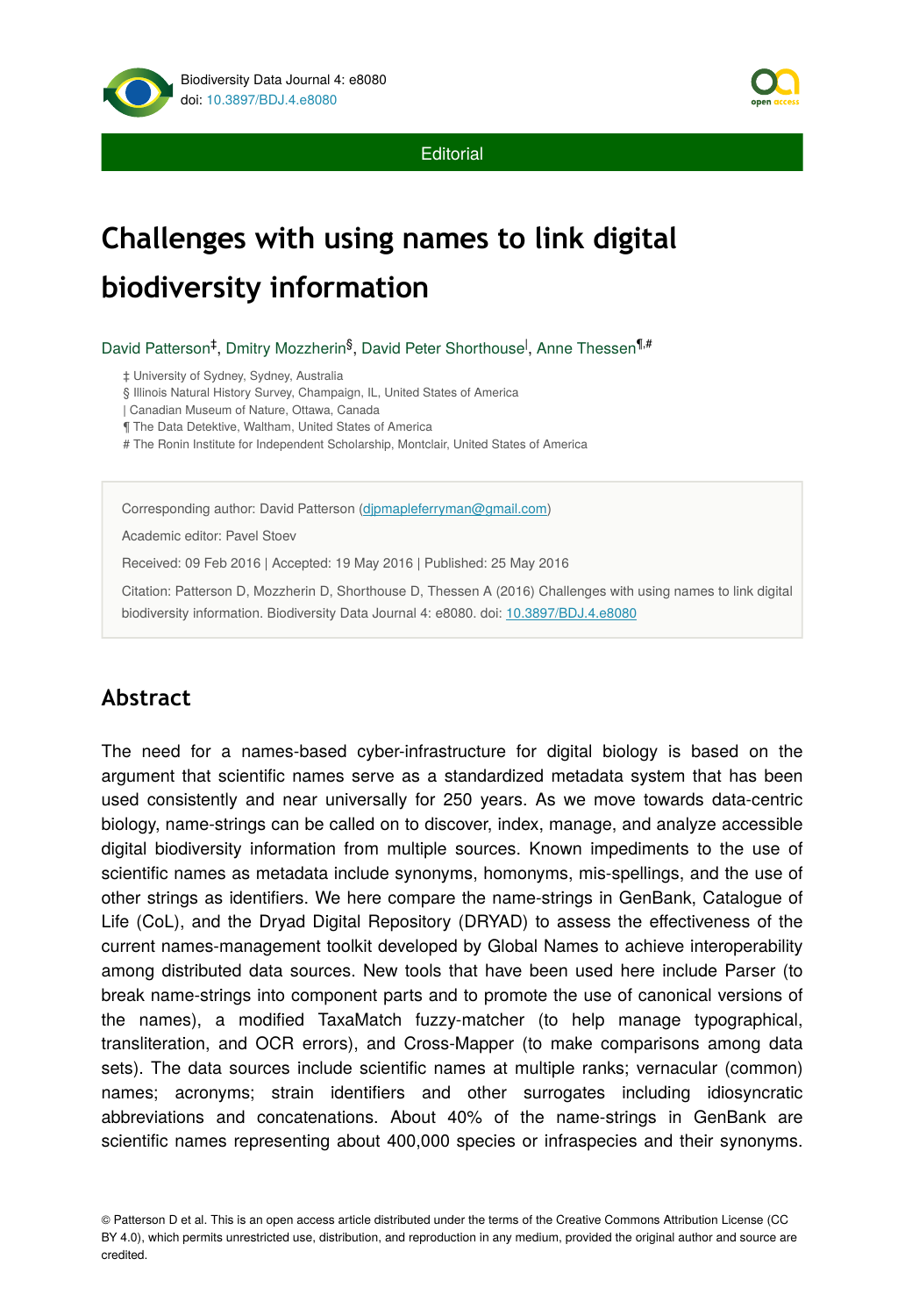Of the formally-named terminal taxa (species and lower taxa) represented, about 82% have a match in CoL. Using a subset of content in DRYAD, about 45% of the identifiers are names of species and infraspecies, and of these only about a third have a match in CoL. With simple processing, the extent of matching between DRYAD and CoL can be improved to over 90%. The findings confirm the necessity for name-processing tools and the value of scientific names as a mechanism to interconnect distributed data, and identify specific areas of improvement for taxonomic data sources. Some areas of diversity (bacteria and viruses) are not well represented by conventional scientific names, and they and other forms of strings (acronyms, identifiers, and other surrogates) that are used instead of names need to be managed in reconciliation services (mapping alternative name-strings for the same taxon together). On-line resolution services will bring older scientific names up to date or convert surrogate name-strings to scientific names should such names exist. Examples are given of many of the aberrant forms of 'names' that make their way into these databases. The occurrence of scientific names with incorrect authors, such as chresonyms within synonymy lists, is a quality-control issue in need of attention. We propose a future-proofing solution that will empower stakeholders to take advantage of the name-based infrastructure at little cost. This proposed infrastructure includes a standardized system that adopts or creates UUIDs for name-strings, software that can identify name-strings in sources and apply the UUIDs, reconciliation and resolution services to manage the name-strings, and an annotation environment for quality control by users of name-strings.

# **Introduction**

The 'big new biology' complements traditional and reductionist approaches to biological research because it will be based on open sharing of data that will enable co-operative enterprises and large scale projects (National Research Council of the National Academies 2009). Within this emerging area, names are said to have a special role (Patterson et al. 2010; Pyle 2016) because, from the time of Linnaeus, biologists have applied a convention of forming and using scientific names. Scientific names annotate almost all useful biological statements for most of the intervening 250 years. They still play that role, but are supplemented increasingly with records in which organisms are identified through molecular sequence data - such as molecular barcodes (Hebert et al. 2003, Federhen et al. 2016). Names act as a system of metadata with which we can organize open distributed data in a biologically meaningful way, and as such they make larger scale studies possible. Projects such as LifeWatch, Atlas of Living Australia and especially Encyclopedia of Life rely on names to organize content (Fuentes and Fiore 2014, Patterson 2010). The Global Names Architecture is a vision to make a names-based cyberinfrastructure available for open and free use. Along with phylogenetic informatics ( Parr et al. 2012), molecular bioinformatics, ecoinformatics (Michener and Jones 2012), and ontologies (Bard and Rhee 2004), a names-based cyberinfrastructure will make possible collaborative projects that extend across the scope and scale of biology, and create new opportunities for discovery.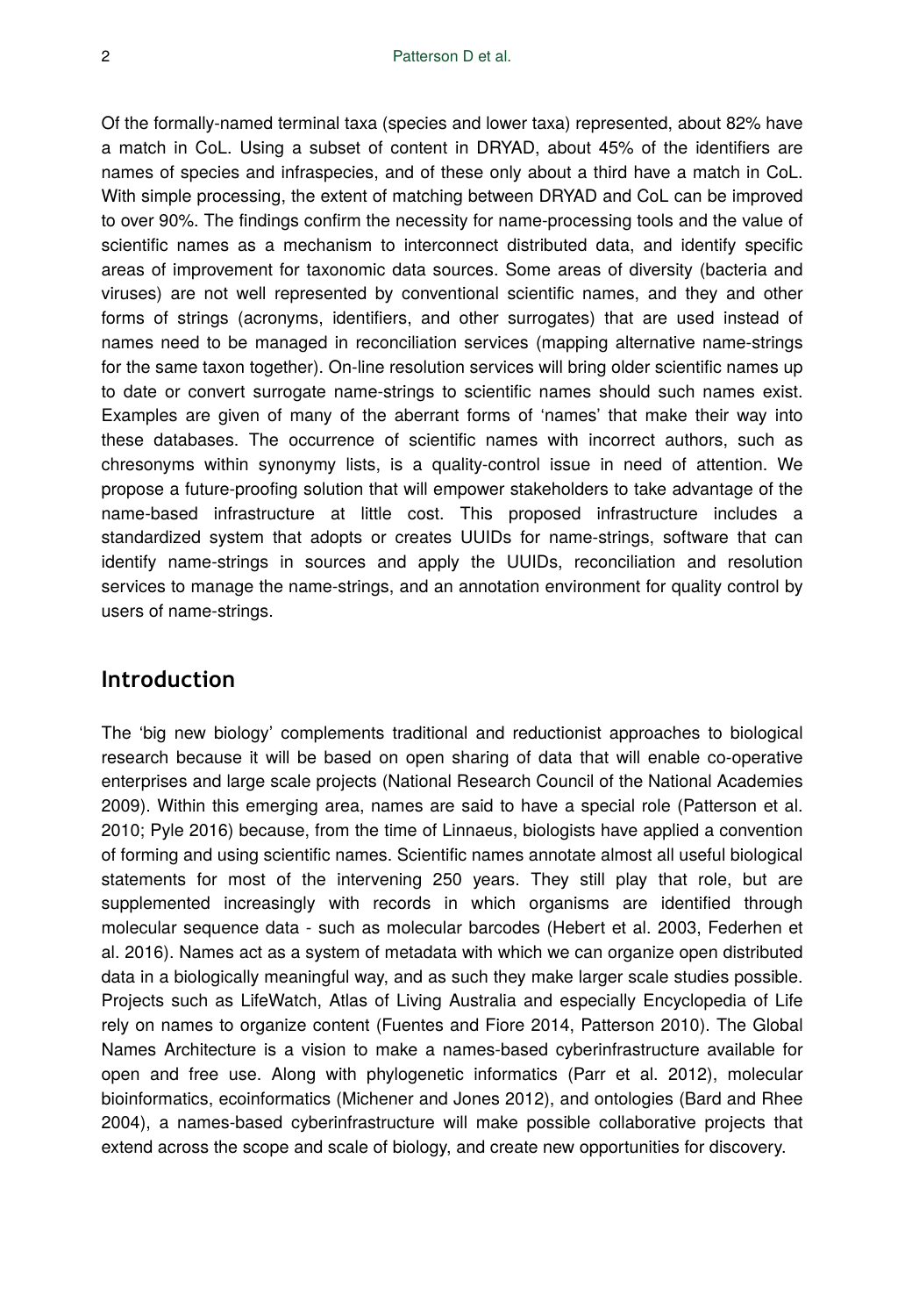The use of names as metadata present an array of problems. They include incorrectly formed names, changes to the correct name for a taxon, or the use of the same namestring (the sequence of characters, digits, and spaces that makes up the name) for more than one taxon (Patterson et al. 2010). This has led to a collection of environments and tools (see Peng et al. 2012 for overview) and standard names-lists (e. g. Zermoglio et al. 2016) to help manage the use of names both as metadata and to prevent the use of names that are mis-spelled or no longer are endorsed as the correct name by any taxonomic authorities. The Global Names Architecture (GNA) is a vision for an underlying free and open names-based cyber-infrastructure that will provide services (such as confirming spelling, authority informationm or indicating if the name has been rendered into synonymy) to users of names by drawing on expert sources of taxonomic and nomenclatural knowledge and adding value to them with new tools and data management environments. Some of the GNA tools are included in this study, but not all contingencies have been addressed, nor are all tools developed to deliver production grade (aiming at 95% satisfaction) services as yet. GNA aims to be dynamic (see below) and to embrace differing views as to the correct name for a taxon - views that are held in 'Taxonomic Authority Files' (van den Berghe et al. 2015).

The most significant known challenge with the use of names as metadata is the 'many names for one taxon' problem (Patterson et al. 2010). Because of it, a search initiated with a single name-string may not find content that applies to a taxon because it was labelled with a different name. This problem has many causes. One is if species are moved to a different genus. The cryptophyte known as *Chilomonas paramecium* was moved to *Cryptomonas* when the species *paramecium* was found to have a sister group relationship with species within *Cryptomonas* (Hoef-Emden and Melkonian 2008). In response, the species was moved to *Cryptomonas* and a second name, *Cryptomonas paramecium*, was created for the same species. The new name is a homotypic (objective or nomenclatural) synonym of the first name (see [glossary of terms](http://globalnames.org/docs/glossary/)). That is, additional names are created for the same taxon because of new taxonomic and phylogenetic insights.

A second cause of a species having more than one name is when improved taxonomic awareness demonstrates that two species that were described independently turn out to be the same species. *Triactinomyxon gyrosalmo* and *Myxosoma cerebralis* are different lifehistory stages of the same species, a discovery that came long after the stages were described as separate species (Wolf and Markiw 1984). The two names are heterotypic (taxonomic or subjective) synonyms. The issue of two 'species' being found to be different stages in the life history of a single species is common among fungi that have sexual (teleomorph) and asexual (anamorph) reproductive stages; *Hypocrea jecorina* and *Trichoderma reesei* are scientific names for the teleomorph and anamorphic states of a single fungus species, respectively.

Third, not all taxonomists agree about everything all of the time. More than one name may be endorsed for the same taxon at the same time by different taxonomists. *Drosophila melanogaster* and *Sophophora melanogaster* are alternate scientific names for the same species of fruit-fly but reflect different taxonomic preferences.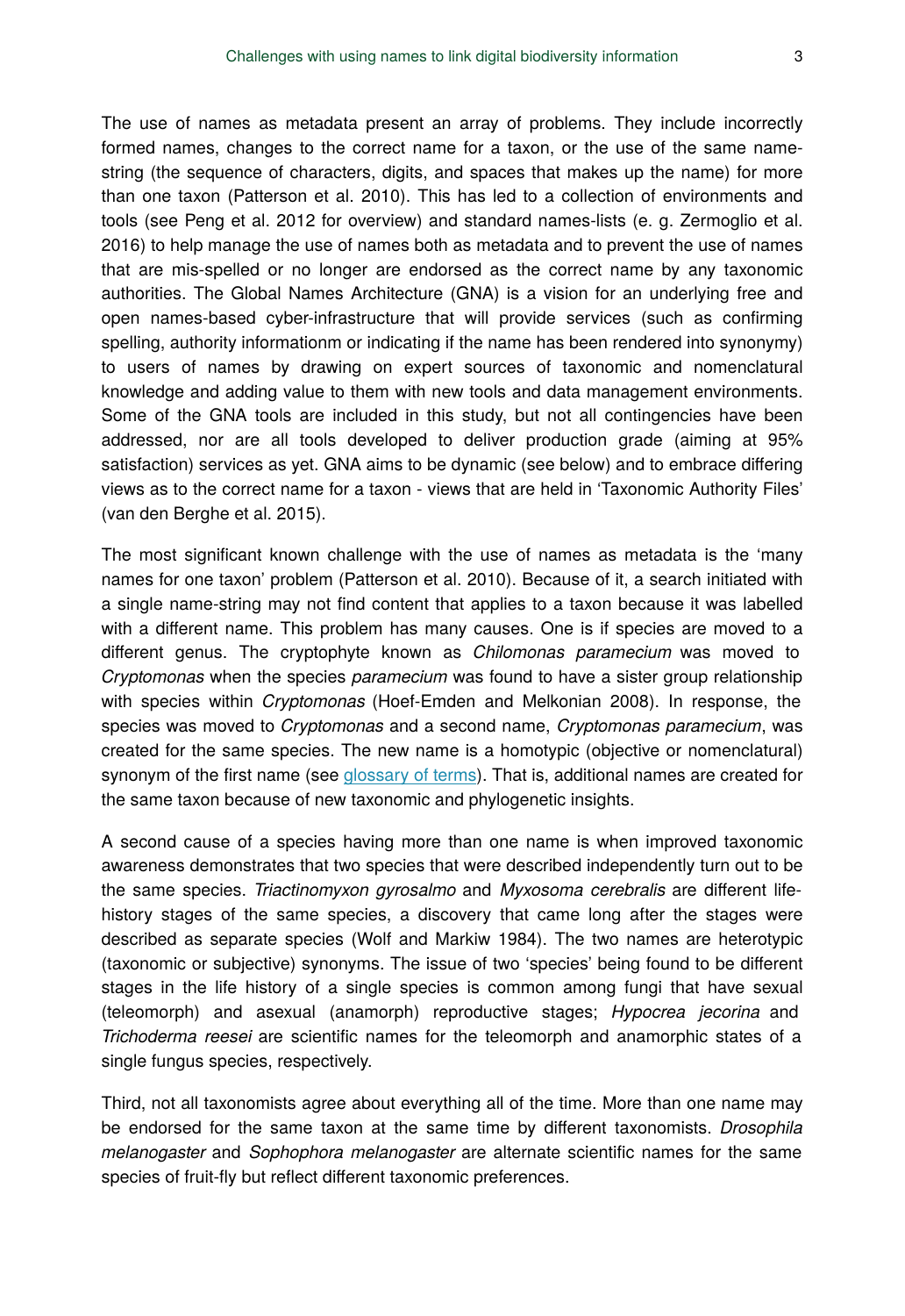Fourth, the name-strings for a species may not be forms of scientific names. Scientific names are presented in a latinized form, are compliant with the relevant code of nomenclature, or, if the codes do not apply to them (for example, because they are names of high ranking taxa), they are written in a comparable form consistent with the expectations of biologists. Scientific names may include annotations, authors, and dates of nomenclatural acts. Code-compliance typically addresses the names of families, genera, subgenera, species and subspecies. This definition of scientific names is not consistent with the use of the same term by GenBank (see "Results" below). Other classes of 'names' include common names, also referred to as vernacular or colloquial names, are part of living languages, such as French, Tagalog, or Latvian. Another class of 'names' are surrogates that may be strain numbers, acronyms, or other strings that take the place of a name. Finally, taxa may be distinguished using identifiers in the form of short molecular sequences or barcodes, or with data identifiers such as LSIDs or UUIDs. This classification is inexact as, illustrated below, some name-strings include scientific elements, or may be part common names, part acronym, or part surrogate (here and elsewhere, examples of name-strings from this exercise are presented in **bold**):

- **Balaenoptera acutorostrata dwarf minke whale**
- **Saccharomyces cerevisiae Red Star baking yeast**
- **Platycheirus punctulata group sp. BOLD:AAL9445**
- **Staphylococcus sp. S2IP4(2011)**
- **Diaporthales sp. nwa\_besc\_246k**
- **Platygyra cf. verweyi DH-2010.**

Any name-string may be mis-spelled, distorted because of OCR errors, inadvertently concatenated, or have alternate spellings. Some examples of these problems are: **arex appropinquata Schum.** for **Carex appropinguata**; **Troglodyted troglodyted** for **Troglodytes troglodytes**; **Verena mulinoides Speg.** for **Verbena mulinoides Spegazzini, 1902**. **Kummerovia striata** and **Kummerowia striata** are alternative spellings in the same source; and **corbulasulcata** is a concatenation of **Corbula sulcata**. Another source of problems is the intrusion of non-code-compliant characters that can create additional name-strings due to encoding problems. To be compliant with nomenclatural codes, scientific names should - usually - use the English version of Latin. Yet, the following characters occur in name-strings that were presented as scientific names and are indexed by the [Global Names Index](http://gni.globalnames.org).

!"#\$%&'()\*+,-./0123456789:;<=>?@ABCDEFGHIJKLMNOPQRSTUVWXYZ  $[\lambda]^{\wedge}$  `abcdefghijklmnopqrstuvwxyz{|}~  $\epsilon$ , f,...  $\uparrow \uparrow \infty$ .  $\check{S}$ ·Œ  $\check{Z}$   $\check{C}$   $\uparrow \infty$   $\check{S}$  and  $\check{S}$   $\check{C}$   $\uparrow$  $\angle$ \{\\apple \lapple \lapple \lapple \lapple \lapple \lapple \lapple \lapple \lapple \lapple \lapple \lapple \lapple \lapple \lapple \lapple \lapple \lapple \lapple \lapple \lapple \lapple \lapple \lapple \lapple \lappl ¿ÀÁÂÃÄÅÆÇÈÉÊËÌÍÎÏÐÑÒÓÔÕÖרÙÚÛÜÝÞßàáâãäåæçèéêëìíîïðñòóôõö÷øùúûü ýþÿāăąĆćĉČčĎďđēĕėęěğīĭİıĶĹ弾ŁłńŅņňŌŏŐőŒœŕŘřŚśŜŞşŠšţťũūŭůűŸŹźŻżŽžſƒǎ ŭğØŞşŢţӯ^¨<sup>≈</sup>ʹΑΒΗΘΛΦΨΩαβγδεζθικλνΑΒΡCΦaлocy<u>അഅഅഅഅ</u> —'''"""†‡•…‰‹›⁄€™Ⅲ→∂−√∞∫≈≠≤≥◊♀ ㎜三乌二侧假光匙南原参变古叶味四团培大 头姜少山峨川广早智术极林果根栽桂毛江波温牙狭白盈益眉眼短矮种穗竹紫细翅聚 肾脉舞花苞苦莪菜蓝蔻西豆象郁金靖顶香黄龙가圞飁躢圝圝圝圝圝醽fffi&(),:m�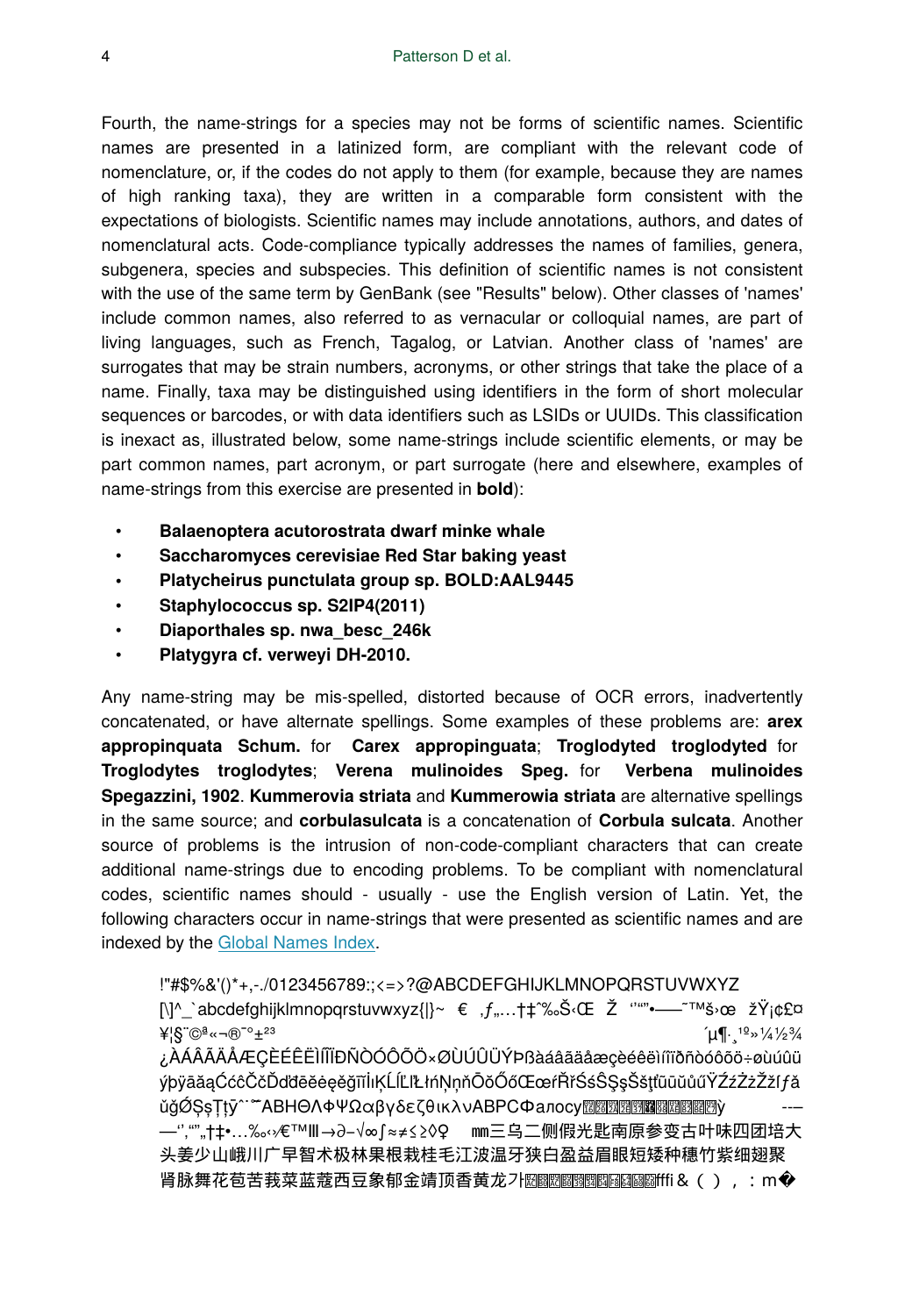A different problem occurs when the same name is used for more than one taxon, that is, they are homonyms. The Codes of Nomenclature seek to prevent homonyms by stipulating that when a name is used, it can never be used again for another taxon. However, given the number of species and the absence of comprehensive nomenclators, it is possible that one author inadvertently introduces as a new name one that has already been used. *Dolium* was introduced in 1990 for an unusual euglenid (Larsen and Patterson 1990), but had already been used for a mollusc (Lamarck 1801). As different Codes of Nomenclature apply to different areas of life, the same name may be legitimately used for taxa of plants and of animals (*Peranema* is a name for a fern and for a flagellate). Up to 15% of generic names are homonyms [\(IRMNG homonyms,](http://www.cmar.csiro.au/datacentre/irmng/homonyms.htm) McNeill 1997), but the number of species-level homonyms (e.g. *Pieris japonica* Shirôzu, 1952 - a butterfly, and *Pieris japonica* (Thunberg) D. Don ex G. Don - a flowering plant) is small (a few hundred) ([IRMNG species](http://www.marine.csiro.au/mirrorsearch/ir_search.list_homonyms?hlevel=species) [homonyms\).](http://www.marine.csiro.au/mirrorsearch/ir_search.list_homonyms?hlevel=species) In the absence of agreement to use a unified code, transregnal homonyms will need to be disambiguated to avoid information on unrelated species being included among the results of a search using a homonymic name. Reference to authors, species names in the case of generic homonyms; and taxonomic or other context has the potential to achieve disambiguation.

A further known problem arises with chresonyms. Scientific names may or may not include the names of the authors of the name, whereas chresonyms are references to scientific names as used by others (Smith and Smith 1972). The resulting name-string may have a special notation - such as a colon before the author - to indicate a usage of the name. Notations are often absent such that the chresonym name-string is indistinbguishable in form from a scientific name (with author). The name of the South American water willow usually ascribed to Nicolaus von Jacquin is included in Catalogue of Life with the five different authors: **Justicia carthagenensis Willd. ex Nees**, **Justicia charthaginensis L.** (purportedly a mis-spelling by Linnaeus), **Justicia carthaginensis Vahl**, **Justicia carthaginensis Jacq.** and **Justicia catharinensis Lindau** (a homonym, Flann, pers. comm.). [The Plant List](http://www.theplantlist.org/) has 5369 entries for fewer than 200 species of *Rosa* (Bruneau et al. 2007). Some taxonomists incorrectly include chresonyms within synonymy lists, but differences between synonnyms and chresonyms are often lost when names are gathered together from multiple sources.

Other known problems with the use of names as metadata relate to their inability to discriminate among taxonomic concepts (Remsen 2016). Concepts can be declared within a name-string by use of the terms 'sec.' or 'sensu' (Berendsohn 1995), but the meanings of concepts are rarely associated with the names, and we set this problem aside.

This paper draws on several sources of names to quantify the types of challenges presented in the use of names and to assess the extent of overlap. We emphasize issues relating to terminal taxa (species and infraspecies) because information associated with higher taxa has limited usefulness. Our intent is to identify the challenges that a namesbased infrastructure will have to deal with in future biodiversity sciences disciplines (Hardisty and Roberts 2013). Given the time cost of this exercise where results have to be scrutinised by eye, we have not used many sources of data. A useful expension of this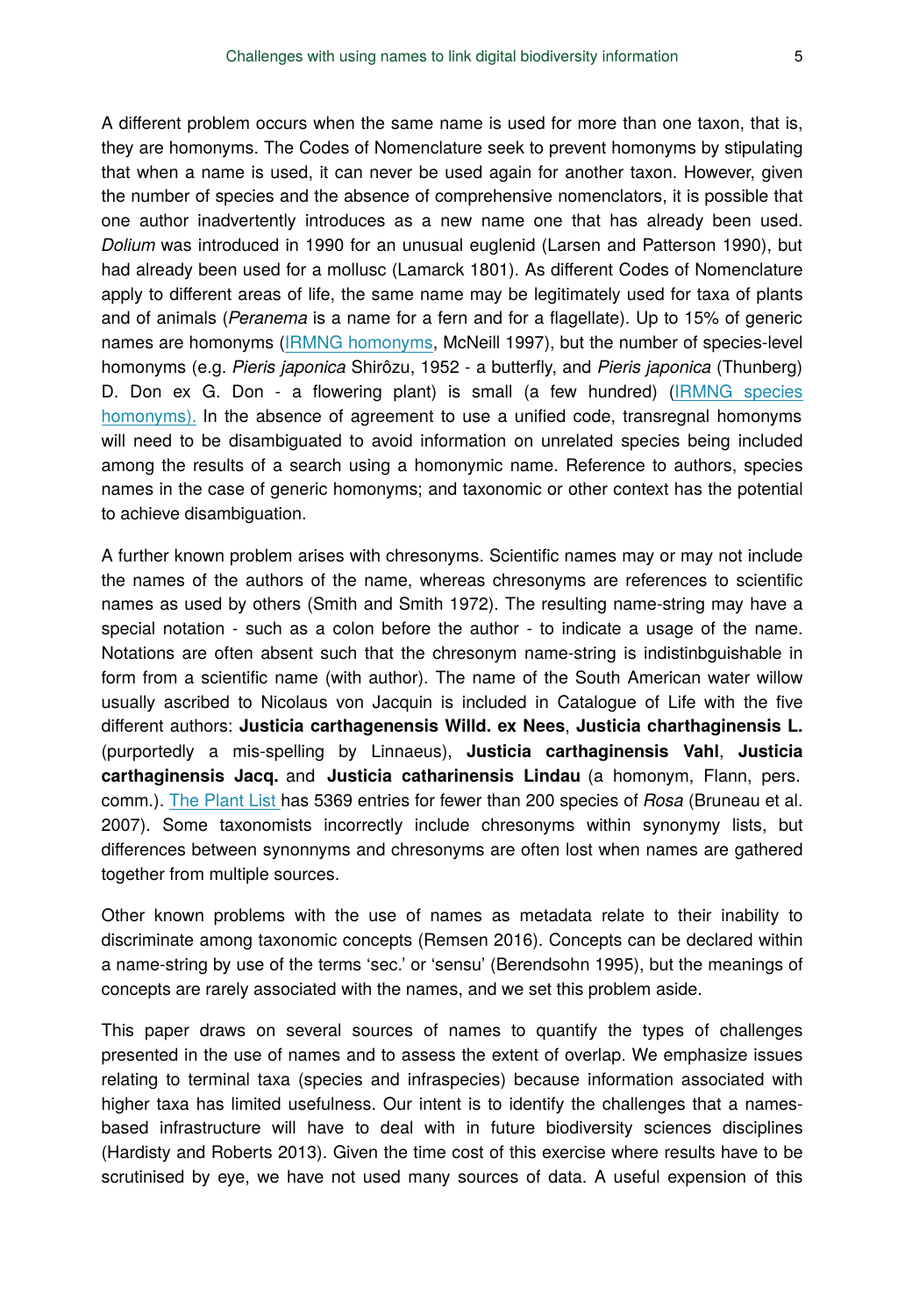exercise would be to compare nomenclatural registries such as ZooBank, IPNI, and Index Fungorum with taxonomic compilations

# **Materials and methods**

In this paper we adopt the convention of using italics for the genus and species elements when we refer to a name as a scientific name (e.g. *Carex scirpoidea* Michx. ssp. *convoluta* (Kük.) Dunlop), but we use bold font when treating it as an example of a name-string that we need to manage (e.g. **Carex scirpoidea Michx. ssp. convoluta (Kük.) Dunlop**). All examples in the results of this paper are verbatim entries from the sources used in this study. The examples were copied from sources and pasted into this report.

A copy of the data is available from the DRYAD data repository ([http://dx.doi.org/10.5061/](http://dx.doi.org/10.5061/dryad.50c71) [dryad.50c71](http://dx.doi.org/10.5061/dryad.50c71)).

### **Names sources**

### **Genbank.**

GenBank taxonomy and names content has been described by Federhen (Federhen 2012, Federhen 2014). The names.dmp file was downloaded from GenBank (taxdump.zip at [ftp://](ftp://ftp.ncbi.nih.gov/pub/taxonomy) [ftp.ncbi.nih.gov/pub/taxonomy\)](ftp://ftp.ncbi.nih.gov/pub/taxonomy) on 15th May 2015. The GenBank names.dmp file contained 1920102 records with four fields: (1) tax\_id - the identifier of the node associated with this name,  $(2)$  name txt - the name-string itself, but this is not guaranteed to be unique;  $(3)$ unique name - a variant name-string applied to a record if name\_txt is not unique - for example **whiptail stingray** and **whiptail stingray** disambiguate two meanings for **whiptail stingray**; and (4) name class - labels as indicated in Fig. 1. The name-strings are curated as evidenced by statements of synonymy, and provision of both scientific and colloquial names for non-terminal taxa all the way to all life ('**Biota**').

**Catalogue of Life** content was acquired on 25 July, 2015 using the [DWCA export facility](http://www.catalogueoflife.org/DCA_Export/) (Roskov Y 2015). It includes name-strings that relate to 1,606,554 species, 150,118 infraspecific taxa, 1,322,911 synonyms and 329,997 common names ([http://](http://www.catalogueoflife.org/annual-checklist/2015/info/ac) www.catalogueofl[ife.org/annual-checklist/2015/info/ac\)](http://www.catalogueoflife.org/annual-checklist/2015/info/ac). Different web pages provided by Catalogue of Life give slightly different numbers. CoL is believed to cover 70-84% of the (estimated) number of formally described species, drawing on the contributions of over 3,000 specialists. As the largest compilation of endorsed taxa, it offers a reference system that helps us to assess the level of interoperability that is achievable now and in the foreseeable future.

**DRYAD** (The Dryad Digital Repository, [datadryad.org\)](http://datadryad.org) is a repository for data underlying publications in evolution and ecology. It contains over 33,000 data files relevant to biodiversity. DRYAD is very flexible regarding data format and allows providers to decide what type of files to deposit. The DRYAD curation process does not include oversight of taxonomic names or name-strings and as a consequence the name-strings show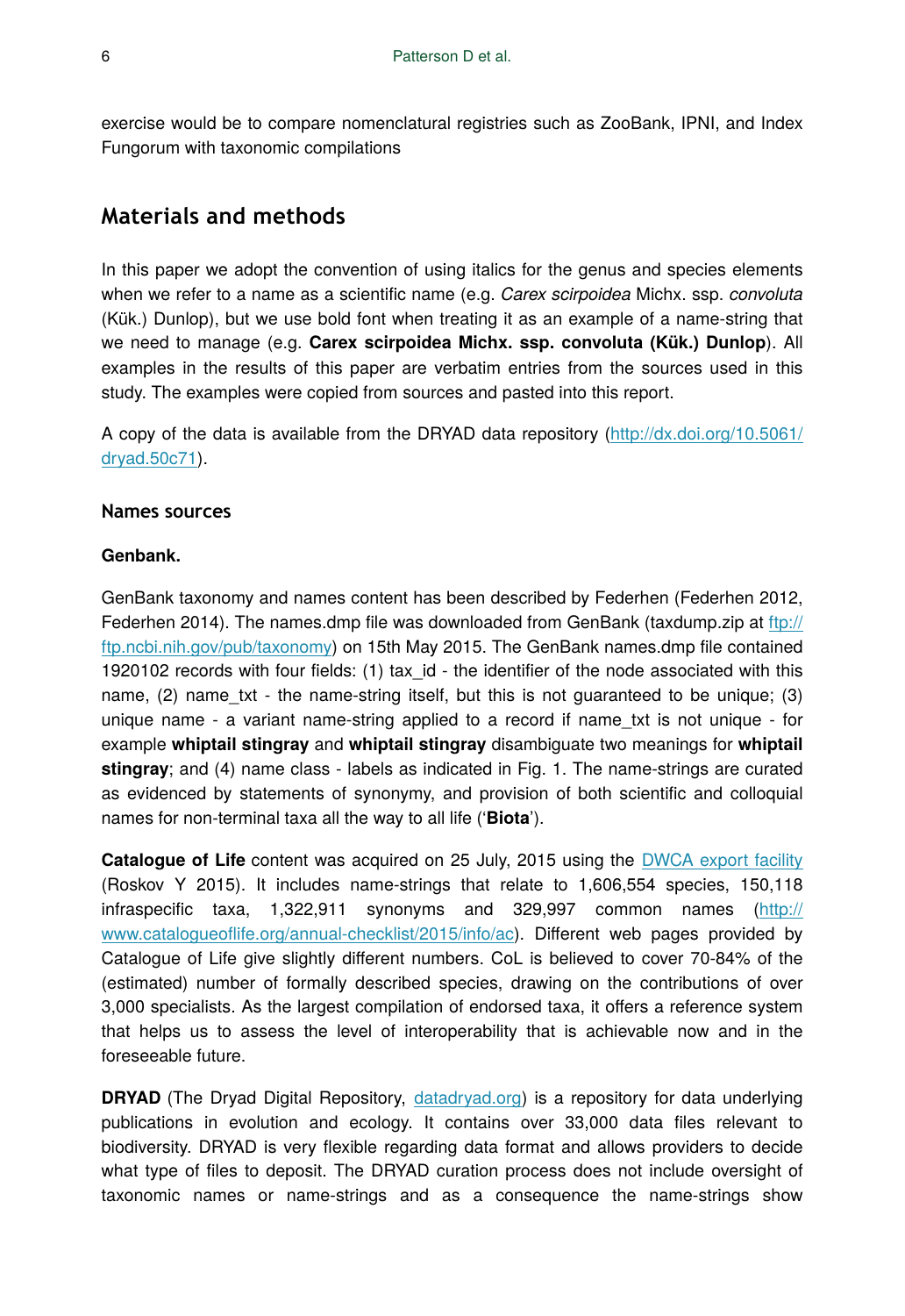considerable variation (see Results). To sample the name-strings in DRYAD, about 200 data packages were chosen randomly for download. Each data package included one or more data files. Unique name-strings (scientific names only) were identified in all data files by two human annotators (Kappa agreement = 0.832). If a taxon name was used as an adjective, such as in "crocodilian anatomy" it was not included in the lists. Mentions of genera were included as a separate reference to a taxon even if a species within that genus was mentioned.

The analysis also relied on content in **NameBank** ([ubio.org](http://ubio.org)) and **GNI** ([gni.globalnames](http://gni.globalnames.org) [.org\)](http://gni.globalnames.org), uBio and Global Names repositories (respectively) of name-strings. GNI is seen as a 'dirty' bucket containing any name-string that was used as a label for a taxon. It currently has access to 24 million name-strings of which 17,275,622 are visible at [gni.globalnames.o](http://gni.globalnames.org) [rg](http://gni.globalnames.org). The content of GNI has, to date, been rendered into 7,695,783 reconciliation groups using algorithms. GNI complements the cleaner buckets of name-strings from taxonomic compilations and nomenclatural registries.

# **Software**

The following software has been developed by the Global Names team, and is freely available (see [globalnames.org\)](http://globalnames.org).

**GN-UUID** (<http://dx.doi.org/10.5281/zenodo.45036>) creates UUID version 5 identifiers for name-strings (available at [https://github.com/GlobalNamesArchitecture/gn\\_uuid/releases/](http://https://github.com/GlobalNamesArchitecture/gn_uuid/releases/tag/v0.5.0) [tag/v0.5.0,](http://https://github.com/GlobalNamesArchitecture/gn_uuid/releases/tag/v0.5.0) see also [http://globalnames.org/apps/gn-uuid/,](http://globalnames.org/apps/gn-uuid/) [http://](http://globalnamesarchitecture.github.io/gna/uuid/2015/05/31/gn-uuid-0-5-0.html) [globalnamesarchitecture.github.io/gna/uuid/2015/05/31/gn-uuid-0-5-0.html](http://globalnamesarchitecture.github.io/gna/uuid/2015/05/31/gn-uuid-0-5-0.html)). UUID v5 is created using a SHA1 hash of a string in combination with a name space [\(https://](https://www.ietf.org/rfc/rfc4122.txt) [www.ietf.org/rfc/rfc4122.txt\)](https://www.ietf.org/rfc/rfc4122.txt), making it well suited for any form of name-string for taxa. As the UUID v5 is generated using information from the string, any environment will generate the same UUID as long as they agree on the generation of a name space, gn\_uuid has a DNS domain "globalnames.org" defined as a name space. UUID v5 creates opportunities for the biodiversity community to mint uniform UUIDs for the same name-strings, associate them with their own data, and enable their information to be linked to other information on the same name-string.

**The 'biodiversity' Global Names parser** ([http://dx.doi.org/10.5281/zenodo.45038\)](http://dx.doi.org/10.5281/zenodo.45038) is a Ruby gem (<https://github.com/GlobalNamesArchitecture/biodiversity/releases/tag/v3.4.1>) [\(h](http://gni.globalnames.org/parsers/new) [ttp://gni.globalnames.org/parsers/new](http://gni.globalnames.org/parsers/new)) that takes incoming name-strings and divides them into their semantic components - such as genus name, species or subspecific epithets, author names, dates of nomenclatural acts, basionym author and date, annotations such as cf., nr, null, aff., ex., hybrid formulas and the like. The parser is able to distinguish the use of the term '**Bison**' as a genus, species, and subspecies in the following examples:

- **Bison**
- **Bison bison**
- **Bison bison bison**
- **Bison bison athabascae**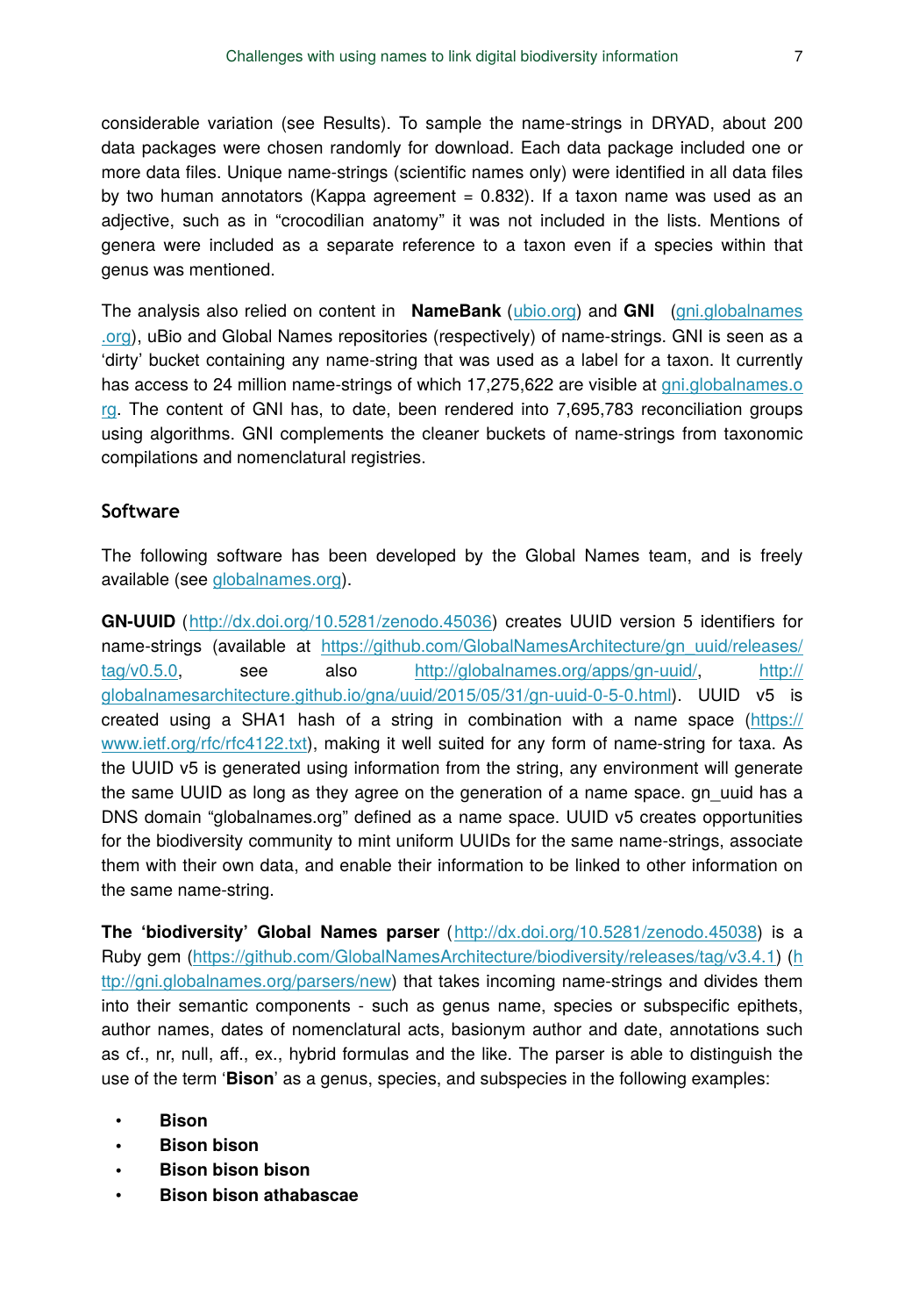#### • **Bos bison bison**

An updated version ([http://parser.globalnames.org\)](http://parser.globalnames.org) is being described more fully elsewhere (Mozzherin et al., in press). The primary use of the parser is to transform a name-string into a canonical version. In so doing, it removes variation among versions of name-strings for the same taxon - as illustrated by the following variant forms of *Anolis barkeri* from CoL that are all rendered into the same canonical form **Anolis barkeri**:

- **Anolis barkeri**
- **Anolis barkeri (Schmidt, 1939)**
- **Anolis barkeri POWELL & BIRT 2001**
- **Anolis barkeri POWELL 2001**
- **Anolis barkeri Schmidt**
- **Anolis barkeri Schmidt 1939**
- **Anolis barkeri Schmidt, 1939**

Much of the variation among name-strings is associated with the authority information (for interesting examples see Kottelat 2015), which vary because author names may or may not be abbreviated, may be written out in different ways, may or may include punctuation, may or may not include dates, may have different styles of conversion from non-latin scripts, or may be replaced by the name and date of a usage of the name (i.e. the name-string is a chresonym). In the example above, **Anolis barkeri POWELL & BIRT 2001** and **Anolis barkeri POWELL 2001** are not code-compliant names and may be chresonyms that refer to the use of the name *Anolis barkeri* by Powell and by Powell and Birt. Apparent chresonyms may be created when a name is given of a subspecies or infraspecies with the appropriate authority but when the subspecific and/or infraspecific elements of the scientific name are removed.

The process of canonicalization involves parsing a name and then removing non-latinized and non-essential elements. One aim for this is to remove elements that show a lot of variation between lexical variants of the name-strings for the same species. The 'noisy' elements of a name include annotations or differences in author information. Onmce these are removed, differently presented versions of the same name found in different sources can be matched. There can be different versions of canonicalization. Complete canonicalization retains all of the latinized elements of the original name-string. Standard canonicalization retains only those elements that are required by the codes. The complete canonical of **Aaleniella (Danocythere)** is **Aaleniella (Danocythere)**, whereas the standard canonical of the same name is **Danocythere**. In this analysis we relied on standard canonicals.

**Ruby port (TaxaMatch fuzzy matcher).** Ruby Port fuzzy matcher ([https://github.com/](https://github.com/GlobalNamesArchitecture/taxamatch_rb/releases/tag/v1.1.1) [GlobalNamesArchitecture/taxamatch\\_rb/releases/tag/v1.1.1\)](https://github.com/GlobalNamesArchitecture/taxamatch_rb/releases/tag/v1.1.1) is based on TaxaMatch (Rees 2014). It is a biologically informed spell-checker that seeks to identify variant spellings that may be caused by typographical, transliteration, or OCR errors. As a result, it can identify **Dorsophila melanogaster** as being a variant of **Drosophila melanogaster.** It combines the Damerau-Levenshtein distance algorithm with heuristic rules designed specifically for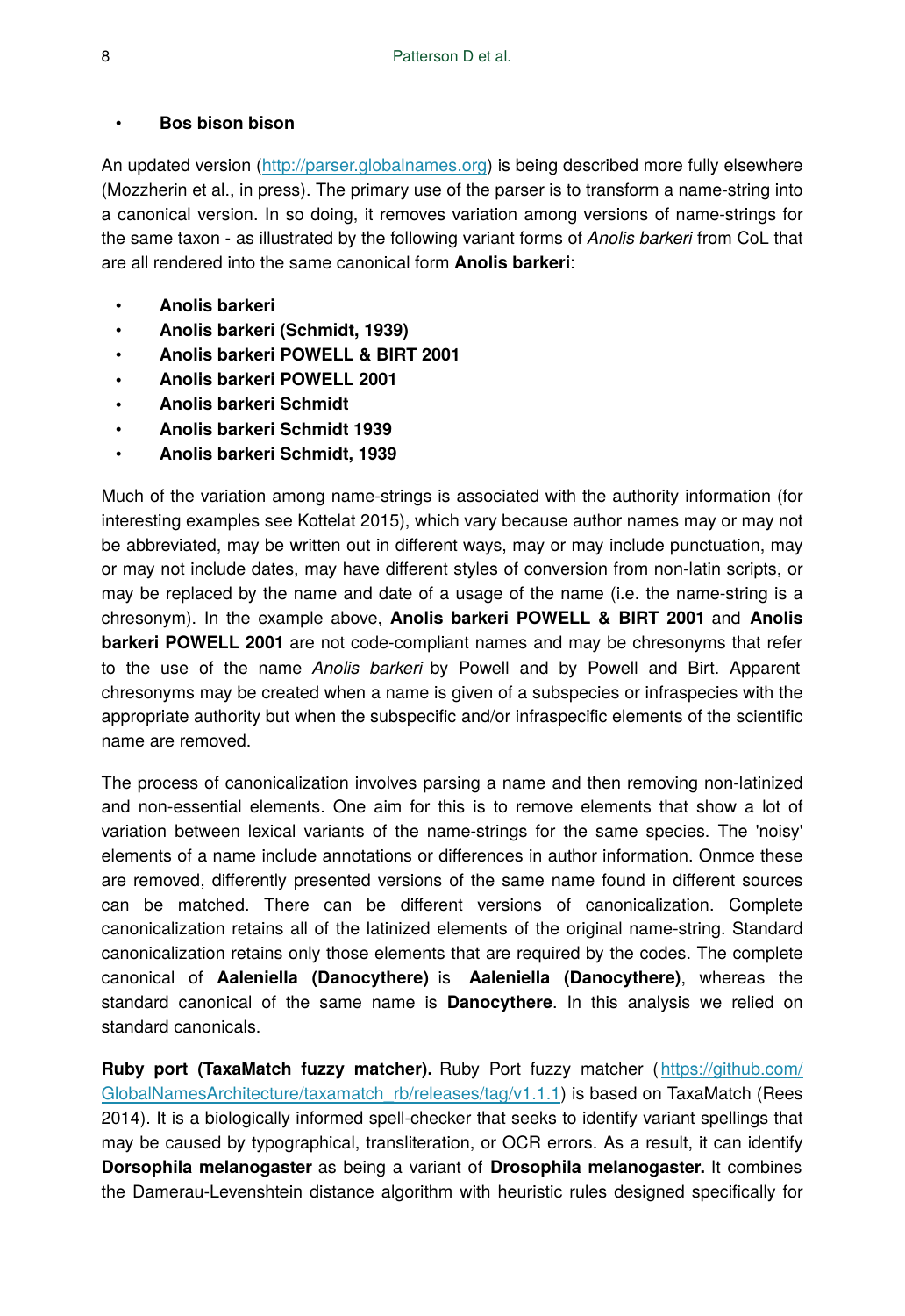scientific names to produce improved levels of recall, precision and execution time. The number of actions such as a character change, addition, deletion within the source namestring that leads to a match with a target name-string is referred to as 'Edit Distance'. The greater the edit distance, the greater the level of tolerance that is required by Ruby Port to match names. The level of tolerance accepoted by the software can be adjusted.

**Global Names Cross-mapper** ( [https://github.com/GlobalNamesArchitecture/](https://github.com/GlobalNamesArchitecture/gn_crossmap) [gn\\_crossmap\)](https://github.com/GlobalNamesArchitecture/gn_crossmap) was developed in collaboration with Catalogue of Life as a means of making comparisons among lists of scientific names. It is a Ruby Gem (called gn\_crossmap) [\(http](https://github.com/GlobalNamesArchitecture/gn_crossmap/releases/tag/v0.1.8) [s://github.com/GlobalNamesArchitecture/gn\\_crossmap/releases/tag/v0.1.8](https://github.com/GlobalNamesArchitecture/gn_crossmap/releases/tag/v0.1.8), [https://](https://globalnamesarchitecture.github.io/gna/resolver/checklist/2015/05/11/gn-crossmap-gem.html) [globalnamesarchitecture.github.io/gna/resolver/checklist/2015/05/11/gn-crossmap-](https://globalnamesarchitecture.github.io/gna/resolver/checklist/2015/05/11/gn-crossmap-gem.html)

[gem.html](https://globalnamesarchitecture.github.io/gna/resolver/checklist/2015/05/11/gn-crossmap-gem.html)) that cross-maps name-strings in a data source to the name-strings in another. The process can involve full name-strings or canonical names by invoking parsing tools. Cross-mapper can be applied to checklists that are supplied in CSV-form from, for example, spreadsheet environments such as MS Excel, Apple Numbers, Open Office, Libre Office, and Google Sheets. We include a 'pre-processing' step with regular expressions that can be used to eliminate recurring idiosyncrasies in sources of names to produce standardized names. The business rules of pre-processing can be adapted to suit each source. Pre-processing was used to manage the content from DRYAD in which there were a large number of name-strings that were created by concatenation of genus and species elements of the name interpolated with another character such as '. The tool is being described in more detail (Mozzherin et al., in prep.).

In this study, the names derived from GenBank and DRYAD were cross-mapped against Catalogue of Life. Each record in the source database was recorded as one of the following.

- Exact match: meaning that the full name-string in the source matched exactly a full name-string in Catalogue of Life.
- Canonical form exact match: the canonical form of the name-string in the source matched a canonical form of a name-string in Catalogue of Life.
- Partial canonical form match: part of the canonical form of the name-string matched a canonical string of a name-string within Catalogue of Life, this occurred when name-strings with subspecific or infrasubspecific elements matched to a canonical species binomen in Catalogue of Life. If no other match is found, the algorithm seeks to identify matches by genus only.
- Genus part match: If there is no partial match at the specific, or infraspecific levels, the algorithm tries to match the genus component of the name to genera present in the Catalogue of Life.
- Partial canonical form fuzzy match: A part of the canonical name (such as the genus of a binomen, or genus and species of a trinomen or polynomen) found a fuzzy (inexact) match to an element in Catalogue of Life.
- Canonical form fuzzy match 1: The canonical form of a name in the source matched a canonical name in Catalogue of Life with an Edit Distance of 1 (that is, a single manipulation such as a character change, addition, deletion of the source name-string would lead to an exact match with the target name-string).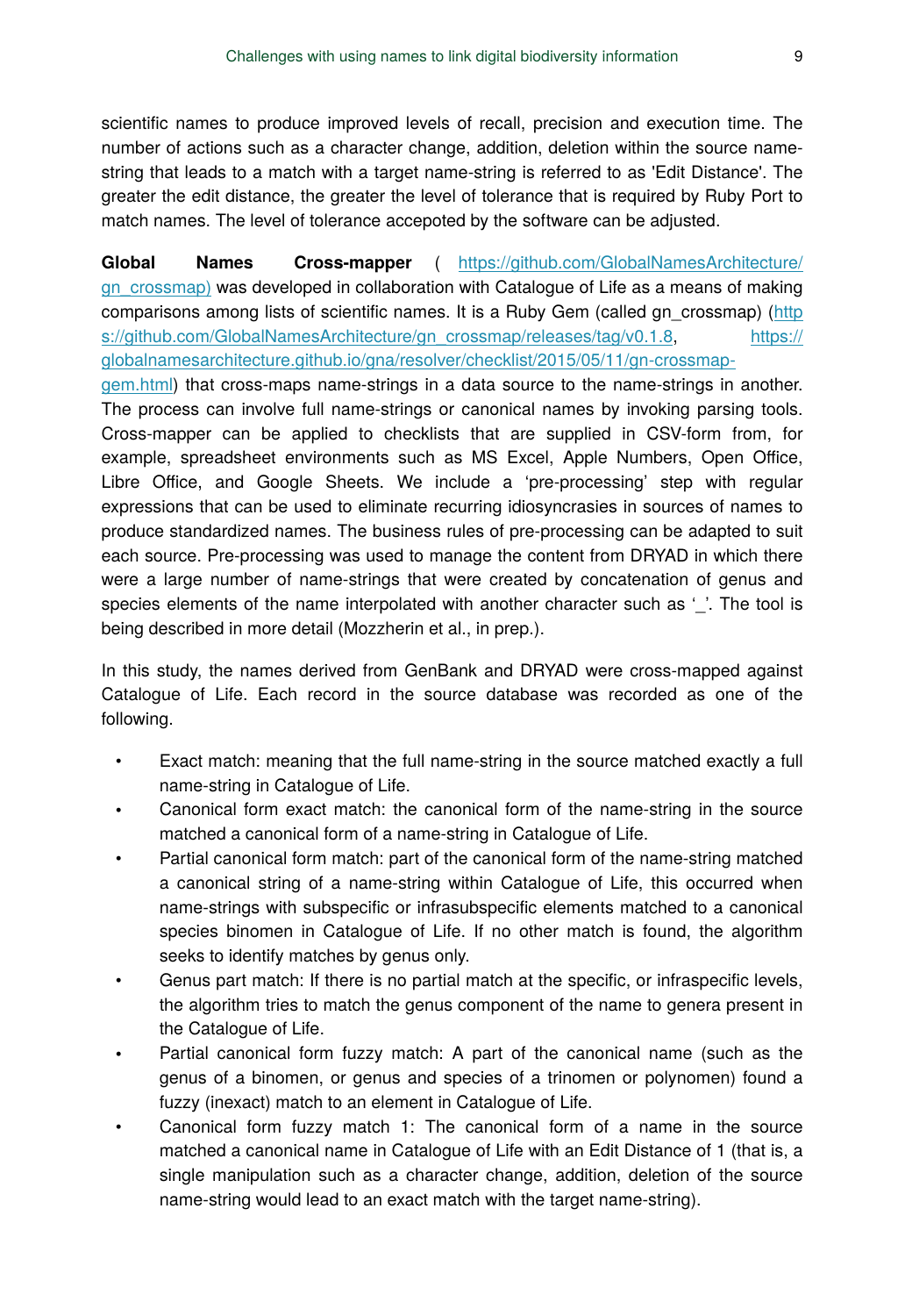- Canonical form fuzzy match 2 6: The canonical form of a name in the source matched a canonical name in Catalogue of Life with an Edit Distance of 2-6 (i.e. the source name-string would require 2-6 changes to match a name-string in Catalogue of Life).
- No match.

**Confidence**: We assign a confidence score to matches because even perfect matches may not be correct. In the case of homonyms, a source that uses the name *Aotus* may refer to a plant, but the match may be made to the identically spelled genus name for a monkey. Poor fuzzy matching may also be misleading. The name-string **Canela** can be fuzzily matched to the genus names **Canelo** or **Canala**, and from this information alone, we are unable to determine which is right. Matches of binomial or trinomial names, or of names with authorship information are more likely to be correct. Different authorships do not necessarily mean different taxonomic meaning. *Monochamus galloprovincialis* (Olivier, 1795) and *Monochamus galloprovincialis* Secchi, 1998 refer to the same species, the former including the original author of the basionym and the latter is a chresonym - a reference to the use of the name. The "confidence score" takes into account these issues.



#### Figure 1.

Sigmoid curve that converts the sum of positive and negative points that increase or decrease (respectively) into a confidence value. 0.5 indicates neutral confidence whereas 0.99 indicates high confidence.

The 'score' is achieved by adding or subtracting points for positive and negative features, and then converting the point score into a value between 0 and 1 using a sigmoid curve (Fig. 1). This follows the same principle as used by Boyle et al. (2013). The shape of the curve tends to exaggerate initial strong and weak features; but lessens the impact of additional features. Points reflect features of name-strings which increase the likelihood of a correct match, and negative values to features that decrease it. For example, an exact match of a uninomial genus name (**Erigeron**) adds one point to give a confidence score of 0.75; a match of a binomial name (**Erigeron altaicus** with **Erigeron altaicus Popov**)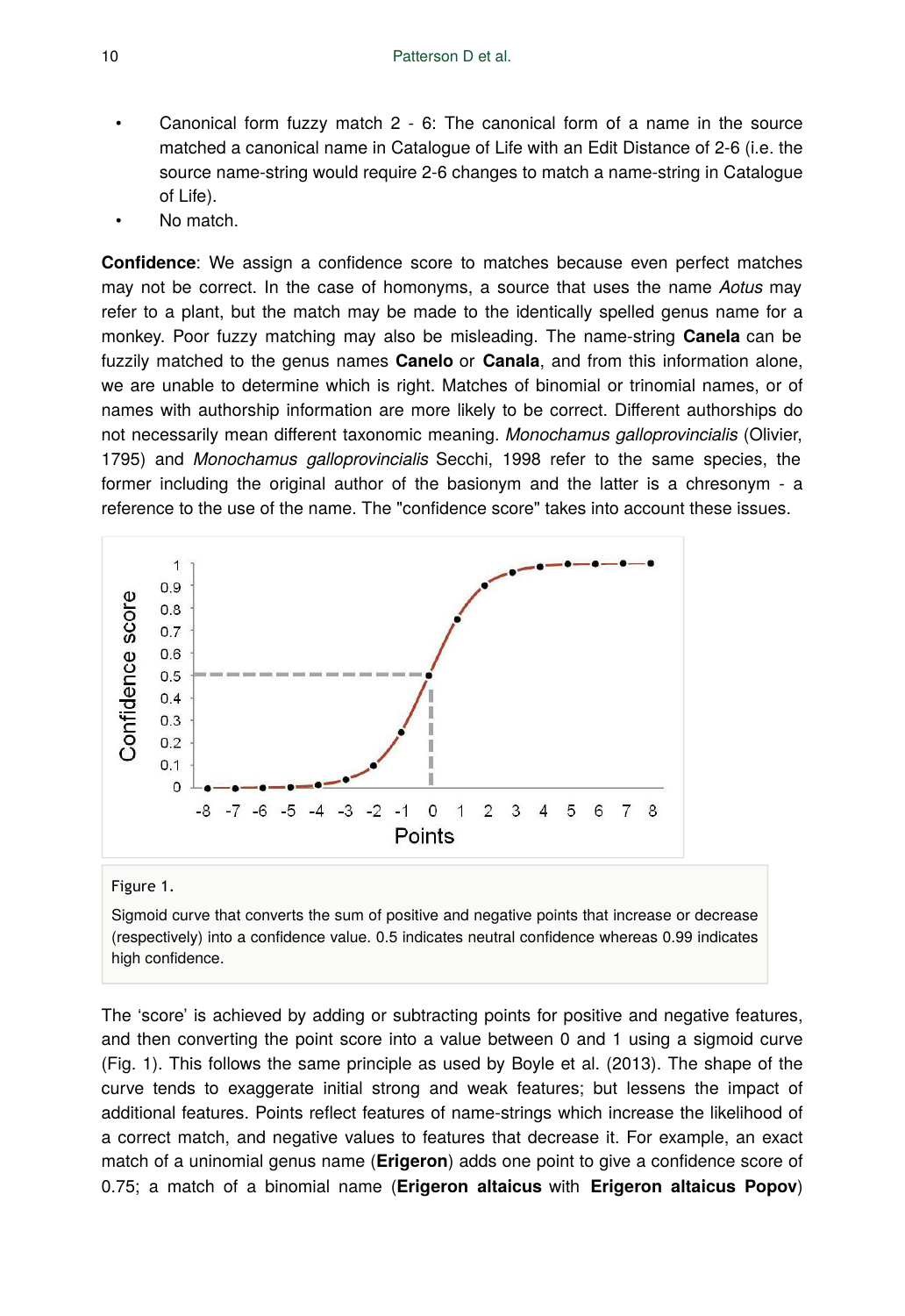increases the probability significantly, for which we add 3 points to give a confidence score of 0.988. A match with all of the author information (**Erigeron annuus (L.) Pers.**) adds a further point to give a confidence score of 0.999. However, if the authorship of the name did not match (e.g. **Erigeron canadensis L.** with **Erigeron canadensis Brot.**) we subtract 2 points, to give an overall confidence score of 0.75. Results with scores of 0.5 and below need to be confirmed by a human check.

# **Reclassification of name-strings**

Cross-mapping of both DRYAD and GenBank name-strings to Catalogue of Life produced 1,988,845 results, greater than the number of original name-strings because some namestrings were mapped to more than one name in the target. The results were re-analysed by eye to categorise them in respect of their suitability to interconnect distributed data in a biologically meaningful fashion. The classes adopted are:

- **Clade identifiable species**: The name-string includes the name of a species but not any subordinate taxa; such name-strings may be used to interconnect content in distributed data environments. Included in this class are name-strings that are well formed and not well formed but from which the scientific name-string could be extracted (such as **Botryllus planus DQ346653** and **Hypothyris\_anastasia\_20507**).
- **Clade identifiable genus**: the name-string includes the name of a genus but no subordinate taxa; such name-strings have some value to interconnect content in distributed data environments, but they do so without full taxonomic detail. Included in this class are name-strings that were well formed, or not originally well formed but from which the scientific name-string could be extracted.
- **Clade identifiable infraspecies**: the name includes a species name and subordinate rank(s) such as subspecies, variety, form, or morph. Such namestrings may be used to interconnect content in distributed data environments. Included in this class are name-strings that were well formed, or were not originally well formed but from which the scientific name-string could be extracted.
- **Clade identifiable higher**: the name-string refers to a taxon with a rank higher than genus; such name-strings may interconnect content in distributed data environments but are taxonomically imprecise and have limited utility. Included in this class are name-strings that were well formed, or were not originally well formed but from which the scientific name-string could be extracted.
- **Common name**: A vernacular or colloquial name, matches based on common names may not be taxonomically precise.
- **Hybrids**: typically with two name-strings and the hybrid sign 'x', but also includes 'natural hybrids' with a single name-string and the hybrid sign.
- **Negated names**: Name-strings which include an annotation such as cf., nec., aff., nr, null or other comments to indicate that the scientific elements of the name-string in the record do not identify the taxon in question and should not be used to interconnect distributed content.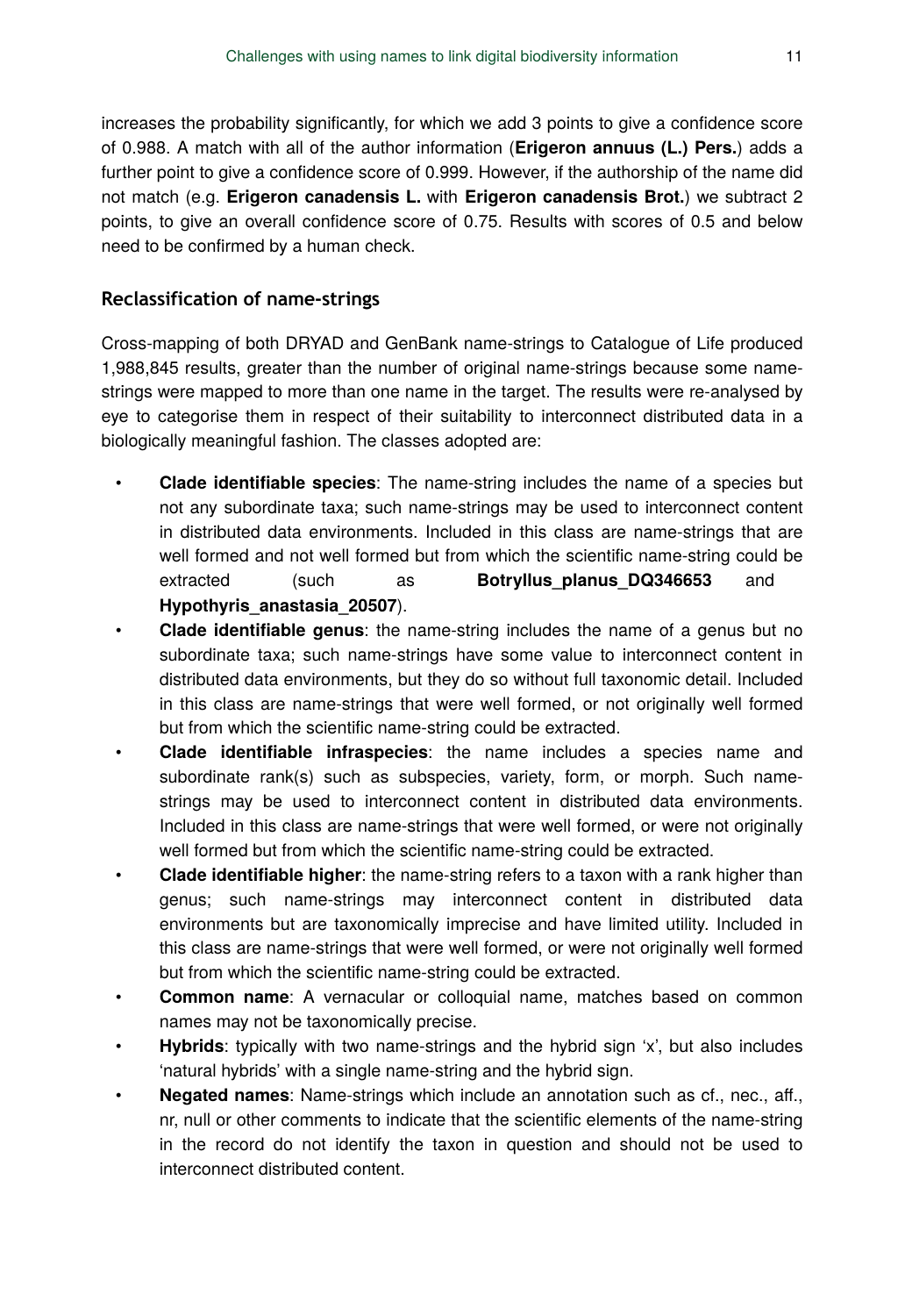• **Not useful**: This category includes unresolvable acronyms, environmental samples without any taxonomic identity, name-strings that fuzzily match with edit distances greater than 2 (see results), abbreviated names, non-organismic molecules, some organelles, idiosyncratic forms of name-strings, and records of symbionts in which the host is named but the symbiont is not; none of the name-strings in this class can be used to link to other data sources.

# **Data Resources**

The data underpinning the analysis reported in this paper are deposited in the Dryad Data Repository at [http://datadryad.org/submit?journalID=BDJ&manu=PJS\\_2\\_8080](http://datadryad.org/submit?journalID=BDJ&manu=PJS_2_8080)

# **Results**

The results are presented in subsections.

# **GenBank Content**

GenBank assigned its content of 1,920,102 name-strings to classes (Fig. 2). The quality of the GenBank classification is high, although some anomalies do occur and examples of them are illustrated below. The nature of GenBank classes is not always self-evident. As our concern is to address the interoperability achieved through name-strings associated with terminal taxa (species and infraspecies), our comments primarily relate to terminal taxa. We comment on the GenBank classes, as they informed our approach to reclassifying them appropriate to the objectives of this study.



#### Figure 2.

Profile of GenBank names.dmp file classified according to GenBank, to nearest 0.1%. (Anamorphs, GenBank anamorphs, Teleomorphs, GenBank acronyms, In-parts, and Blast names each account for less than 0.1% of GenBank content).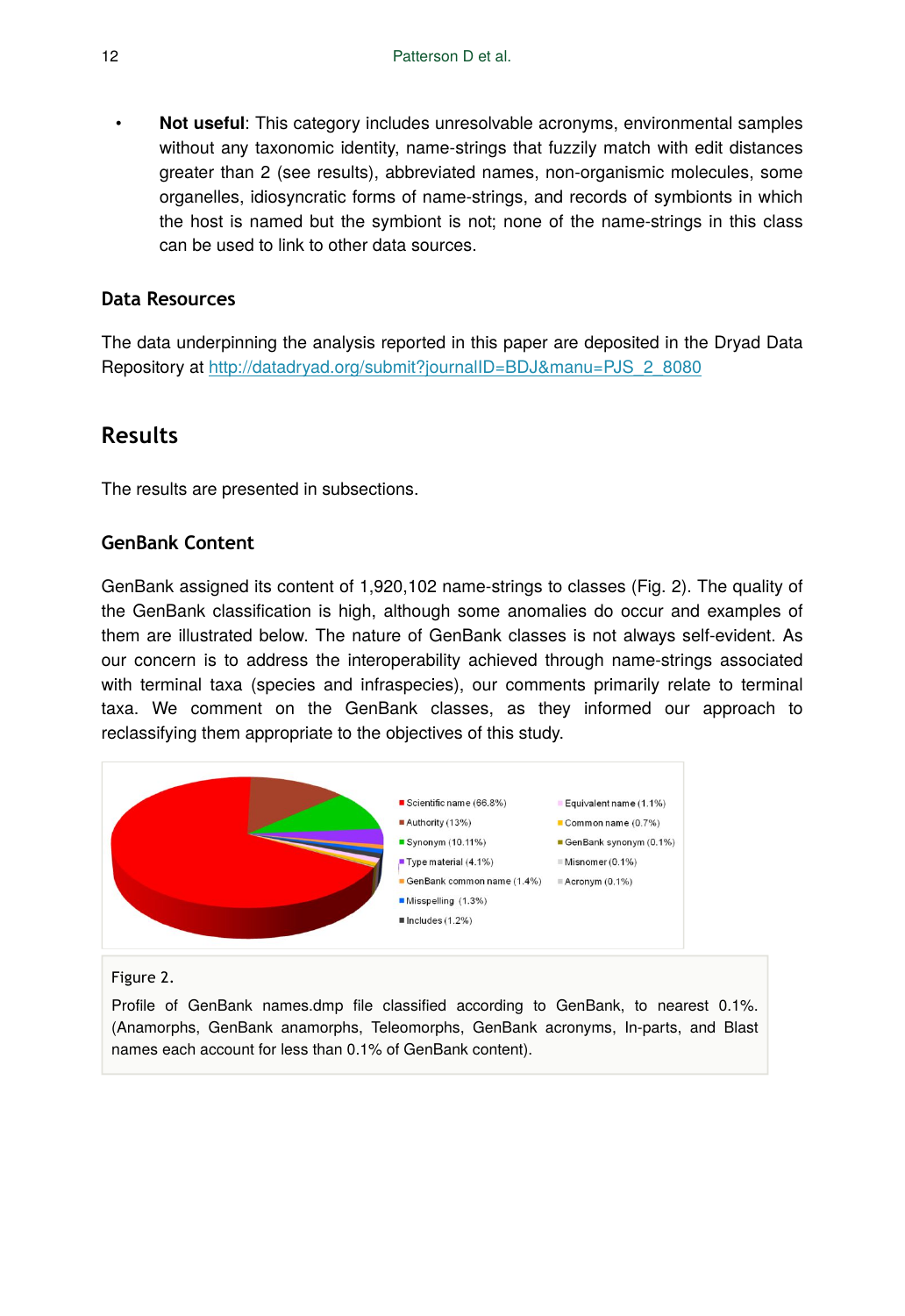**Acronyms**: These are combinations of alphanumeric characters that act as surrogates for a name in that they are labels but not in the form of a scientific or common name. Acronyms may or may not include numbers, may be simple or complex. They account for slightly more than 0.1% of the GenBank content with 980 name-strings classified as 'acronym' and a further 450 as 'GenBank acronym'. Approximately 2% of the acronym entries in GenBank are incorrectly classified scientific names (e.g. **Aleiantus incertus Lebis, 1953**). Many acronyms in GenBank are not classified as such, but occur elsewhere such as within 'scientific names' and 'type material'. In some cases, an acronym is associated with a scientific name (see below). Many acronyms end with a 'V' and refer to viruses (**RTBV** refers to 'rice tungro bacilliform virus'), and are reclassified by us as viruses. Some virus acronyms are classified by GenBank as scientific names. Name-strings classified as acronyms occasionally identify a source and the acronym appears unique to that source such that the acronym may be dereferenceable to a taxonomic entity, even if it is not conventionally named. In the last example below, **MBIC** refers to the Marine Biotechnology Institute Company of Japan.

- **RTBV**
- **Bcep781**
- **(Hu/NV/Alphatron/98-2/1998/NET)**
- **Lamprosphaerus sp. JGZ-2004-1**
- **unidentified diatom MBIC10102**

**Anamorph**: Anamorph and teleomorph names are different scientific names used for fungi in the asexual, haploid (anamorph) or sexual, diploid (teleomorph) phase of their growth cycle. They are scientific names. There are 347 anamorph names and 194 teleomorph names (together less than 0.1 % of the GenBank names); many of these will be synonyms.

- **Phaeophleophleospora epicoccoides**
- **Candida guilliermondii var. membranifaciens**

**Authority**: Scientific names which include the name(s) of the author(s) of the name make up about 13% of the name-strings in GenBank. Most of the 250,000 or so 'Authority' entries in GenBank duplicate scientific names without author information. The second example illustrates one of the irregular forms of name-strings.

- **Helicobacter pylori (Marshall et al. 1985) Goodwin et al. 1989**
- "**not ""Brucella ovis"" van Drimmelen 1953**"

**Blast name**: This small class of several hundred names identifies taxonomic nodes to help users better understand the taxonomic content of a record. Most are familiar common names, but (erroneously?) includes a number of scientific names as illustrated by the third example.

- **mites & ticks**
- **sea cucumbers**
- **Pseudocosmospora eutypellae C. Herrera & P. Chaverri, 2013**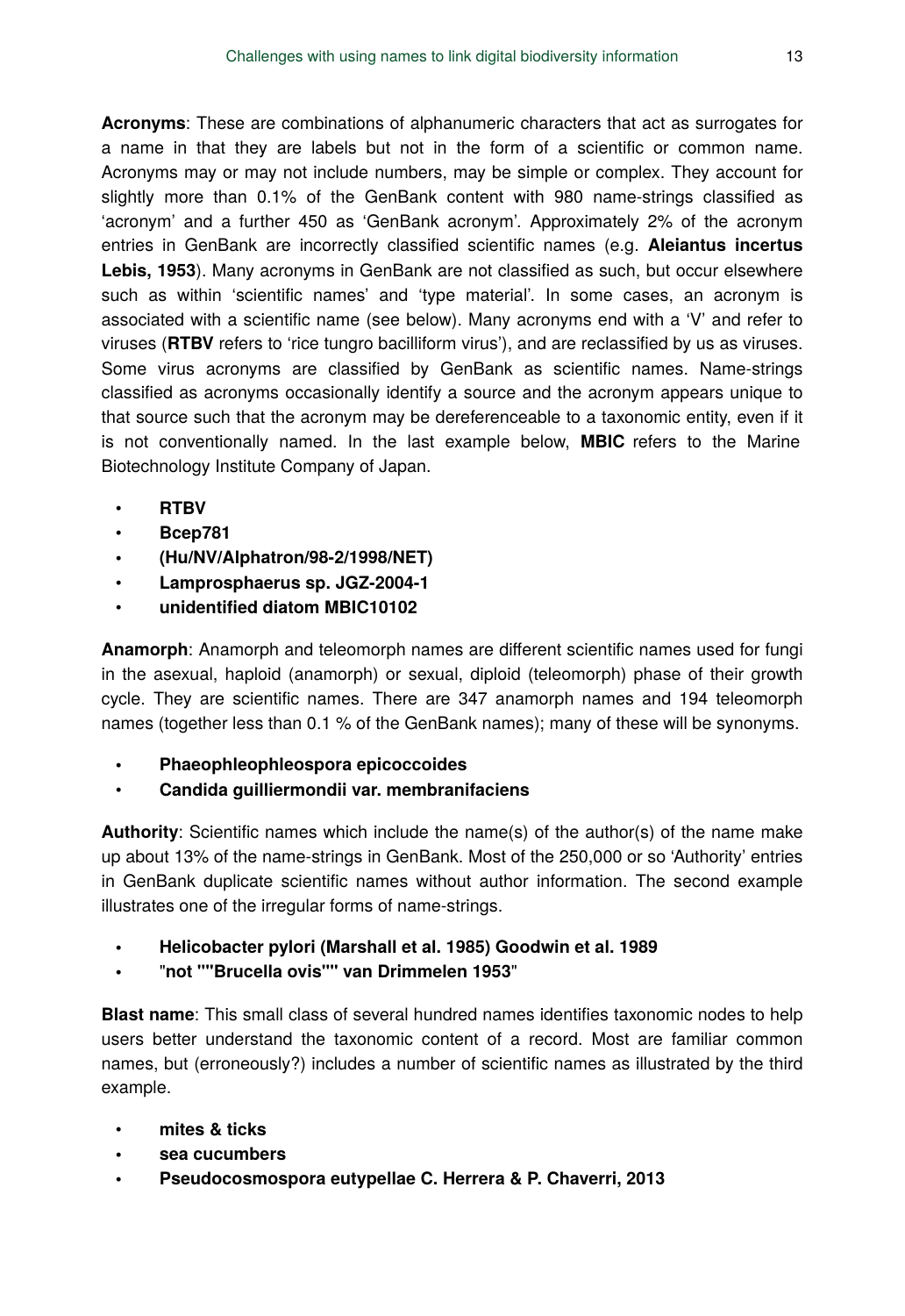**Common name**: A vernacular or colloquial name in a natural language. GenBank contains slightly more than 14,000 common names (0.7% of GenBank name-strings) that may identify a species, a higher taxon, or a group name that may refer to several species - such as **Baboon** - which is then disambiguated with a 'unique name' (see below). As illustrated, some scientific names are incorrectly included in this class. Some common names use terms that are derived from scientific names and may be spelled identically to the scientific name (**amphioxus**, **eubacteria**). The last example below illustrates a spelling error.

- **Martens's spike moss**
- **Pseudallescheria africana**
- **Mucor miehei**
- **malaria parasite P. falciparum**
- **loosestrife family**
- **baboon**
- **Argentine red shrim**

**Equivalent name**: Alternative names for a taxon which do not satisfy the nomenclatural requirements of synonymy, usually because the name is not code-compliant; many are common or informal names (Federhen 2012). GenBank includes about 21,000 equivalent names, about 1.1% of the GenBank name-strings.

- **Lactobacillus delbrueckii subsp. bulgaricus str. 2038**
- **uncultured cortinariaceous ectomycorrhiza**

**GenBank acronym**: Making up less than 0.1% of GenBank name-strings, these are given priority among acronyms for display purposes when more than one name-string is in use as an acronym for the same entity. The inclusion of more than one acronym is a strategy that ensures that all acronyms are retained for search and indexing purposes. Most are Vacronyms and are treated in this study as names of viruses. A few scientific names are incorrectly included in this class.

- **ThV**
- **nt-1**

**GenBank anamorph**: The 130 anamorph name-strings marked 'GenBank anamorph' are given priority for display purposes when more than one anamorph name-string is in use for the same entity. An anamorph name refers to one stage in the life-history of certain fungi (see Anamorph above).

- **Didymostilbe sundara**
- **Tasmanogobius lasti Hoese, 1991**
- **Microsporum canis ATCC 36299**
- **Candida guilliermondii**

**GenBank common name**: Common names marked 'GenBank' are given priority for display purposes, and are assigned only if two different common names are in use for the same species. It is a strategy that ensures that all name-strings are retained for search and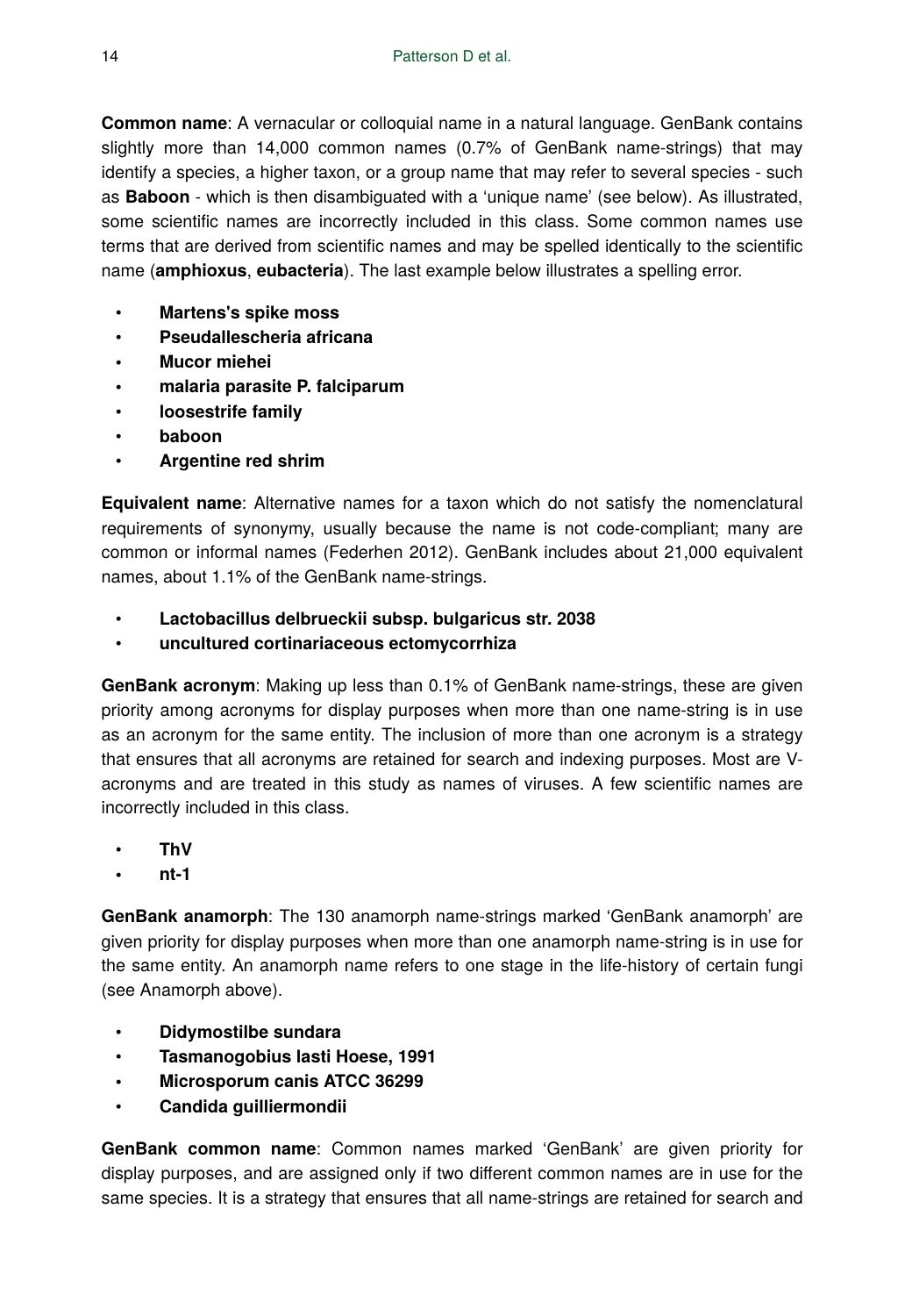indexing purposes. There are 25,844 name-strings in this class (about 1.4% of the GenBank name-strings).

- **Lyme disease spirochete**
- **monocotyledons**

**GenBank synonym**: The 2,646 synonyms marked 'GenBank' are given priority for display purposes, and are assigned only if more than one synonymic latinized scientific names are in use for the same species. It is a strategy that ensures that all name-strings are retained for search and indexing purposes.

- **Enteromorpha prolifera**
- [**Clostridium] ramosum**

**Includes**: Federhen (Federhen 2012) states that these: "are for names which are useful as retrieval terms but which do not correspond with unique taxa in our classification (e.g. Reptilia)". They are over 22,000 name-strings in this class (1.2% of GenBank namestrings), many of which include a scientific name and an acronym or strain identifier.

- **Actinobacillus sp. CCUG15571**
- **Achromobacter georgiopolitanum**
- **Characiformes sp. BOLD:AAC1024**
- **Amblyraja cf. taaf INIDEP-T 0140**
- **Pasteurella haemolytica-like sp. (strain 5943B)**

**In-part**: Federhen (2012) states that these "are for names which are useful as retrieval terms but which do not correspond with unique taxa in our classification". There are 438 instances of this name-class. Many combine a scientific name and an acronym or strain number.

- **zitter rats**
- **Pyrenomycetes**
- **Crassostrea virginica symbiont**
- **Zoogloea sp. strain DhA-35**

**Misnomer**: An incorrect form of a name (Federhen 2012), GenBank includes about 1,300 of these.

- "**not ""Campylobacter fetus subsp. fetus"" Smibert 1974**"
- **endosymbiont sp.**
- **Influenza A virus (A/duck/Yangzhou/013/2009(H6N5))**

**Misspelling**: Incorrect forms of names that have appeared in sequence entries or in the literature, but are useful in searches. There are about 25,000 of these (1.3% of GenBank name-strings), and in addition to mis-spellings (**Hyperamoeba dachnya** for *Hyperamoeba dachnaya)*, they include a mixture of scientific names, names with acronyms, and strain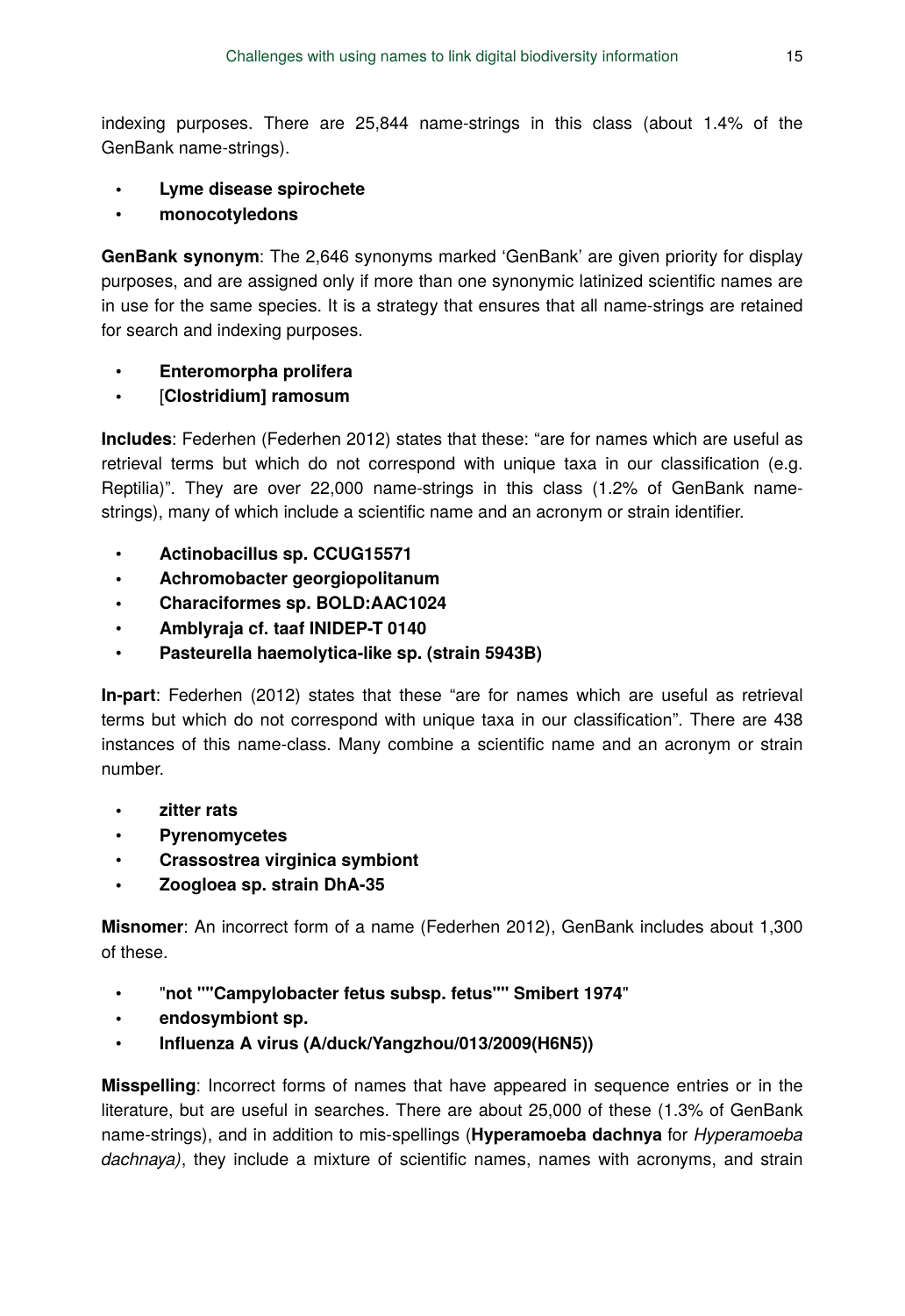numbers. Misspellings include a large number of name-strings that relate to prokaryotes of which some lack standing in nomenclature (<http://www.bacterio.net/>).

- **Aeromonas sp. TH096**
- **Drosophila melangaster**
- **Thermus spec.**
- **Anabaena planktonica**
- **Human Herpesvirus-1**

**Scientific name**: GenBank includes almost 1.3 million name-strings in this class, making up 66.8% of the name-strings. As illustrated below, many do not comply with normal understanding of a scientific name (viz. a name written in latin and compliant with appropriate Code(s) of Nomenclature (= 'Code') or, if outside the scope of the Codes, in a form consistent with a Code). The GenBank class includes species, infraspecies, and higher taxon names; annotated names, negated names, scientific and non-scientific generic or higher taxon names, acronyms or strain numbers. Some examples follow.

- **Bacillus xiaoxiensis Chen et al. 2011**
- **Coptodon aff. rheophila 'Samou**'
- **Neodiprion nr. abietis 040.03**
- **Nemoria sp. Janzen27**
- **Zootermopsis hindgut protist**
- **Star grass white leaf phytoplasma**
- **Diatom endosymbiont ex foraminifera MH-2008**
- **Stejneger's beaked whale gammaherpesvirus**
- **transposable plasmid pSET7is**
- **spotted fever group**
- **wall-less spirochete**
- **honey metagenome**
- **diazotroph WWTP**

In addition to these 'GenBank name classes', GenBank also includes a field '**GenBank unique name**' that is used to disambiguate duplicates. Most curatorial intrusions comply with nomenclatural and taxonomic expectations, but not all uniques are disambiguated. In the examples that follow, one or more examples of a unique name is/are given after the duplicated name.

- **Bacteria** and **Bacteria**
- **Treponemataceae** and **Treponemataceae**
- **no culture available** and **no culture available**
- **Inflabilis barati (sic) Prevot 1938** and **Inflabilis barati (sic) Prevot 1938**
- **SAG 11-9 [[Chlamydomonas humicola**]] and **SAG 11-9 [[Chlamydomonas humicola]]**
- **CBS 101750 [[Eurotium parviverruculosum**]] and **CBS 101750 [[Eurotium parviverruculosum]]**
- **algae** and **algae** vs **algae**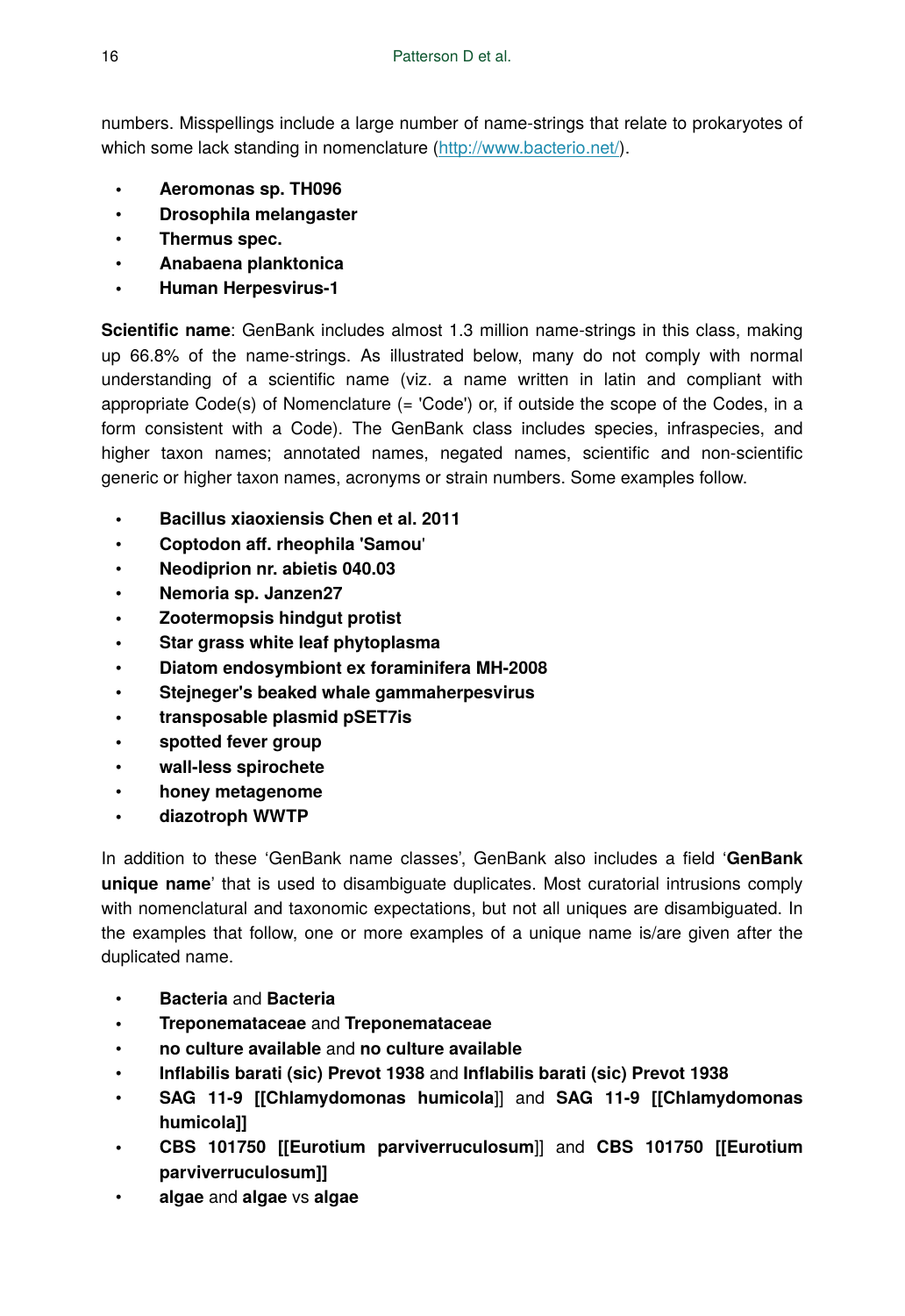### • **red rice** and **red rice** vs **red rice** vs **red rice**

**Synonym**: GenBank includes almost 200,000 name-strings (10.1% of GenBank namestrings) in this category. The term is not used strictly in the nomenclatural sense because, while the majority of name-strings are scientific names, the list includes many strings that are not Code-compliant.

- **Oedipus lincolni**
- **rat dorsal ganglion neuron x mouse neuroblastoma line N18TG2**
- **Euglossa cyanaspis Moure, 1968**
- **Euglossa cyanaspis**
- **Euglossa cyanapis Moure, 1968**
- **euphorine sp. NM-2007**
- **unidentified bacterium**

**Teleomorph**: See anamorph. There are about 200 name-strings in this class.

- **Apiospora**
- **Spinochlamydosporium variabile**

**Type material**: Name-strings associated with type material. A high proportion (71%) of the 78,000 or so name-strings (4.1% of GenBank name-strings) relate to bacteria - not surprising as the Code of Nomenclature for prokaryotes requires the availability of pure cultures, and sequence information can be obtained from the cultures (Federhen 2014). A further 28% of type sequences relate to fungi (Federhen 2014).

- **851004Holotypus**
- **A. R. Smith & al. 1572 (UC)**
- **ATCC 10507**
- **CBS 123208 [[Diaporthe theicola**]]

**Unpublished names**: In addition to the 'visible' classes listed above, Federhen (2012) refers to 'unpublished names' which are name-strings that are not made public because they may, for example, be pre-publication names. An example given is of **Parapercis lutevittatus** which was eventually published as **Parapercis lutevittata**, but the content was first made visible with the informal surrogate name **Parapercis sp. TYC-2010** until the publication of the final name.

GenBank included 9,146 duplicates relating to 2,335 unique name-strings, the most common duplicated strings were: **environmental samples** (3990), **no culture available** (37), **algae** (21), **Algerian barb** (13), **tsetse fly** (13), **mycorrhizal samples** (11), **Pyrenomycetes** (11), **strain S1** (10) and **Rhodotorula** (10).

We reclassified GenBank content (Fig. 3, Table 1) after canonicalization and removal of duplicates. Scientific names were mostly derived as the sum of the appropriately classified records in the GenBank classes 'scientific name', 'authority', 'anamorph', 'teleomorph', 'synonyms, 'includes', 'misspelling', and 'in-part'; and 590 name-strings from 'misnomer'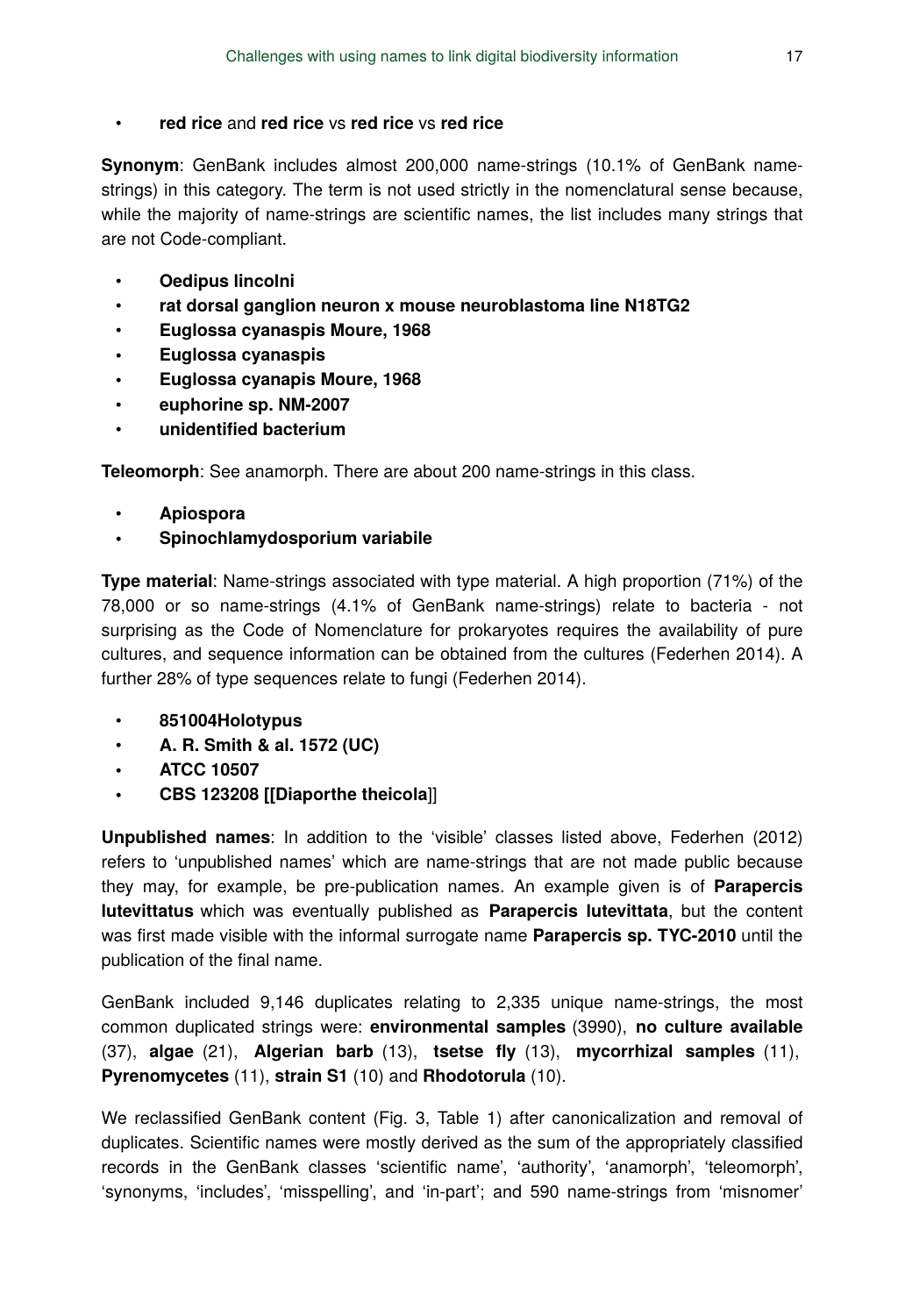which included canonical elements of genera or species, but excluding negated names and virus names. This reclassification is addressed in more detail below.

#### Table 1.

Revised profile of composition of name-strings in GenBank and DRYAD (DRYAD name-strings have been pre-processed), values are percentages of unique name-strings.

| <b>Class</b> | <b>GenBank</b> | <b>DRYAD</b> |
|--------------|----------------|--------------|
| Species      | 40.1%          | 82.3%        |
| Infraspecies | 2.2%           | 0.9%         |
| Genera       | 28.7%          | 10.1%        |
| Higher taxa  | 13.7%          | 5.9%         |
| Common       | 2%             | 0.8%         |
| Not useful   | 5%             | $0\%$        |
| Hybrids      | 0.1%           | 0%           |
| Symbionts    | 0.3%           | 0%           |
| Viruses      | 7.9%           | 0%           |



#### Figure 3.

Revised profile of composition of unique name-strings in GenBank and DRYAD (DRYAD name-strings have been pre-processed).

The application of 'Global Names Biodiversity Parser' to the contents of GenBank produced to 492,154 unique canonicals. The number of name-strings with the same canonical form varied from 1 to 9,742 (**Bacillus).** GenBank has 12,034 name-strings that include the string **Bacillus**; those without a species name will yield '**Bacillus**' as the canonical form. They include:

- **Bacillus sp. PUE-MAN5**
- **Bacillus sp. MJ510**
- **Bacillus enrichment culture clone**
- **Bacillus of abortion**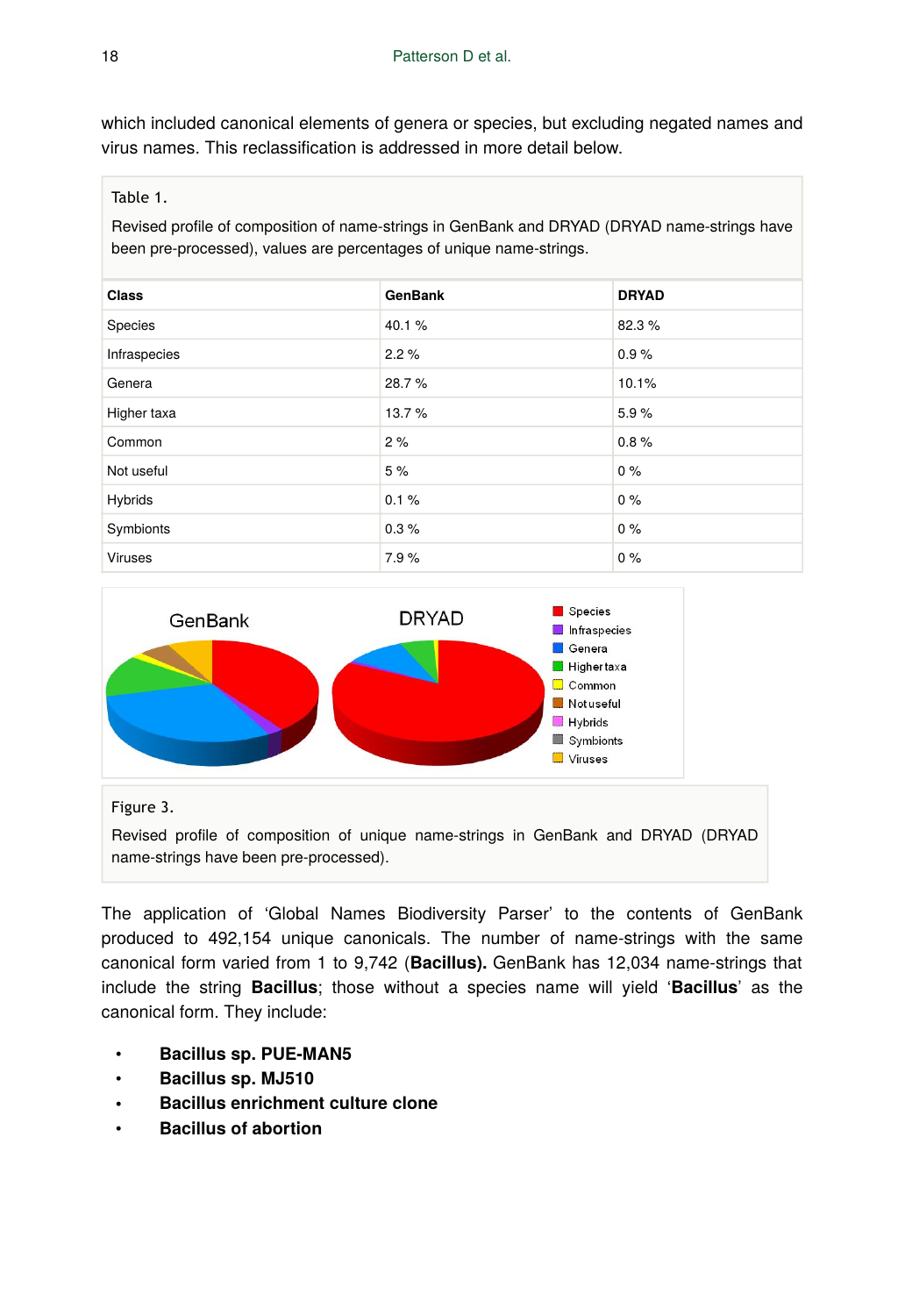but not

- **Flectobacillus**
- **Bacillus thuringiensis Berliner 1915**
- **Bacillus thuringiensi**
- **Bacillus fluorescens liquefaciens Flugge 1886.**
- **Jeotgalibacillus**
- **Mageeibacillus indolicus**
- **Columbicola bacillus**
- **Cilia-associated respiratory bacillus**

This approach led us to estimate the number of name-strings that relate to species as just over 800,000. 375,549 unique canonical name-strings were derived from them. This gives somewhat less than the number of species indicated by GenBank (Federhen 2014). With 22,867 unique canonical infraspecies name-strings, we estimate the number of unique terminal taxa with scientific names in Genbank as about 400,000. Some of these are names of junior synonyms and some are lexical variants of the same name.

### **DRYAD content**

The nature of the names content of DRYAD differs from that of GenBank. The sample included 17,152 name-strings, reducing to about 13,500 after duplicates were removed. Pre-processing and cononicalization reduced the number of unique entries still further (see below) .

There are differences in taxonomic scope when GenBank and DRYAD are compared. There are few (6) viruses in the DRYAD sample and very few bacteria; and the proportion of name-strings that are scientific names of terminal taxa is higher at about 83% (Table 2).

Table 2.

Impact of pre-processing (right) on the composition of the body of name-strings from DRYAD as percentages of unique name-strings. Name-strings were assigned to classes algorithmically and then reviewed and corrected manually.

| <b>Class</b>           | <b>Verbatim</b> | Pre-processed |
|------------------------|-----------------|---------------|
| Species                | 71.8%           | 82.3%         |
| Infraspecies           | 2.2%            | 0.9%          |
| Other scientific names | 15.9%           | 16%           |
| Common                 | 1.4%            | 0.8%          |
| Acronyms               | 4.4%            | $0\%$         |
| Other names            | 4.3%            | 0%            |

Presumably reflecting the absence of curation, many original name-strings in DRYAD are not well formed. Extremely few scientific names in DRYAD include authority (although both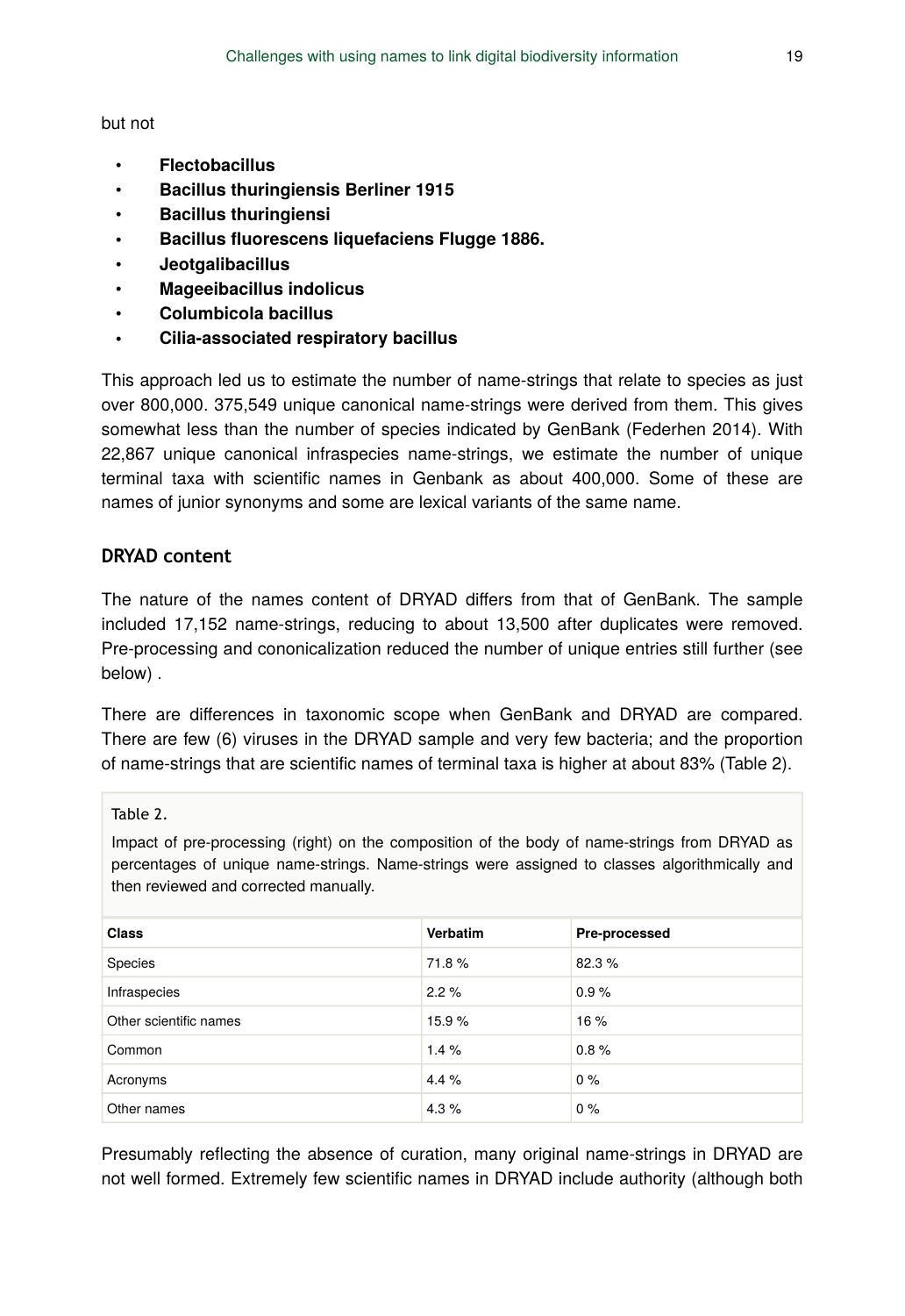**Oxalis adenophylla Gillies ex Hook. et Arn.** and **Oxalis adenophylla** are present). Frequent distortions included concatenated names, truncated names, and names without genera. For some, there is a translation table (e.g. [http://datadryad.org/bitstream/](http://datadryad.org/bitstream/handle/10255/dryad.7874/README.txt?sequence=2) [handle/10255/dryad.7874/README.txt?sequence=2\)](http://datadryad.org/bitstream/handle/10255/dryad.7874/README.txt?sequence=2). Because of the preponderance of concatenated name-strings, the DRYAD content was pre-processed (Table 2) using the interpolated character(s) such as '0', '\_', and 'X' that are included between generic and species elements to break name-strings into genus and species components and to remove unparseable name-strings. This process reduced the number of name-strings to 7,395, further reducing to 6,948 after duplicates were removed. The concatenated namestrings were sometimes further distorted by being abbreviated to 10 characters.

- **Triticum aestivum** the most common form of concatenation with an interpolated underscore (5200 instances)
- **Crassostre** 10 character abbreviation of *Crossostrea*
- **Ixodidae00** characters are added to extend the string to 10 characters
- **LissXtimor** for *Lissoclinum timorense*
- **Danio0reri** and **DanioXreri** for *Danio rerio* (the cyprinid zebra fish)
- **Bombyx0mor** for *Bombyx mori* which is also in DRYAD
- **Gallus0gal** and **GallusXgal** for *Gallus gallus*
- **HomoXsapie** for *Homo sapiens*
- **Ptrigonalis** first letter of genus name plus 9 characters of the species name.

Not all length-adjusted strings are 10 characters long.

• **Dilomasp** - presumably for *Diloma* sp.

Not all name-strings with underscores were associated with a simple concatenation of genus and species elements.

- Pan Herm
- **Didemnum\_sp\_AB211073.1**
- **Pinoyscincus\_jagori\_grandis**
- **Unidentified\_Enchytraeidae**
- **Homo\_sapiens**

Some name-strings include various kinds of annotation.

- **Aporrectodea longa or longa/nocturna**
- **Ipomopsis aggregata and tenuituba**
- **Rhinella ""castaneotica"" s.l.**

The following is an oddity, the significance of **R1** is unexplained, and hence the relationship between the two name-strings is not clear.

# • **Oikopleura labradoriensis and Oikopleura labradoriensis R1**

Other examples of issues are given later.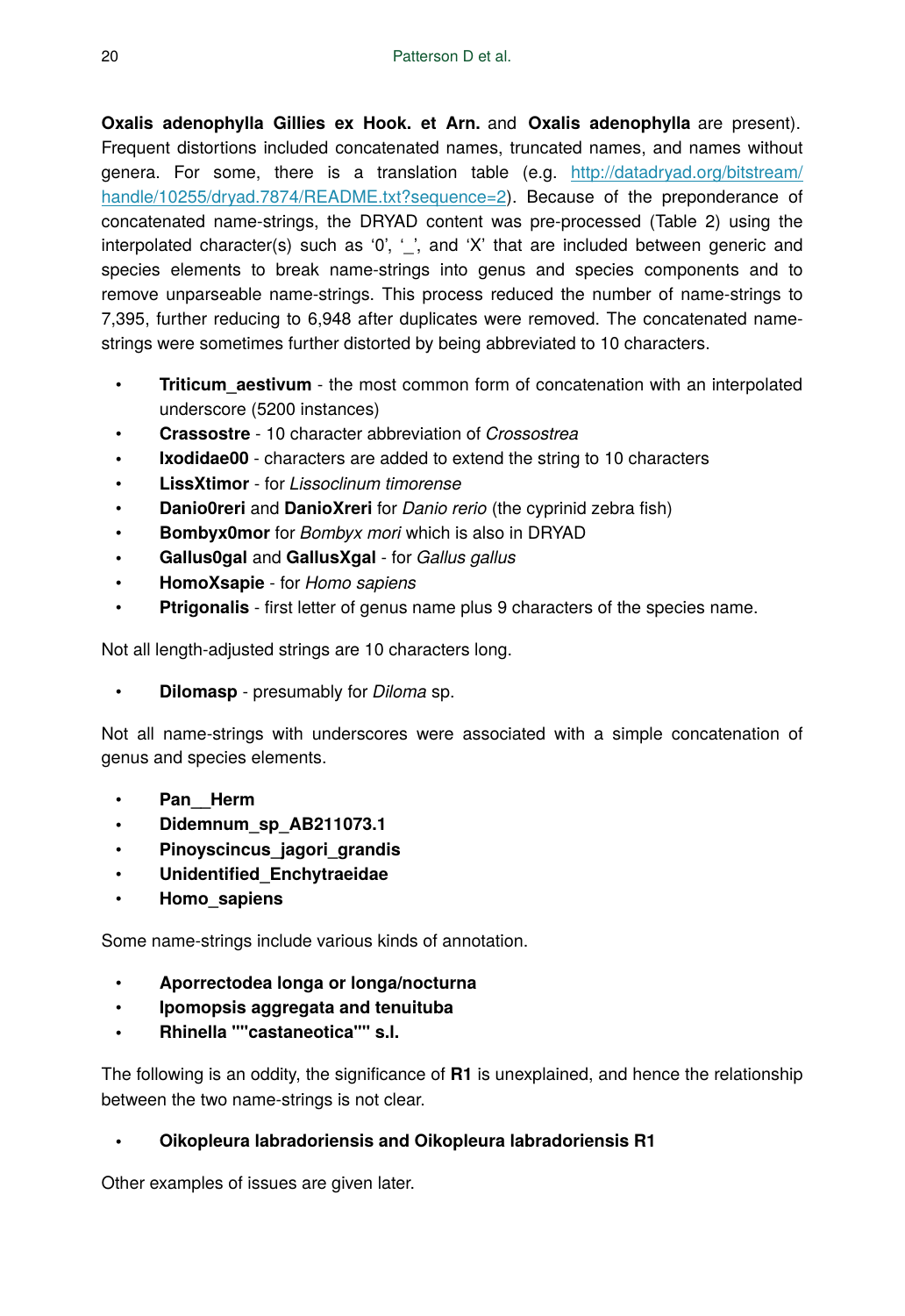# **Cross-mapping**

The contents of GenBank and pre-processed and unprocessed (verbatim) DRYAD content were cross-mapped against Catalogue of Life (Fig. 4) and produced 1,988,847 results. The original GenBank name-strings led to 1,974,840 matches - an inflation of about 2.8% because of matches to two or more entries in Catalogue of Life. There were 3,957 unique pre-processed name-strings from DRYAD and these had 6,948 matches, an inflation of about 75% for the same reason. The classes of matches, together with examples are illustrated below.



#### Figure 4.

Percentage of unique name-strings from GenBank and DRYAD after pre-processing in each class of match (see text) when cross-mapped to Catalogue of Life. Each name-string was assigned to a single category.

**1. Exact matches** - significantly, only about 11-15% of the results fall into this class.

- **Balaenidae**
- **Girardinia diversifolia**
- **Bison bison bison**
- **Pseudomonas syringae** but not **Pseudomonas syringae pv. syringae**

**2. Canonical form matches** - canonicalization allows a further 50% (GenBank) to 76% (DRYAD) of the name-strings to be matched. Canonicalization overcomes inaccuracies or inconsistencies of author and date information, intrusions of annotations into name-strings, or duplicates that are created in other ways, such as with different ranking. With canonicalization, the following matched to **Acer cappadocicum var. sinicum Rehd.**:

- **Acer cappadocicum subsp. sinicum**
- **Acer cappadocicum subsp. sinicum (Rehder) Hand.-Mazz.**
- **Acer cappadocicum var. sinicum**
- **Acer cappadocicum var. sinicum Rehder**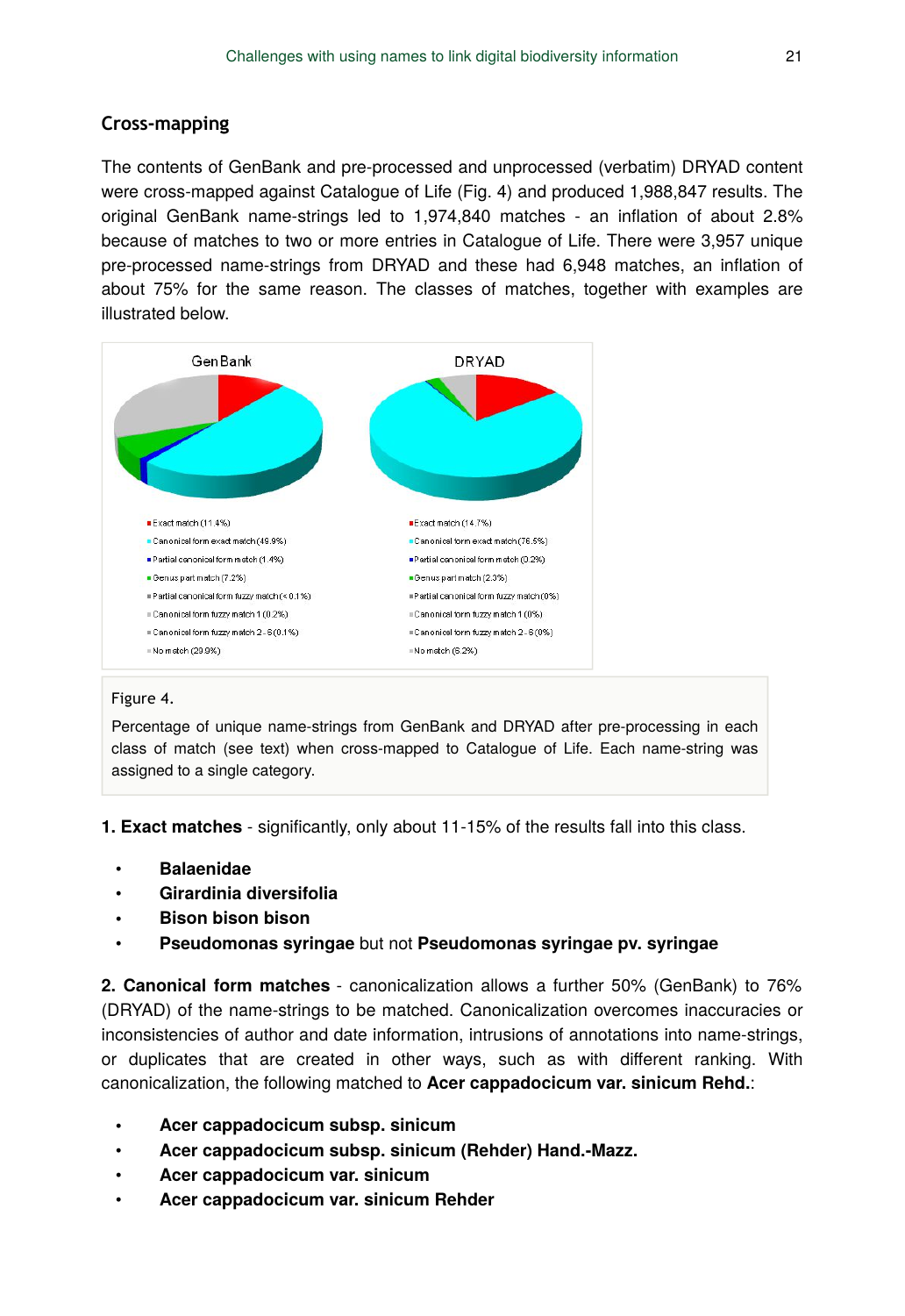With canonicalization, author and/or strain information is removed, with the following matching to **Paludibacter propionicigenes**:

- **Paludibacter propionicigenes**
- **Paludibacter propionicigenes Ueki et al. 2006**
- **Paludibacter propionicigenes CCUG 53888**
- **Paludibacter propionicigenes JCM 13257**
- **Paludibacter propionicigenes str. WB4**
- **Paludibacter propionicigenes WB4**
- **Paludibacter propionicigenes DSM 17365**

Similarly, annotations are eliminated such that the following mapped to **Acanthurus leucosternon.** Annotations such as 'cf' in the first name-string are discussed by Bergstrom (Bergstrom 1988). Different authors us this in different ways, usually to indicate that the taxon in question is NOT *A. leucosternon*, but is similar to it, or alternatively to suggest that the observed individuals represent an unusual form of the species.

- **Acanthurus cf. leucosternon LvH-2007**
- **Acanthurus leucosternon**
- **Acanthurus leucosternon Bennett, 1833**

The following variant spellings all matched to **Indigofera roseo-caerulea**:

- **Indigofera roseo-caerulea**
- **Indigofera roseocaerulea**
- **Indigofera roseocaerulea Baker f**

The following matches would NOT be found if constrained to exact matches of the full name-strings. In these and following examples the name-strings from the sources are given first; the matched name-strings from the target follow.

- **Osedax sp. yellow-patch** matched to **Osedax**
- **Griffonia simplicifolia (M.Vahl ex DC.) Baill.** matched to **Griffonia simplicifolia (DC.)Baill.**
- **Pratia macrodon** matched to **Pratia macrodon Hook.f.**
- **Stagonosporopsis bohemica** matched to **Stagonosporopsis bohemica (Kabát & Bubák) Boerema, Gruyter & Noordel. 1997**
- **Lutzomyia (Helcocyrtomyia) hartmanni** matched to **Lutzomyia hartmanni (Fairchild & Hertig, 1957)**
- **Phenylobacterium Lingens et al. 1985 emend. Abraham et al. 2008** matched to **Phenylobacterium**
- **Hyphomicrobium Stutzer and Hartleb 1899 (sic)** matched to **Hyphomicrobium**
- **Brucella abortus** matched to **Brucella abortus (Schmidt 1901) Meyer and Shaw 1920 (Approved Lists 1980).**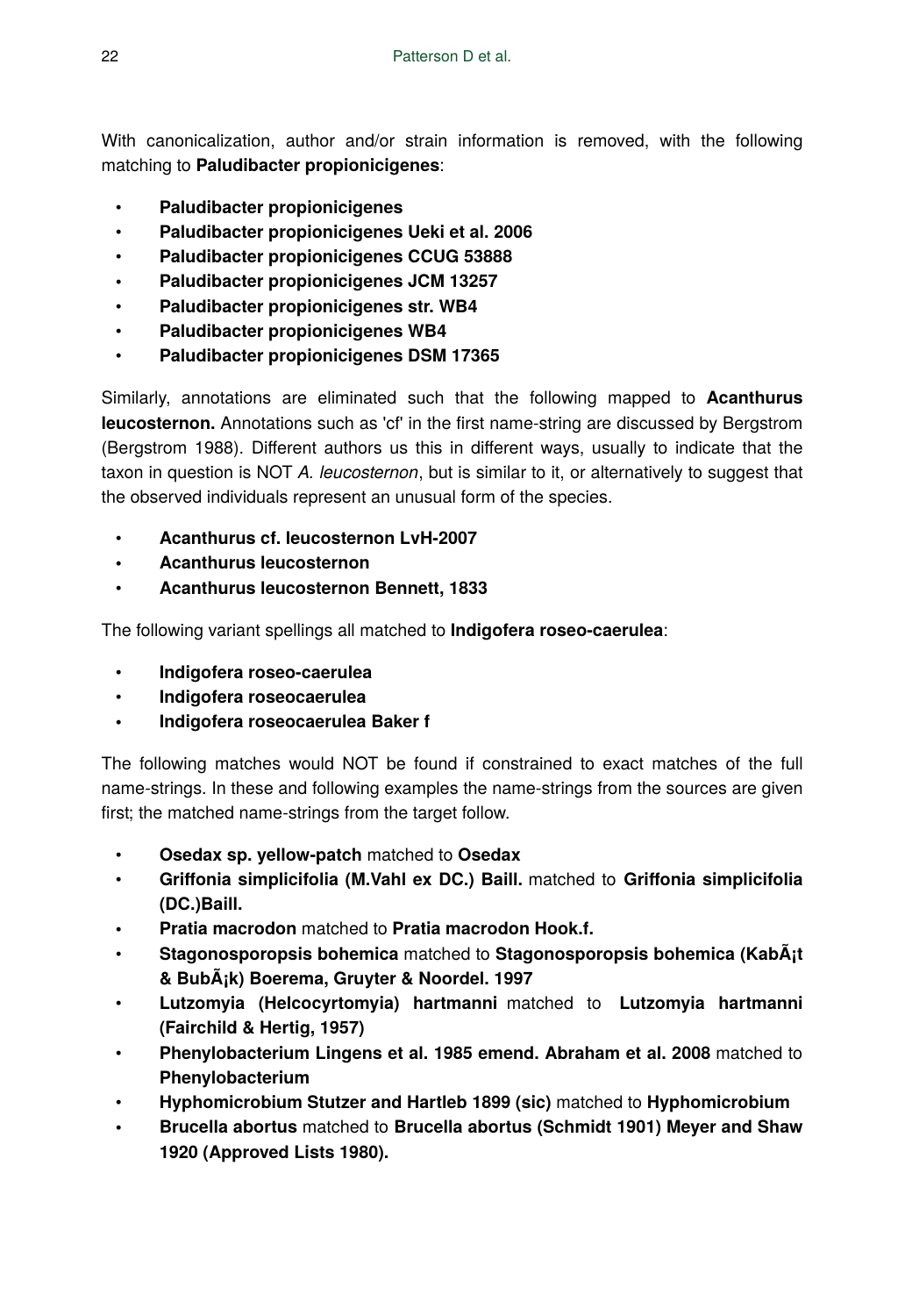Canonicalization is not always beneficial. The following 4 pairs of name-strings with nomenclatural and taxonomic annotations are treated as identical after canonicalization, although this is incorrect. Clearly, there is a need to further refine the matching logic, although the same benefits would arise if taxonomic compilations excluded name-strings that are not code-compliant:

- **Abudefduf saxatilis (Linnaeus, 1758)**
- **Abudefduf saxatilis (non Linnaeus, 1758)**
- **Abudefduf septemfasciatus (Cuvier, 1830)**
- **Abudefduf septemfasciatus (non Cuvier, 1830)**
- **Aegilops triaristata Req. ex Bertol., nom. illeg.**
- **Aegilops triaristata Willd., nom. superfl.**
- **Aegiphila brachiata Schltdl. & Cham., nom. illeg.**
- **Aegiphila brachiata Vell.**

The use of canonicals often produce ambiguous or misleading results with chresonyms, homonyms, concepts, and subtaxa. The following two examples are of positive matches of single canonicalized name-strings of species to homonyms.

- **Asterina gibbosa (Pennant, 1777)** matched to **Asterina gibbosa Gaillard 1897** (a fungus), and to **Asterina gibbosa (Pennant, 1777)** (an echinoderm) and
- **Baileya australis (Grote, 1881)** matched **Baileya australis Rydb.** (a flowering plant) and the moth **Baileya australis Grote, 1881**.

A loss of information associated with canonicalization is illustrated below with examples of concepts, subspecies, or other information.

- **Acacia catechu (L.f.)Willd., Acacia catechu auct. non L., Acacia catechu auct. non Willd., and Acacia catechu (L.f.) Willd.** all had a canonical form exact match to **Acacia catechu (L.f.) Willd.**
- **Cnemidophorus tigris aethiops, Cnemidophorus tigris marmoratus, Cnemidophorus tigris maximus, Cnemidophorus tigris punctilinealis, Cnemidophorus tigris septentrionalis, and Cnemidophorus tigris tigris** all matched (as partial matches) to **Cnemidophorus tigris Baird & Girard, 1852.**
- **Cucumis melo subsp. melo var. conomon** matched (as a partial match) to **Cucumis melo Blanco**
- **Indigofera sp. 'gleichenioides', Indigofera sp. Wilson & Palmer 1776**, and **Indigofera grandiflora B.H.Choi & S.K.Cho** were matched to **Indigofera.**

Canonical matching can also lead to false matches. As with the problems illustrated above with annotated names, the exclusion of non-code-compliant name strings in taxonomic sources would address these errors.

• **Indigofera argentea Burm.f., 1768 non L., 1771** matched inappropriately to **Indigofera argentea L.**, **Indigofera argentea sensu Roxb.**, **Indigofera argentea sensu Baker**, but correctly to **Indigofera argentea Burm.f.**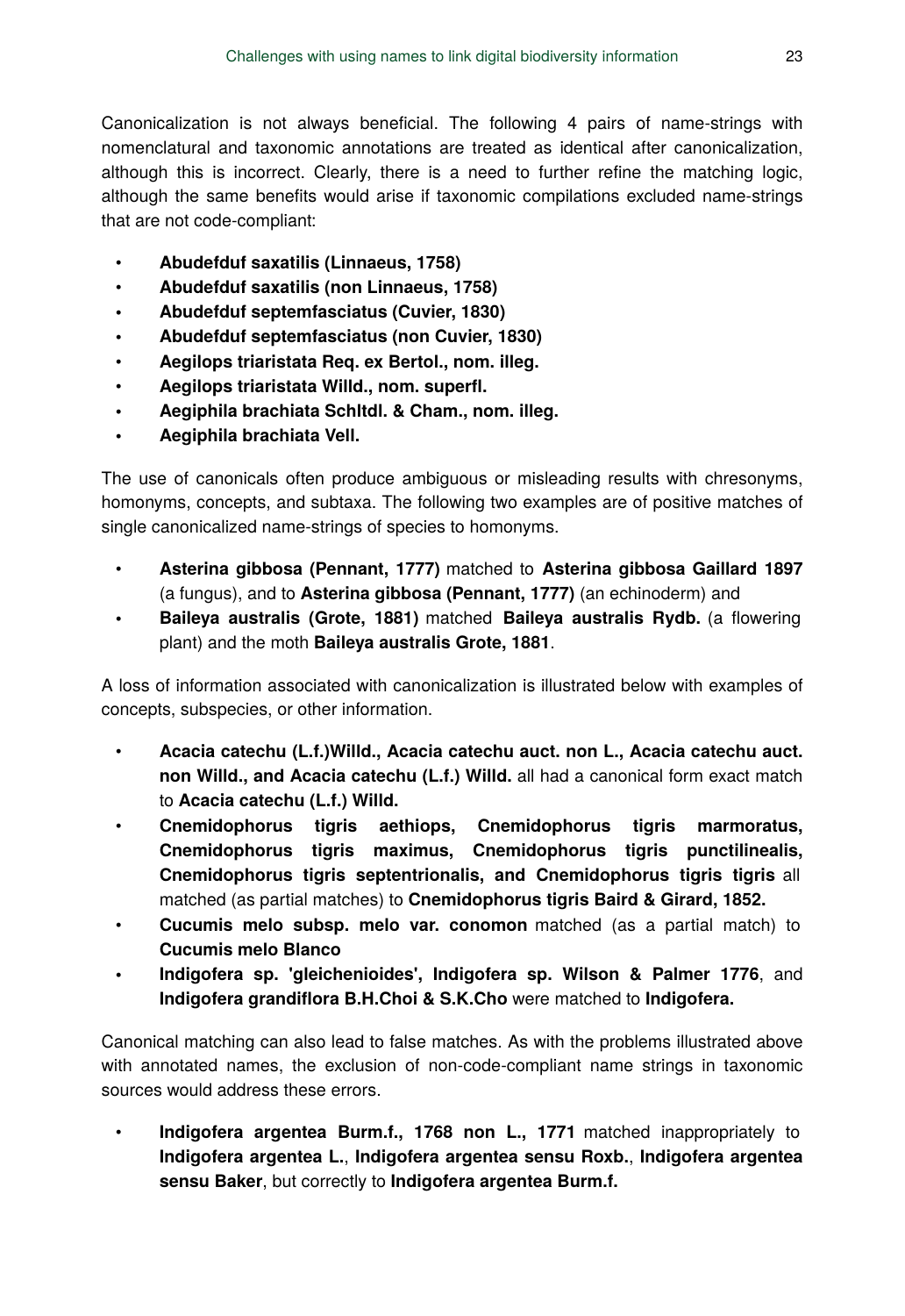At a higher taxonomic level, over 40,000 name-strings in GenBank that begin with **Lepidoptera sp. BOLD** had a canonical form exact match to **Lepidoptera**.

**3. Genus part match** are based on the genus component of the name when the remainder of the name-string is absent from the target. This creates taxonomically less precise and therefore inaccurate matches. Some examples are:

- **Yua austro-orientalis** matched to **Yua**
- **Lysandra coridon gennargenti** matched to **Lysandra**
- **Wolbachia endosymbiont of Drosophila innubila** matched to **Wolbachia**
- **Epichloe uncinata** matched to **Epichloë**
- **Pasteurellaceae bacterium 35** matched to **Pasteurellaceae**
- **Bactrocera tyroni species complex** matched to **Bactrocera**
- **Frullania cf. madothecoides Davis 295** matched to **Frullania**
- **Ficus ruginerva** matched to **Ficus du K. Schum. & Lauterb.**
- **Sphagnum** matched to **Sphagnum affine**, **Sphagnum affine Renauld & Cardot**, **Sphagnum aureum**, **Sphagnum aureum C.B.McQueen**, **Sphagnum auriculatum**, **Sphagnum austinii**, **Sphagnum austinii Sull.**, **Sphagnum beringiense**, **Sphagnum beringiense A.J.Shaw, R.E.Andrus & B.Shaw**, **Sphagnum bordasii**, **Sphagnum bordasii Besch.**, **Sphagnum brasiliense**, **Sphagnum brasiliense Warnst.**, **Sphagnum cribrosum**, **Sphagnum cribrosum Lindb.**, **Sphagnum crispum**, **Sphagnum crispum R.E.Andrus**, **Sphagnum cymbifolioides**, **Sphagnum cymbifolioides Muell.Hal.**, **Sphagnum ecuadorense**, **Sphagnum ecuadorense Warnst.**, **Sphagnum inexspectatum**, **Sphagnum inexspectatum Flatberg**, **Sphagnum intermedium (Warnst.) Russow, 1894, non Sphagnum intermedium Hoffm., 1796**, **Sphagnum kenaiense**, **Sphagnum kenaiense R.E.Andrus**, **Sphagnum khasianum**, **Sphagnum khasianum Mitt.**, **Sphagnum leonii**, **Sphagnum leonii H.A.Crum**, **Sphagnum microcarpum**, **Sphagnum microcarpum Warnst.**, **Sphagnum monzonense**, **Sphagnum monzonense Warnst.**, **Sphagnum nemoreum**, **Sphagnum nemoreum Scop.**, **Sphagnum palenae**, **Sphagnum patens**, **Sphagnum patens Brid., 1806, non Besch., 1880**, **Sphagnum perfoliatum**, **Sphagnum perfoliatum L.I. Savicz**, **Sphagnum pulchricoma**, **Sphagnum pulchricoma Muell.Hal.**, **Sphagnum pycnocladum**, **Sphagnum pycnocladum Angstrom**, **Sphagnum sjorsii**, **Sphagnum tenerum**, **Sphagnum tenerum Sull. & Lesq. ex Sull.**, **Sphagnum vitjianum**, **Sphagnum vitjianum Schimp.**, **Sphagnum warnstorfii**, **Sphagnum warnstorfii Russow**, **Sphagnum wheeleri**, **Sphagnum wheeleri Muell.Hal.** (with further canonical matches to **Sphagnum L., 1753**, **Sphagnum sp. Andreas s.n.**, **Sphagnum sp. Andrus 7630**, **Sphagnum sp. BS-2008**, **Sphagnum sp. De Sloover 42750**, **Sphagnum sp. HG-1998**, **Sphagnum sp. Iserentant B-22**, **Sphagnum sp. JL-2005**, **Sphagnum sp. Lafarge Swamp 28-07-02**, **Sphagnum sp. Miehe and Miehe U71-10970**, **Sphagnum sp. Miehe and Miehe U80-11017**, **Sphagnum sp. SB-2000**, **Sphagnum sp. Shaw 10990**, **Sphagnum sp. Shaw 11015**, **Sphagnum sp. Shaw 11195**, **Sphagnum sp. Shaw 11215**, **Sphagnum sp. Shaw 11235**, **Sphagnum**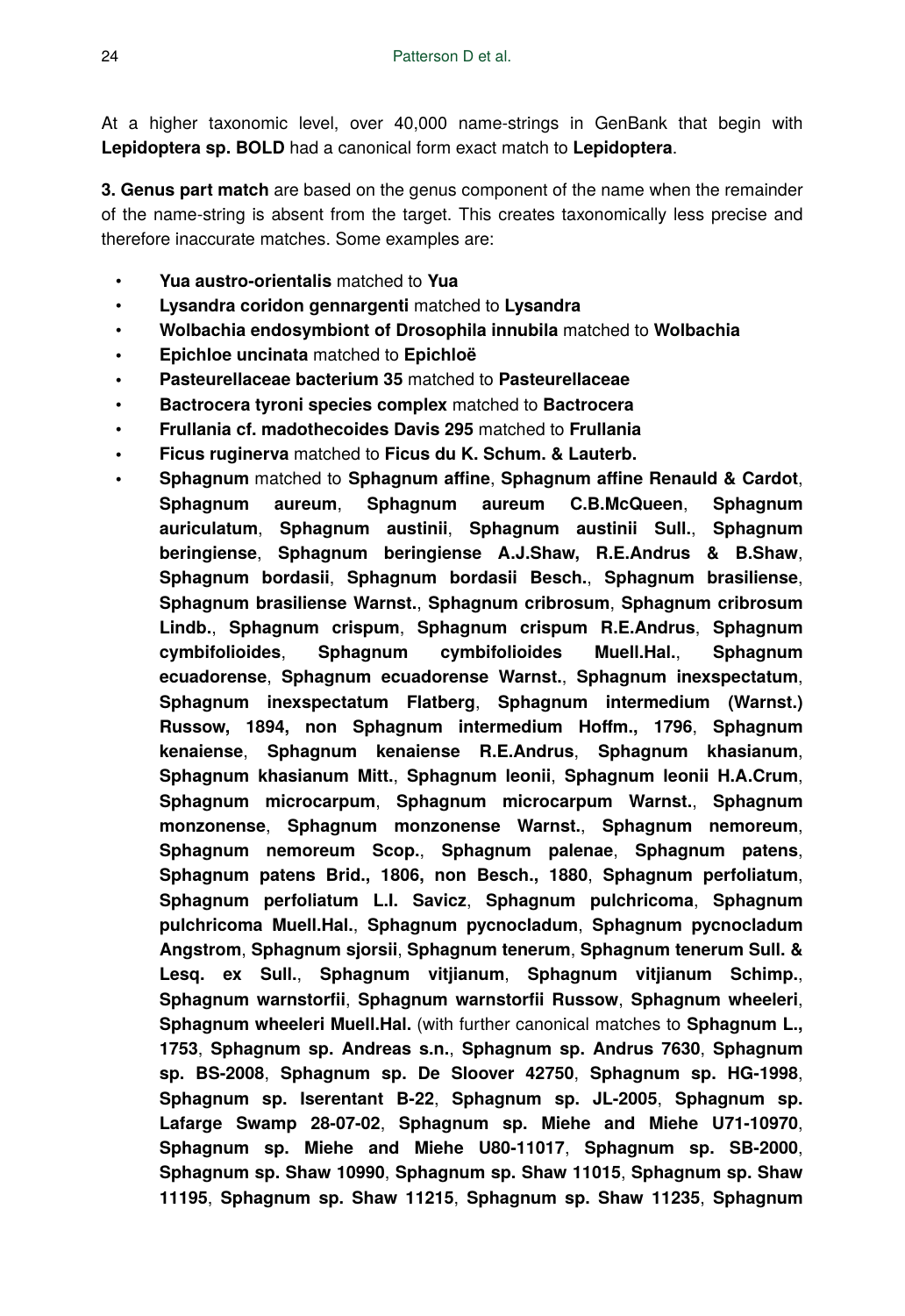**sp. Shaw 11267**, **Sphagnum sp. Shaw 11313**, **Sphagnum sp. Shaw 11365**, **Sphagnum sp. Shaw 11390**, **Sphagnum sp. Shaw 11468**, **Sphagnum sp. Shaw 12744**, **Sphagnum sp. Shaw 13169**, **Sphagnum sp. Shaw 13181**, **Sphagnum sp. Shaw 13192**, **Sphagnum sp. Shaw 9680** and **Sphagnum sp. Whitney 992**).

**4. Partial canonical form matches** rely on canonical versions of names and occur if there is a match of, say only of the species element of a infraspecific name. In the case of *Ablepharus*, a skink from Mauritius, one name matched 15 different names in Catalogue of Life with the same canonical genus-species components. Interestingly, none of the 15 names in Catalogue of Life mention Julien Desjardins who established the basionym *boutonii* (Desjardins 1831), but the basionym is present in CoL as **Scincus boutonii Des Jardins, 1831** and treated as a synonym of **Cryptoblepharus boutonii (Des Jardin, 1831)**.

• **Ablepharus boutonii africanus** matched to **Ablepharus boutonii Boettger, 1881, Ablepharus boutonii Boettger, 1913**, **Ablepharus boutonii Boulenger, 1887**, **Ablepharus boutonii Boulenger, 1898**, A**blepharus boutonii De Jong, 1926**, **Ablepharus boutonii Loveridge, 1934**, **Ablepharus boutonii Mertens, 1930**, **Ablepharus boutonii Mertens, 1931**, **Ablepharus boutonii Mertens, 1958**, **Ablepharus boutonii Roux, 1910**, **Ablepharus boutonii Sternfeld, 1918**, **Ablepharus boutonii Storr, 1961**, **Ablepharus boutonii Strauch, 1868**, **Ablepharus boutonii Waite, 1929**, and **Ablepharus boutonii Weber, 1890**.

The multiple entries for **Ablepharus boutonii** may be chresonyms, or result from a failure of the relevant GSD (contributor to Catalogue of Life) to include infraspecific elements of a name but include the authorship of the infraspecific element (Flann, pers. comm.)

The following examples illustrate a loss of precision with partial canonical matches:

- **Rattus rattus complex lineage III** matched to **Rattus rattus (Linnaeus, 1758)**
- **Ureaplasma urealyticum serovar 7 str. ATCC 27819** matched to **Ureaplasma urealyticum Shepard et al. 1974 (Approved Lists 1980)**
- **Sargus bipunctatus (Scopoli, 1763) -- valid** matched to **Sargus bipunctatus Costa, 1844**

However, the following examples illustrate inappropriate matches, where the crossmapping software incorrectly interprets hybrid notation or establishes matches to host names when the record relates to a symbiont.

- **Nepenthes narrow-mouthed frog** matched to **Nepenthes**
- **Cyprus processionary caterpillar** matched to **Cyprus**
- **Virginia winged rockcress** matched to **Virginia**
- **Victoria 'Longwood hybrid**' matched to **Victoria Warren, 1897**
- **Victoria Archipelago frog** matched to **Victoria Warren, 1897**
- **Vesicomya chordata gill symbiont** matched to **Vesicomya cordata Boss, 1968**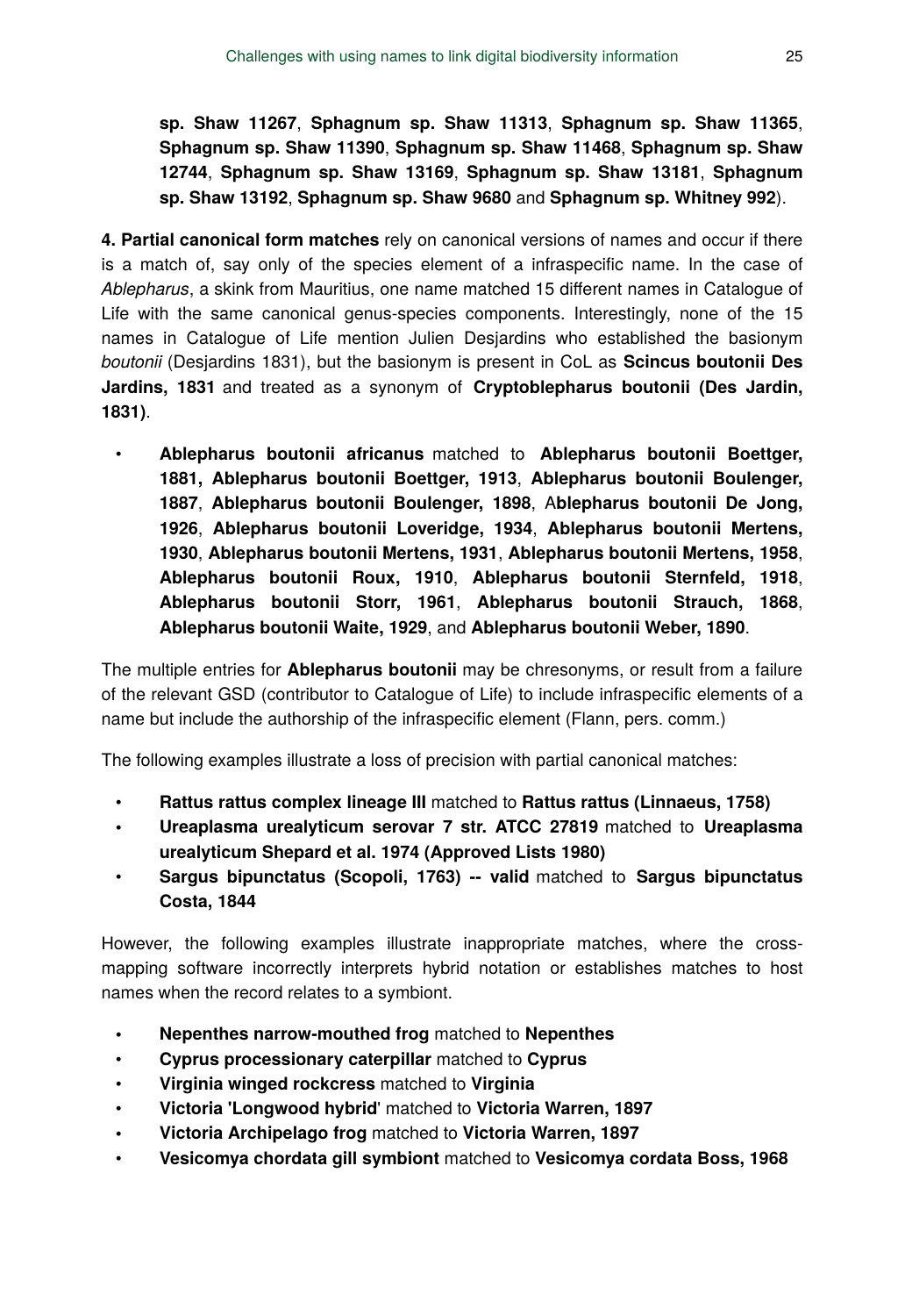- **Ceropegia anjanericax Festulolium braunii** matched to **Ceropegia anjanerica Malpure, M.Y.Kamble & S.R.Yadav**
- **Populus maximowizii x Populus trichocarpa** matched to **Populus maximowiczii A. Henry**

**5. Fuzzy matching** seeks to overcome impediments to matching that are caused by errors that may, for example, truncate names, replace or transform characters. The following examples illustrate mis-spellings.

- **Syzggiam samaragense** and **Syzygium samarangense (Blume) Merr. & L.M.Perry**
- **Tsuchiaea wingfieldii** and **Tsuchiyeae wingfieldii**
- **Dactylethra** and **Daktylethra**
- **Dodekapodorhabdus** and **Dodekapoderhabdus**
- **Owenia hilli** and **Owenia hillii**

Fuzzy matching comparisons are based on canonical versions of the names because the component that is most subject to variation is the 'Author, date' element - in part because of the inclusion by some data-sources of chresonyms as if they are synonyms. The tolerance can be adjusted to find matches with a single difference between strings, two differences, etc. The most tolerant and correct match involved 6 differences:

• **Lasidioplodia pseudobromae** matched **Lasiodiplodia pseudotheobromae A.J.L. Phillips, A. Alves & Crous 2008**

About 80% of fuzzy matches based on a single error produced correct matches (Fig. 4), and so improve the potential for interoperability. Examples include:

- **Papaver somnifera** matched to **Papaver somniferum L.**
- **Blumea hieraciifolia var. hamiltonii (DC.) C.B.Clarke** matched to **Blumea hieracifolia var. hamiltonii (DC.) C.B.Clarke**
- **Trichophyton mentagrophyte var. interdigitale** matched to **Trichophyton mentagrophytes var. interdigitale (Priestley) Moraes 1950**

Perhaps revealing a weakness in the algorithm, fuzzy matching frequently failed to correctly match name-strings that had the leading character removed, such as:

- **chneumon dorsalis Fabricius, 1798**
- **radescantia brevifolia (Torr.) Rose**
- **uphorbia trichotoma Kunth**
- **olanum sendtnerianum Van Heurck & Muell.Arg.**

Fuzzy matches perform badly if the source-name-string is not a scientific name. About 1,000 of the 14,000 or so unique common names in GenBank were matched to a scientific name. Many were instances where the scientific name and common name are the same ( **Vicugna**), or where the first word in the common-name-string matched or nearly matched a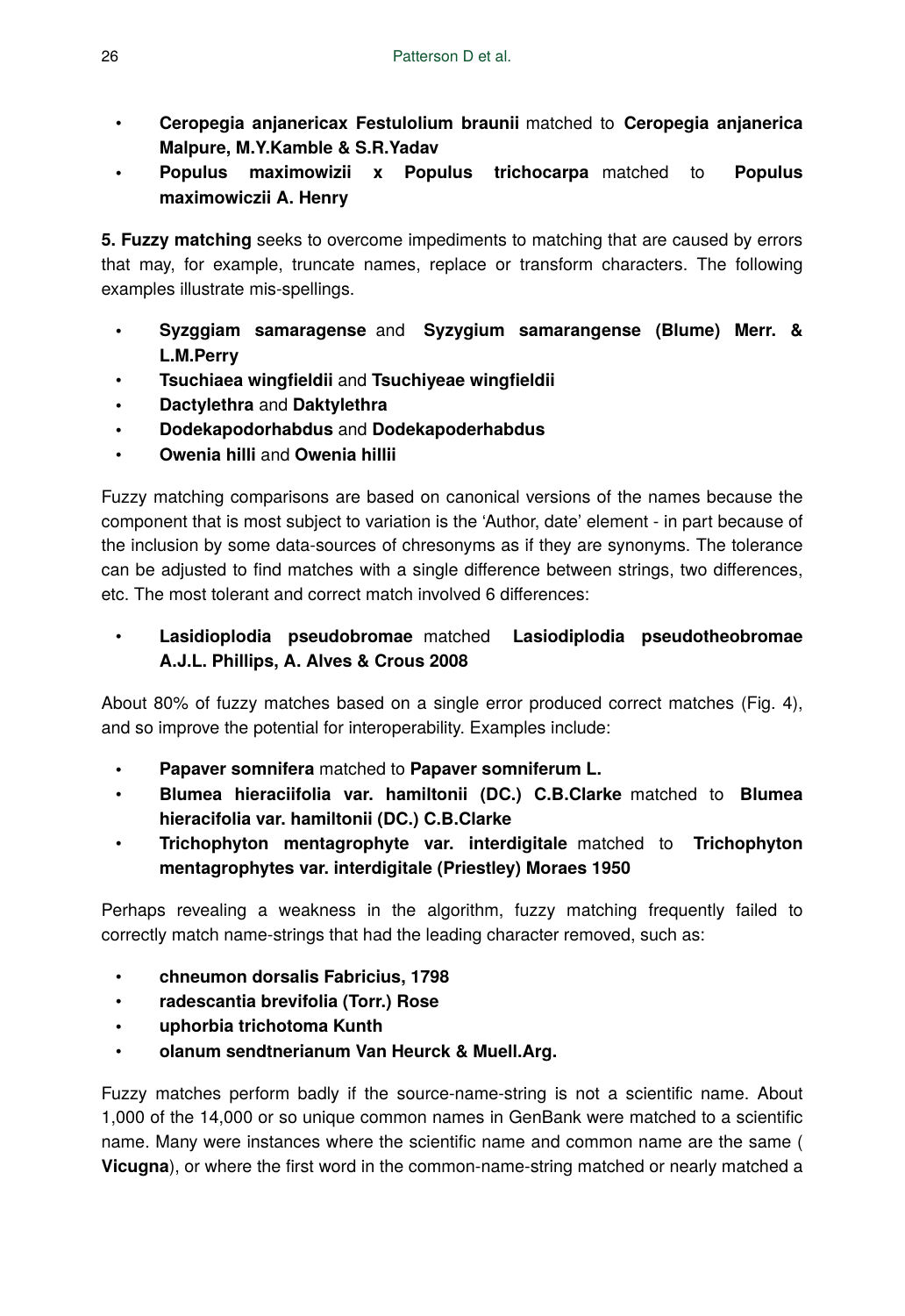genus name. Some examples of matches between common names and scientific names follow with confidence scores.

- **Engelhardt's mushroomtongue salamander** matched to **Engelhardia** (0.5)
- **Engelhardt's mushroomtongue salamander** matched to **Engelhardtia** (0.5)
- **Rafinesque's big-eared bat** matched to **Rafinesquia** (0.5)
- **Rosa hybrid cultivar** matched **Rosa hybrida Schleicher** (0.75)
- **Lander's horseshoe bat** matched to **Leander** (0.5)
- **Lander's horseshoe bat** matched to **Sander** (0.5)
- **Marini's grenadier** matched to **Marina** (0.5)
- **Crosse's shrew** matched to **Crossea** (0.5)
- **Taczanowski's ground-tyrant** matched to T **aczanowskia** (0.5)
- **Ranunculids** matched to **Ranunculus** (0.5) although **ranunculids minus** matched to **Ranunculus mirus** with a confidence score of 0.75.

Fuzzy matching using canonical versions of names revealed additional issues such as multiple variants of authority information, as indicated below.

- **Bothrops taeniata** matched to **Bothrops taeniatus Wagler, 1824** and to **Bothrops taeniatus Kornacker, 1999** both with a confidence score of 0.75.
- **Bacillus graminis Bibi et al. 2011** matched to **Bacillus gracilis Schaum, 1862**, **Bacillus gracilis Burmeister, 1838**, **Bacillus gracilis (Gray, G.R., 1835)**, and to **Bacillus gramineus Bates, 1865**

Fuzzy matching works well if there is only one other name-string that differs by a single character. Yet this is not always the case, giving multiple errors in the following case of the prokaryotic genus *Mumia*.

• **Mumia Lee et al. 2014** matched **Cumia**, **Mimia**, **Mucia**, **Mukia**, **Numia**, and **Rumia**

We checked fuzzy matches involving GenBank name-strings by eye to assess how well the algorithm performed (Fig. 5). Matches were regarded as unacceptable if they mapped to more than one target name (the most common issue), or if there was inconsistency with authority, date, rank, and/or subtaxon information in the matching name-strings. As indicated with the examples above, there may be many causes for this - from homonyms, chresonyms (common) or multiple targets with the same degree of difference to the source.

**6. Partial canonical form fuzzy matches** also address errors is in the presentation of the name-string, but taxonomic precision is reduced because the matches are based on only some elements (usually the genus part) of the name.

- **Streptomyces cinnamomeus forma cinnamomeus (sic) Pridham et al. 1956** matched **Streptomyces cinnamoneus**
- **Rosa multifiora var. cathayensis** matched **Rosa multiflora C.P. Thunb. ex A. Murray**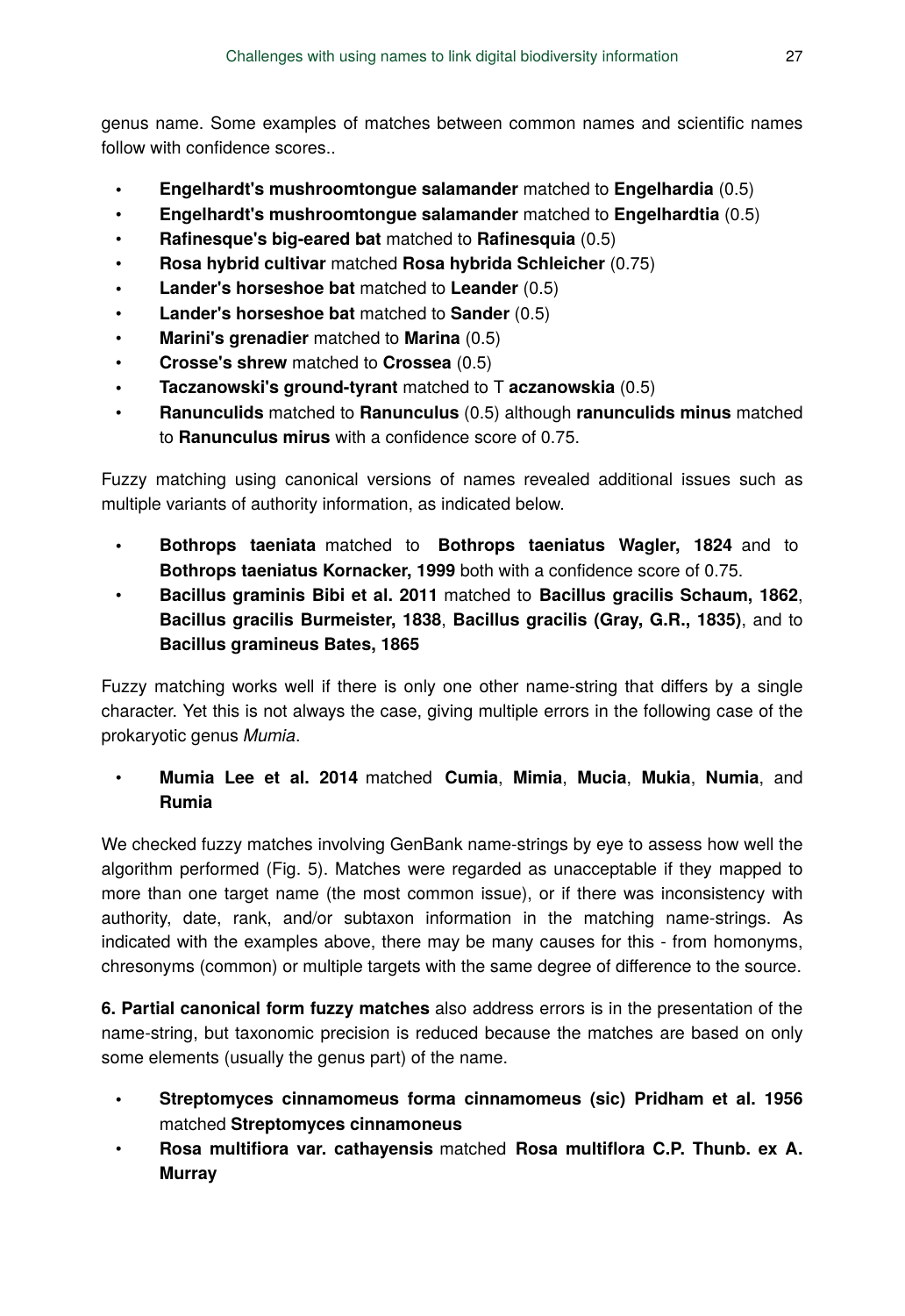

Figure 5.

Percentages of 8,097 fuzzy matches that returned questionable results. Horizontal axis indicates the edit distance.

This class included further examples of fuzzy matching errors relating to hybrids and a redirection of emphasis from a symbiont to its host.

- **Pyrus hybrid cultivar** matched **Pyrus hybrida Moench**
- **Phaseoulus vulgaris phytoplasma** matched **Phaseolus vulgaris L.**, and **Phaseolus vulgaris sensu Blanco, non L.**

**7. No Match.** Over a quarter (about 580,000) of the name-strings in GenBank failed to match to Catalogue of Life in any way. Of these about 60% were scientific names, some of which are of relatively familiar organisms (**Porphyra purpurea**, **Emiliania huxleyi (Lohmann) W.W.Hay & H.P.Mohler, Klebsormidium dissectum (F.Gay) Ettl & Gaertner**, and **Prorocentrum micans**). About 14% (74,000) of un-matched name-strings were of genera and about quarter (120,000) were higher taxon names. Non-scientific names that were un-matched included common names (**spirochetes, son-killer infecting Nasonia vitripennis**), symbionts (**Cytauxzoon sp. ex Iberian lynx)**, over 70,000 acronyms (**ATCC 43296**), surrogates (**Psychrophilic bacterium (strain TAE 79)**), negated names (**not Brucella ovis van Drimmelen 1953**), and name-strings that were not useful because they had no biological content (**Organism N 1 Morgan 1906**).

A similar proportion (about 30% or 5,968) of un-pre-processed name-strings from DRYAD also failed to match to Catalogue of Life. Of these, 60% were names of terminal taxa, and a further 15% were names of higher taxa. Again, some were names of familiar organisms ( **Plasmodium vivax**), infraspecific taxa (**Zygrhablithus bijugatus crassus**), and negated names (**Lithastrinus cf. moratus**), and some taxonomic areas such as coccolithophorids (e.g. **Zygrhablithus bijugatus** and a mis-spelled variant of that name **Zygrhablithus bijucatus**) were strongly represented among the fails to match. After pre-processing, only about 6% of the name-strings could not be matched to Catalogue of Life.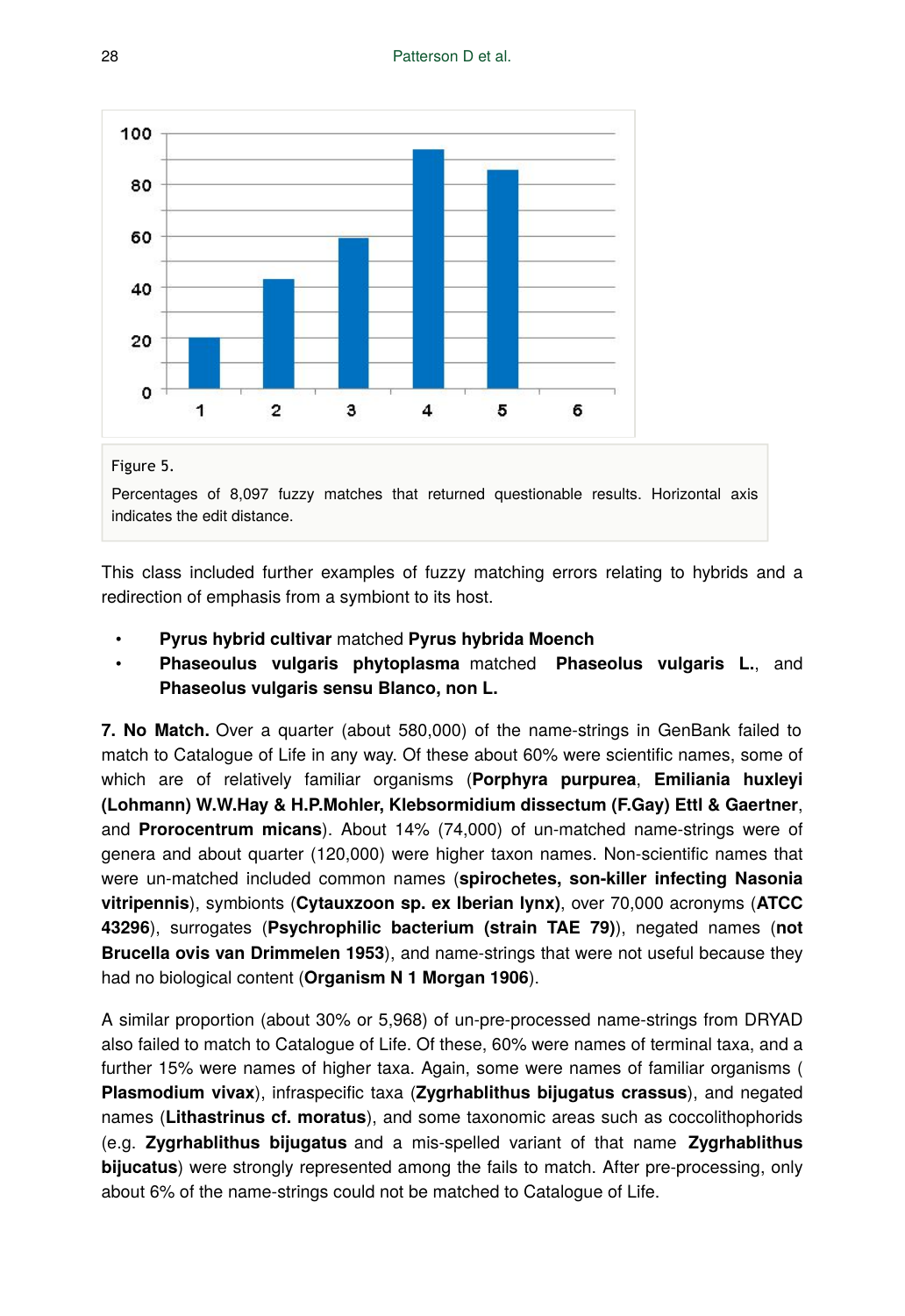The high proportion of un-matched names, plus erroneously matched names, represent the scale of the impediment to name-based interoperability of data sets.

### **Revised profiles of source content**

Based on the insights from the algorithmic approaches and human checks, we further reclassified the content in a fashion appropriate to an agenda of cross-linking data elements based on name-strings (Fig. 3Table 1). In the following illustrations of various classes, we point to some types of problems that each class presents.

### **1. Clade identifiable**

Name-strings that included elements that could be identified to a clade were divided into four subclasses: infraspecies, species, genera and higher. The classes with greatest value when cross-linking are the terminal taxa - species and infraspecies.

**1a. Infraspecies.** This class includes almost 54,000 unique name-strings from GenBank and 377 from DRYAD. Global Names has recorded the following as infrasubspecific ranks:

**morph.**, **f.**, **f.sp.**, **mut.**, **nat**, **nothosubsp.**, **convar.**, **pseudovar.**, **sect.**, **ser.**, **subvar.**, **subf.**, **race**, **α**, **ββ**, **β**, **γ**, **δ**, **ε**, **φ**, **θ**, **μ**, **a**, **b**, **c**, **d**, **e**, **g**, **k**, \*\*, and \*.

In this exercise, we treated all on the first line as infraspecific ranks. Infraspecific namestrings represent 1-2% of the content of the sources.

**1b. Species.** Slightly more than 760,000 unique name-strings from GenBank and almost 6,000 from DRYAD were identified as referring to species. Although the name-strings are unique, these numbers include variant spellings, name-strings with and without author information, with and without annotations.

- **Pseudolucia tamara**
- **Pseudolucia tamara Balint & Johnson, 1995**
- **Thermus thermophilus (ex Oshima and Imahori 1974) Manaia et al. 1995**
- **Oleria onega n. ssp. ME-2007**

**1c. Genera.** Almost 550,000 unique name-strings from GenBank and just over 1,600 from DRYAD were placed in this class. Generic names are identifiable partly as uninomial namestrings and not ending with terminations associated with uninomials of higher ranks (e.g. idae are recommended by the 'zoological code' for family names or -aceae for plants, algae and fungi), partly because we are aware of them from Latin binomials, and partly because IRMNG (Rees 2008) includes about 95% of all generic names [\(http://www.cmar.csiro.au/](http://www.cmar.csiro.au/datacentre/irmng/IRMNG_stats_latest.htm) [datacentre/irmng/IRMNG\\_stats\\_latest.htm](http://www.cmar.csiro.au/datacentre/irmng/IRMNG_stats_latest.htm)). Generic name-strings may or may not include authors and annotations. Some negated species names (see **Gambierodiscus** below) can be rendered to the name of a genus.

- **Paramecium sp**
- **Gambierodiscus aff toxicus**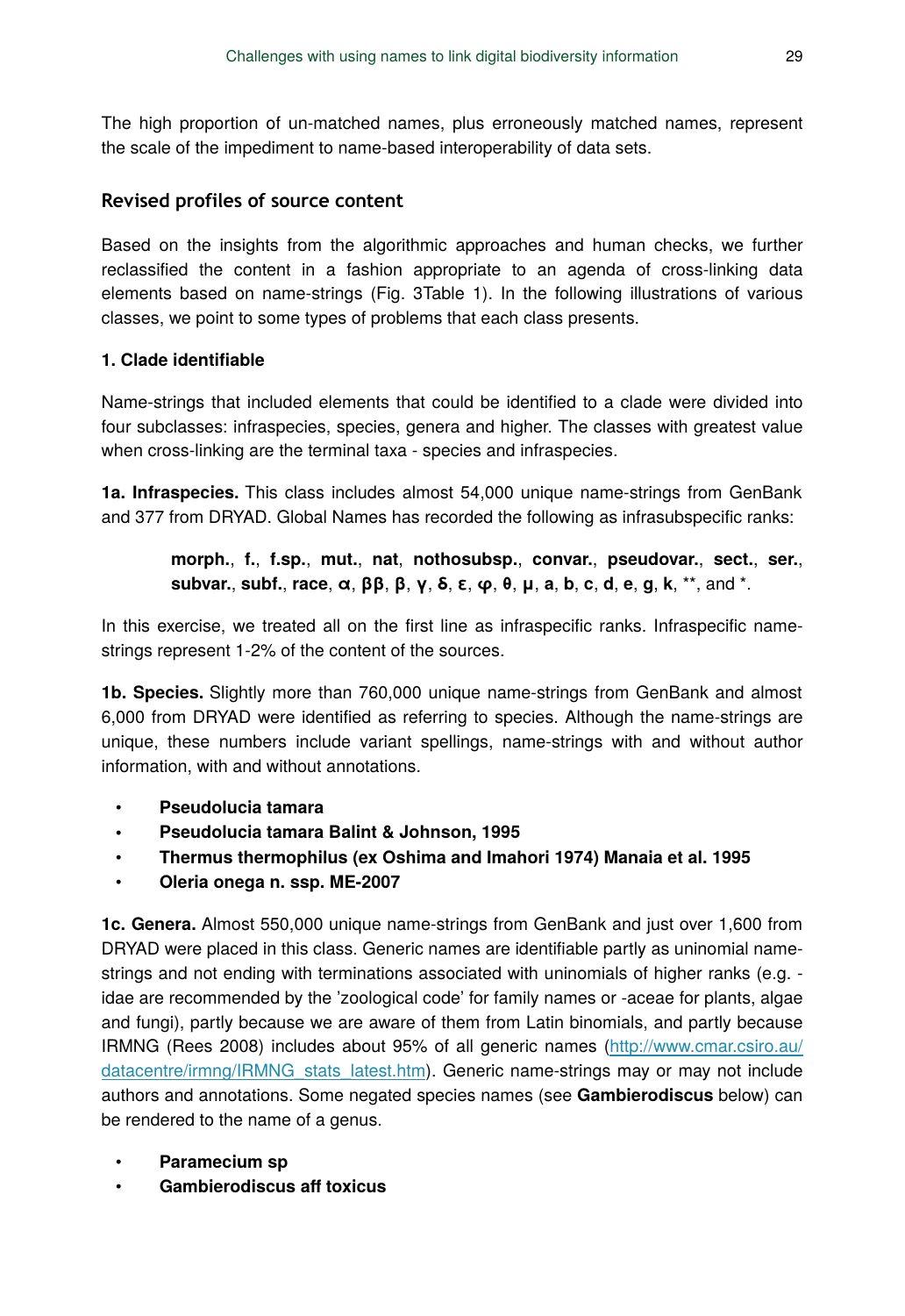- **Angophora BOLD 7117**
- **Myxococcus Thaxter 1892 emend. Lang and Stackebrandt 2009**
- **uncultured Candidatus Xenohaliotis sp.**

**1d. Higher taxa.** More than 260,000 name-strings from GenBank and almost 550 from DRYAD include scientific names above the rank of genus or have a non-scientific name that can be reconciled to a scientific name for a clade.

- **Prochlorotrichaceae Burger-Wiersma et al. 1989**
- **Ascomycete from** *Sarracenia purpurea* **rhizosphere**
- **Environmental Ascomycete sample 2411**
- **unidentified sea urchin**
- **Rhizobiaceae group**
- **ichneumonid wasp MLB-1992**
- **Sphingomonadaceae bacterium TPD06**
- **EF (Enevold Falsen) group 42 bacteria**
- **Chrysauginae gen. chryBioLep01 sp. Janzen200**
- **fungal contaminant of QPX isolate**
- **uncultured sour cassava starch bacterium J1N4**
- **Aenigmarchaeota archaeon SCGC AAA011-O16**
- **fungal contaminant of QPX isolate**
- **aquatic bacterium STS\_R2A\_38**
- **Cryptophyta gen. sp. Concarneau\_14**
- **ectomycorrhizal root tip (Tylospora) 42\_Ny1.E1-14.3**
- **unclassified coccolithophorid CCMP 300**
- **unclassified coccolithophorid CCMP300**

# **2. Viruses**

Virus nomenclature does not follow the same patterns as the typological Codes for higher taxa. About 150,000 name-strings in Genbank, and 6 in DRYAD, relate to viruses. Some are latinized names, but the majority are not. The use of terms like virus, viroid, phage, sometimes with host or symptoms; higher taxon name endings such as -viridae, -virinae and many acronyms that include 'v' relate to viruses and allowed them to be classified as viruses. Examples of name-strings treated as viruses follow.

- **Puumala hantavirus**
- **VESV**
- **Marek's disease virus (MDV)**
- **RV-Tuatara**
- **SARS-CoV (Urbani strain)**
- **Coconut tinangaja viroid**
- **Prochlorococcus cyanophage P-GSP1**
- **Novosphingobium phage N-AFCF0707-15**
- **Yersinia pestis bacteriophage phiA1122**
- **Bat coronavirus M.das/Germany/D3.4/2007**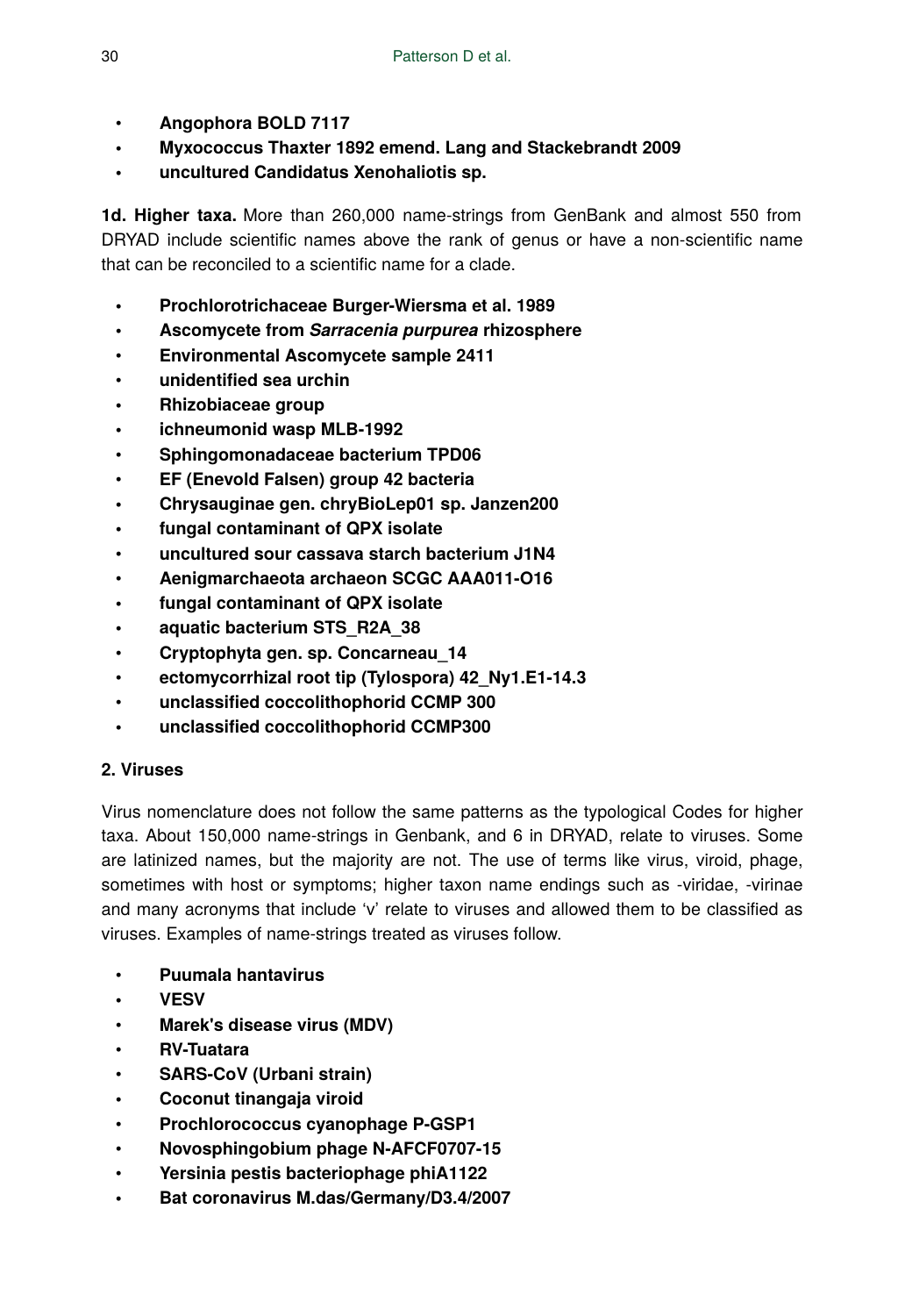- **unassigned Alphaherpesvirinae**
- **ssRNA virus taxa unassigned by ICTV**
- **eastern equine encephalomyelitis EEE**
- **Bovine viral diarrhea virus 2 C413**
- **Influenza A virsu (A/Singapore/1/1957(H2N2))**
- **Human immunodeficiency virus type 2 D205**

### **3. Common names**

Between them, GenBank and DRYAD include over 37,000 common names (GenBank declares about 40,000 name-strings to be common names, but some refer to viruses and members of other classes), only about 260 are from DRYAD. Only 152 of the unique common name-strings from GenBank found a common-name match in Catalogue of Life. **Vicugna** was the sole exact match, where this name is used both as a common name and generic name for the south american relative of alpaca. About 1,000 common names matched less exactly to scientific names, but as noted above many were instances where the scientific name and common name are the same (**Geranium, Vicugna**, and **Boa**), or where the first word in the common-name-string matched (in the case of **Lacerta**, **bacteria** or **Virginia bluebells**) or nearly matched (**Atlantic John dory** matching the curculionid *Atlantis*), a genus name.

Common names can be placed into a number of subclasses. Some common names identify a species. When these are included within reconciliation structures, they will be reconcilable to a scientific name of a terminal taxon. Examples follow.

- **Grandidier's Madagascar swift**
- **network woggegong**
- **northern bottlenose whale**
- **terrible hairy fly**

Other common names point to broad groups. Some have been added by GenBank curators to identify more extensive clades, but the last 8 examples were given as the identity of the organisms to which associated information relates.

- **Early diverging fungal lineages**
- **DRIP clade**
- **daisy family**
- **falanouc, Malagasy civet, ring-tailed mongoose and others**
- **vouchered mycorrhizae (Thelephoraceae)**
- **Unidentified Lumbricidae**
- **tree**
- **grasses**
- **crab**
- **asp**
- **bird**
- **fish**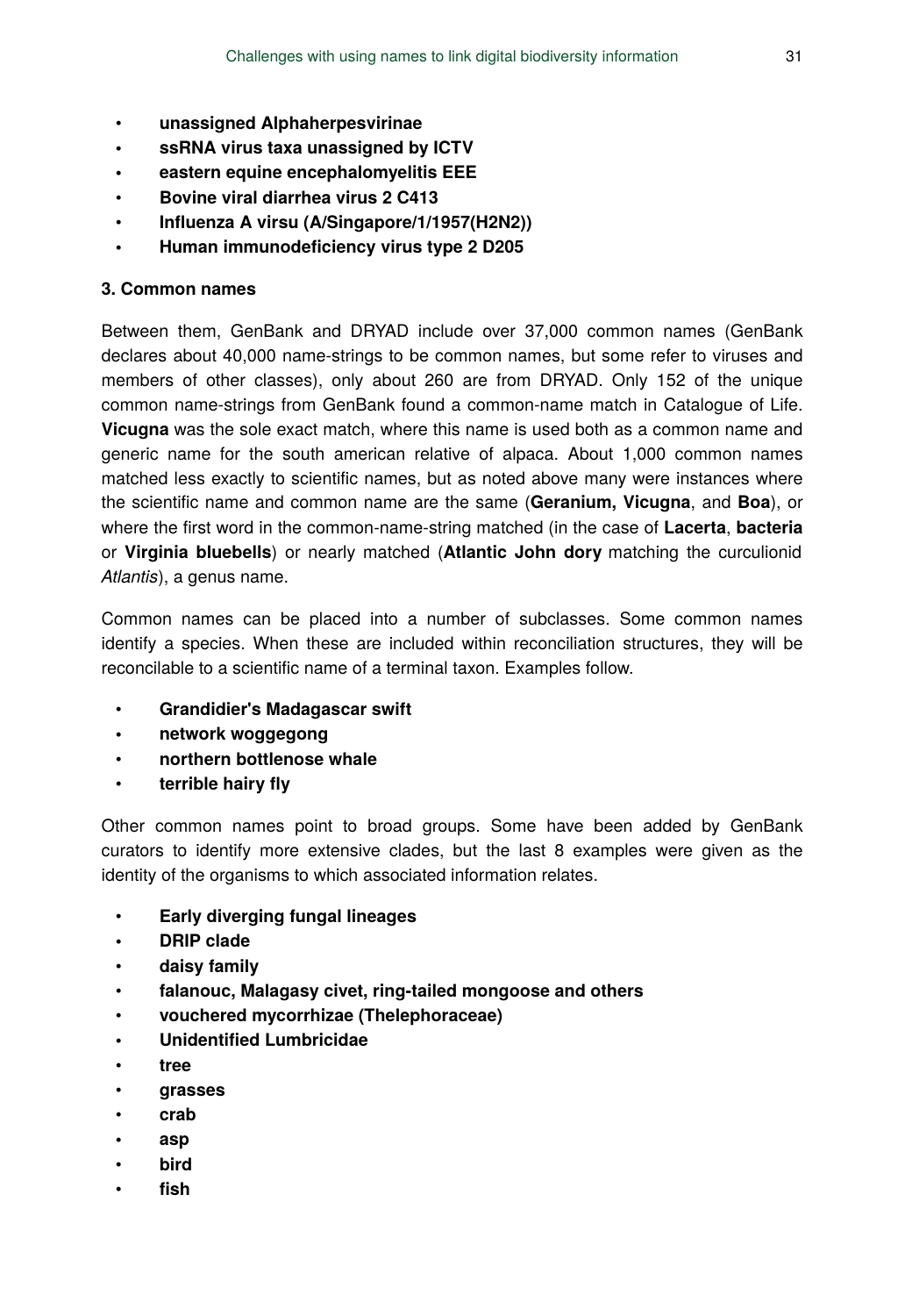- **flea**
- **fungus**

Common names are not immune to problems associated with variant spellings.

- **blow flies**
- **blow flly**
- **blow-fly**
- **blowflies**
- **blowflly**
- **tommy ruff**
- **Tommy rough**

Some common names refer not to the organism, but to diseases or are otherwise descriptive.

- **Lyme disease spirochete**
- **Microbe de l'agalaxie contagieuse Bridre and Donatien 1923**
- **nematode egg-parasitic fungus**
- **Witches'-broom disease of small-fruited acid lime**
- **unidentified white mycelium 1**
- **pea cyst nematode**
- **sticky caecilian**
- **thin bent rods**

Common names may be in any of about 7,000 spoken languages ([http://](http://www.ethnologue.com/) [www.ethnologue.com/](http://www.ethnologue.com/)). The language in use is not specified, and this adds an additional problem in the reconciliation of common language names.

- **cai xin**
- **calabar angwantibo**
- **makawe o raukatauri**
- **pasang bungkus beranak**
- **Peste-des-petits-ruminants**

Some common names overlap with natural language words and phrases, adding challenges in disambiguation.

- **Maltese cross**
- **Mayo**
- **Medics**
- **similar frog**
- **Tasmania**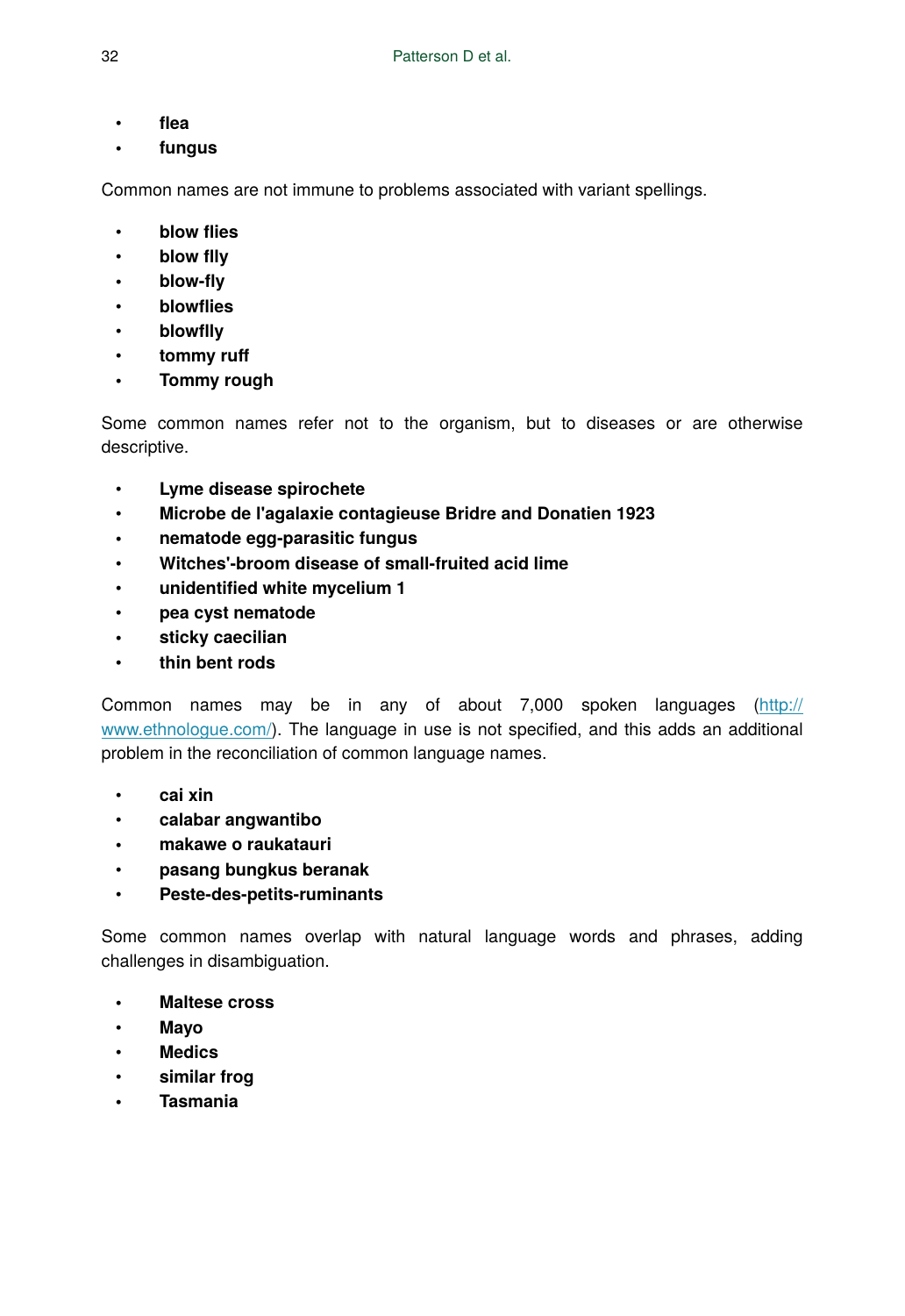#### • **townhall clock**

Occasional common names are concatenated.

#### • **CaliforniaJackrabbit**

Some common names simply appeal.

- **depressed flour beetle**
- **fairy's barf**
- **John-go-to-bed-at-noon**
- **laboratory rat**
- **The Thing**
- **violet-washed wave**
- **women's tongues**

#### **4. Symbionts**

About 6,000 name-strings relating to symbionts may include two scientific names that can lead to matches with the wrong name (**Melia azedarach phytoplasma** was matched to **Melia azedarach** whereas the significant element of the name-string is 'phytoplasma', or more correctly, the phytoplasma taxon that is associated with this chinaberry tree). We believe that many instances of names of symbionts can be resolved by GN tools imrpoved to incorporate dictionaries of the names of symbionts, and are aware of terms or sequences of terms that reflect associations such as the use of the term 'symbiont', host', 'parasite', or similar term; inclusion of 'of', 'ex' (also used with other meanings in namestrings) or 'from', or the use of inverted commas to declare a relationship. That said, there are over 1,800 references to bacterial phytoplasmas, but there is considerable variety as to how the name-strings for them are presented. The last example suggests that the GenBank material comes from two species.

- **host Paramecium tetraurelia 51KMJ**
- **Zootermopsis hindgut protist**
- **Alvinella pompejana symbiont APG1Bstab9**
- **Inanidrilus exumae associated proteobacterium Delta 8**
- **Alviniconcha aff. hessleri gill endosymbiont**
- **Incompatibility symbiont of Nasonia vitripennis**
- **Chlorella symbiont of Hydra viridis**
- **Wolbachia endosymbiont 1 of Acromyrmex octospinosus**
- '**Ipomoea pes-caprae' little leaf phytoplasma**
- **Ipomoea pes-caprae little leaf phytoplasma**×
- **Onion yellows phytoplasma**
- **Phytoplasma sp. onion yellows**
- **Onion yellows phytoplasma str. 'onion yellows**'
- **Phytoplasma sp. LfY5(PE65)-Oaxaca**
- **Lariskella endosymbiont of Curculio morimotoi**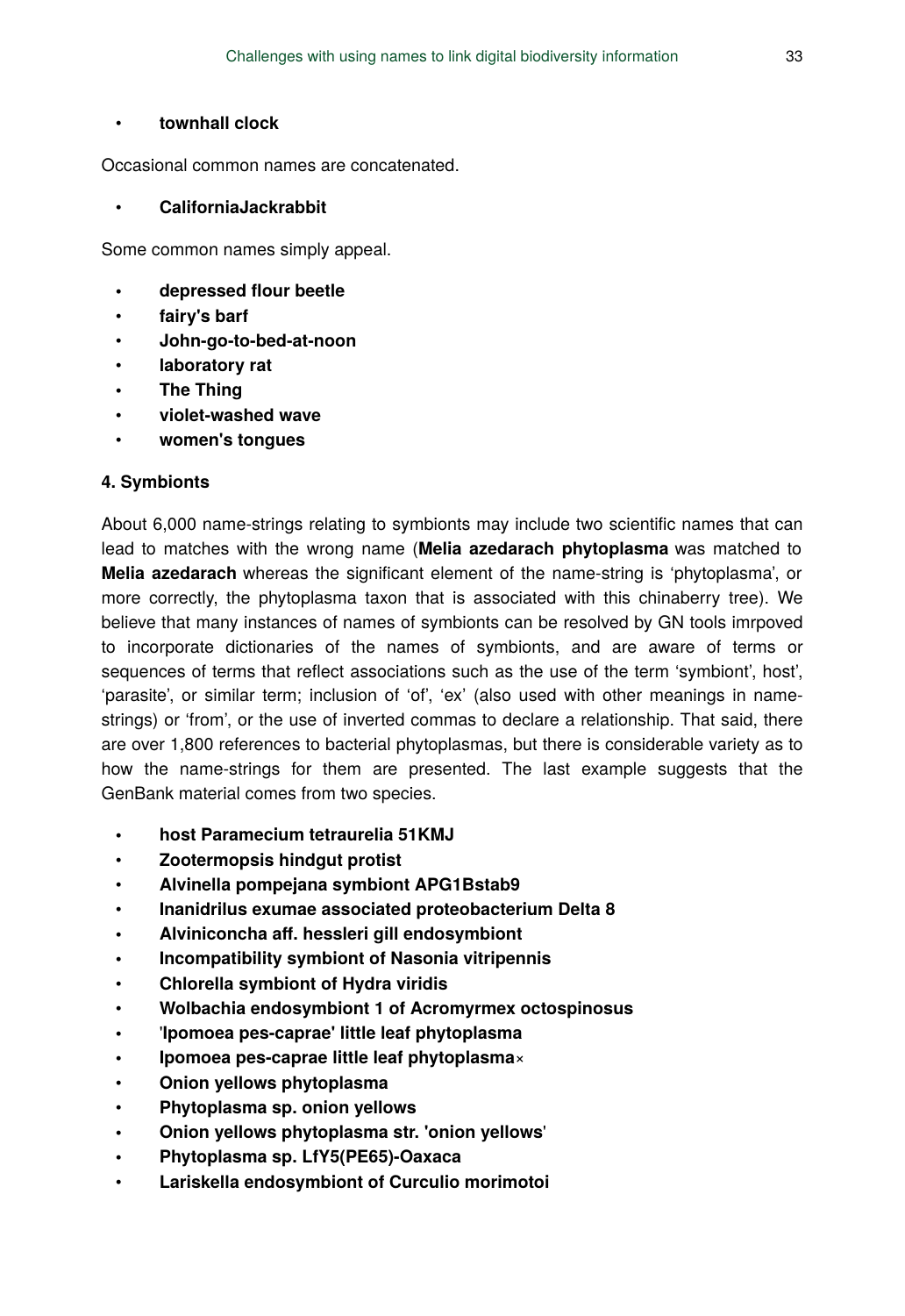- **Urosporidium parasite of Stictodora lari**
- **Euduboscquella sp. ex Favella markusovszkyi**
- **Trypanosoma sp. from Abramis brama**
- **Isospora sp. ex Talpa europaea**
- **Isospora sp. Talpa europaea**
- **Prunus armeniaca phytoplasm and possibly**
- **Trebouxia (Asterochloris) photobiont L6**
- **Riftia pachyptila trophosome symbiont**
- **strain KNic within Acanthamoeba castellanii**
- **Pocillopora damicornis/Symbiodinium spp. mixed library.**

# **5. Hybrids**

As with symbionts, name-strings that relate to hybrids often involve two names. This can lead to incorrect matching of names (**Populus maximowizii x Populus trichocarpa** matches to **Populus maximowiczii A. Henry).** There are some established conventions as to how to indicate hybrids in addition to using the term 'hybrid'. The most usual form is to include a symbol that looks like a multiplication sign; but a variety of differently encoded characters can look similar (a Latin letter, letters of other alphabets, the Roman numeral for 10, multiplication signs, and others - x, X,  $\times$ ). GenBank name-strings are consistent in regard to the character used, but this is not true of other sources. The same characters can be used in other ways, such as to indicate an un-named species (**Thiobacillus X Parker and Prisk 1953**) or to mark natural hybrids that have been described with a binomial name. Several hundred name-strings relating to hybrids were encountered.

- **Magnolia heptapeta x Magnolia quinquepeta**
- **domestic duck x muscovy duck**
- **x Aranda**
- **x Cuprocyparis leylandii** (natural hybrid of *Cupressus nootkatensis* and *Cupressus macrocarpa* but also referred to as **Cupressocyparis leylandii** - without hybrid sign - and **x Hesperotropsis leylandii**)
- **Hordeum sp. x Triticum sp.**
- **N18TG-2 mouse (A/J) x C6BU-1 rat (Wistar)**
- **Iris brevicaulis x fulva x hexagona**
- **Sidalcea oregana subsp. oregana x Sidalcea asprella**
- **Saccharomyces bayanus x cerevisiae x cf. kudriavzevii**
- **Nepenthes xhookeriana** a natural hybrid in this genus of pitcher plants
- **Erysimum x oderatum** may be a typographic error for *Erysimum odoratum*
- **(Populus alba x Populus glandulosa) x Populus tomentosa**
- **tetraploid red crucian carp x blunt snout bream**
- **Gerbera hybridcultivar**
- **Malus x domestica** is a natural hybrid.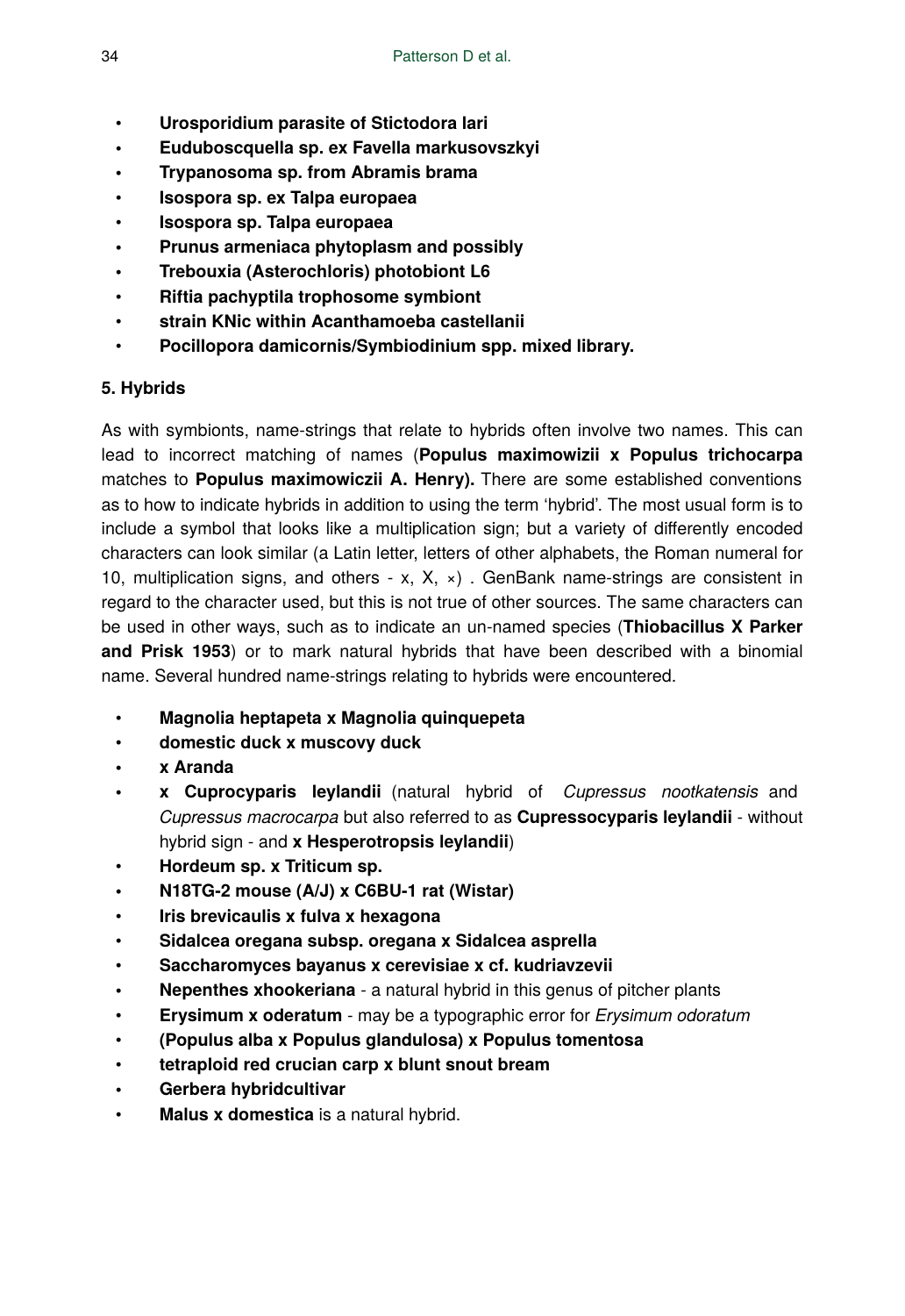#### **6. Not useful**

About 100,000 name-strings were deemed to be 'not useful' because they contained no direct, indirect, or discoverable reference to a taxon. In some cases, the name-string may be associated with other data sources (Barcode of Life Database = BOLD, culture collections) and in the future may, by invoking the content of those sources, be mappable to a clade. At this time, they cannot be mapped based on the information within the namestring. Various classes of 'not useful' name-strings were identified.

**6a. Too fuzzy.** Issues relating to fuzzy matching are discussed above. About one in five matches are incorrect when the tolerance is set to a difference of a single character, but this rises to 40% when matches are sought that allow for a difference of two characters. We regard this as unacceptably high and assign all name-strings that were matched at this or greater tolerances to 'Not useful'. Despite our classification, some of these matches will be good.

**6b. No genus name.** This class of problem was more prevalent in DRYAD content. It is indicative that the data provider knew what taxon was being referred to with an abbreviated or genus-free name; but that clearly presents problems for re-use of data by others.

- **A. niger**
- **Pmactriformis** (genus initial letter concatenated with species epithet)
- **pluricinctus**
- **vancouverensis**
- **Legumen** (for **Stauroneis legumen**)
- **Rh. axei** (for **Rhabditella axei**)
- **Parnas.phoebus.8**
- **cyrtoloma** and mis-spelled as **cyrt0loma**
- **A affinis**
- **caudata**
- **E. coli**
- **E. caballus**

**6c. Negated names.** A class of about 750 unique name-strings in GenBank do not include reference to a taxon, or if they do, the taxon in question is negated. Typical annotations that negate a name are 'not', 'non' and 'nec'; others include 'cf.', 'nr.' (which indicate the taxon that was studied is similar to but not the same as the one mentioned), 'aff' is a firmer indication that indicates that the taxon studied is NOT the one that is referred to. 'Ab.' is a taxonomic judgement that the taxon in question is merely a variant (aberration) rather than a taxon in its own right. 'Scientific names' that are negated with annotations present problems to canonicalization and parsing. **Streptostele cf. elgonensis 'Nabugabo**' was matched to **Streptostele elgonensis**. Certainly some of these issues can be addressed by improved business logic, and in many cases the identity of an including taxon can be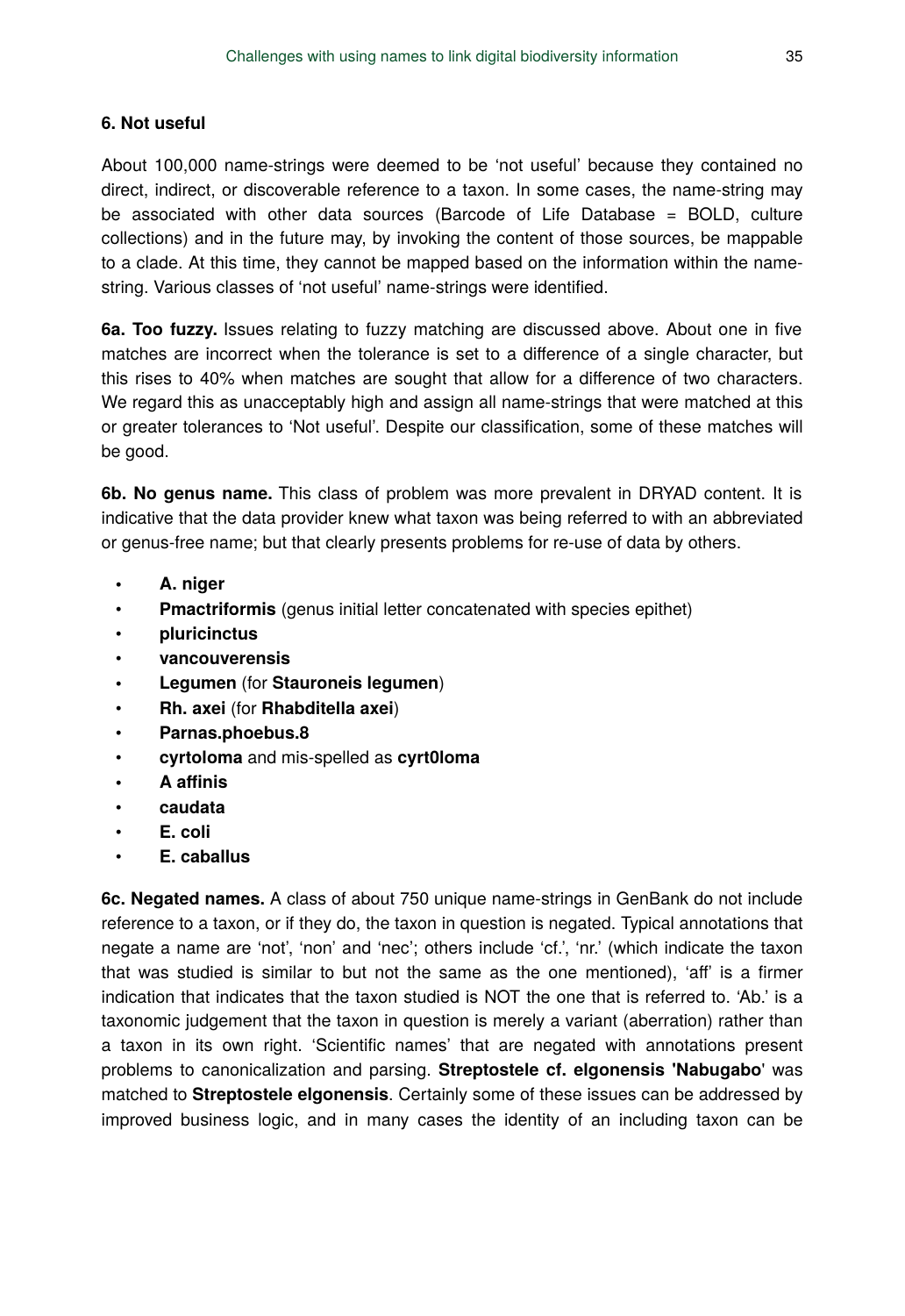confirmed even if the target species is not - **Campylobacter jejuni-like bacterium** tells us the taxon is a *Campylobacter*.

- **Diphtherophora cf. lata 9 Mile 1-28 LP2-03**
- **Dendrobates aff. azureus CFBH 4203**
- **Anomaloglossus sp. aff. degranvillei**
- **unclassified Circovirus**
- **Labiotermes nr labralis**
- **Labiotermes cf. labralis**
- **Limax cf. graecus sensu Wiktor, 2001 BNM 062845**
- **Russula xerampelina-like sp.**
- this is not bacteriophage SfVI
- **not Bacteria Haeckel 1894**
- **not Thiobacteria Cavalier-Smith 1998**
- **non Lupinus argenteus J.Agardh, nom. illeg.**

Even annotations may be mis-spelled.

• **Scrippsiella aft. hangoei**

**6d. Numbered names** are name-strings that begin with numbers and so fall outside the conventions of scientific names.

- **936**
- **1-Mar**
- **454594**
- **2Helicopsyche murrumba Mosely, 1953** (presumably a typographical error)
- **24-pointed ladybird beetle**
- **44AHJD-like phages**
- **2,4-D degrading transconjugant WD2**
- **16SrII (Peanut WB group)** (relates to phytoplasma, but this is not evident)
- **16SrIX (Pigeon pea witches'-broom group)** (relates to phytoplasma, but this is not evident with the name-string)

**6e. Environmental.** Five thousand or so name-strings refer to a location, habitat, or material that was sampled, rather than to organisms. They contain no information that would lead to one or more terminal taxa. We did not assign to this class those name-strings that refer to a taxon that was encountered from a sample of the natural world (environment) - such as **angiosperm environmental sample**, **Acanthamoeba environmental sample**, or **Thaumatomastigidae environmental sample.**

- **environmental samples** (with over 4,000 instances, this was the most frequently used name-string)
- **Banisveld landfill bacteria ensemble**
- **coal metagenome**
- **tomb wall metagenome**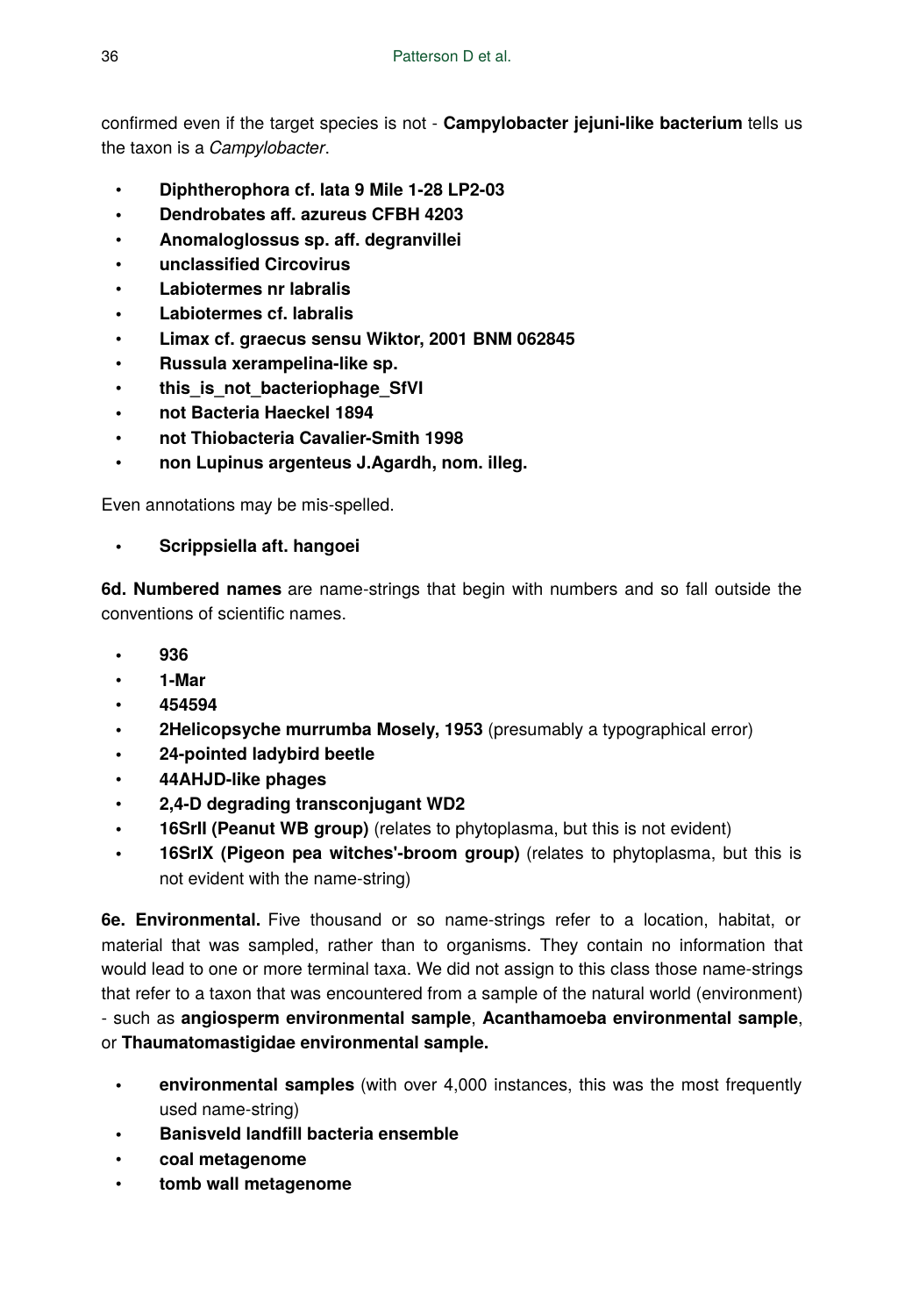- **unidentified soil organism R6-122**
- **environmental clone CC-9**
- **Phytodetritus**

**6f. Concatenated names**: Generic and species elements of a name may be concatenated with or without interpolated characters (such as  $X$ , 0, ). The most common was to interpolate an underscore character (in about 5,000 name-strings, mostly from DRYAD).

- **corbulasulcata** and **Corbulacotuhensis** for *Corbula sulcata* and *Corbula cotuhensis*
- **ecoli** for *Escherichia coli*
- **Amphiglossus\_sp\_robustus**
- **Myxine\_glutinosa**

**6g. Abbreviated and idiosyncratic names.** Abbreviated names were more common in DRYAD content. There is an overlap with the class where generic names are not included. Many name-strings, especially concatenated names, are limited to 10 characters suggestive of a constraint in the data logging environment. As indicated earlier, some sources offer a supplementary file that translates the terms into taxa. Some abbreviations, such as **Aa** for *Anguilla anguilla*, match (homonymous) genus names.

- **Crassostre**
- **LissXtimor** for *Lissoclinum timorense*
- **Bombyx0mor** for *Bombyx mori*
- **HomoXsapie**
- **P.potto\_JCKerbis2889**
- **Cystodytes tam**
- **iki**
- **A. sp. ""Santa Maria"" 2**
- **con**
- **pot**
- **Nbrevis**
- **Bulk ab993**
- **ConBulk H**
- **Cretaceous**
- **Cyan stellers** which may be an abbreviation for *Cyanocitta stelleri*, Steller's jay
- **Gy910cf Ldmac Ohrid Mace**
- **Burkho cenocep**, the source, DRYAD, also included the full name **Burkholderia cenocepacia**
- **caestogerardi**, again, the source, DRYAD, included the full name **Caestocorbula gerardi**

**6h. Surrogate strains.** More than 17,000 name-strings include reference to strains. Some of these are associated with taxonomic names and were classified into the appropriate clade-identifiable taxon. About 9,400 lacked any taxonomic information and were classified as 'not useful'. Some include reference to a recognizable data-source (below, UTEX and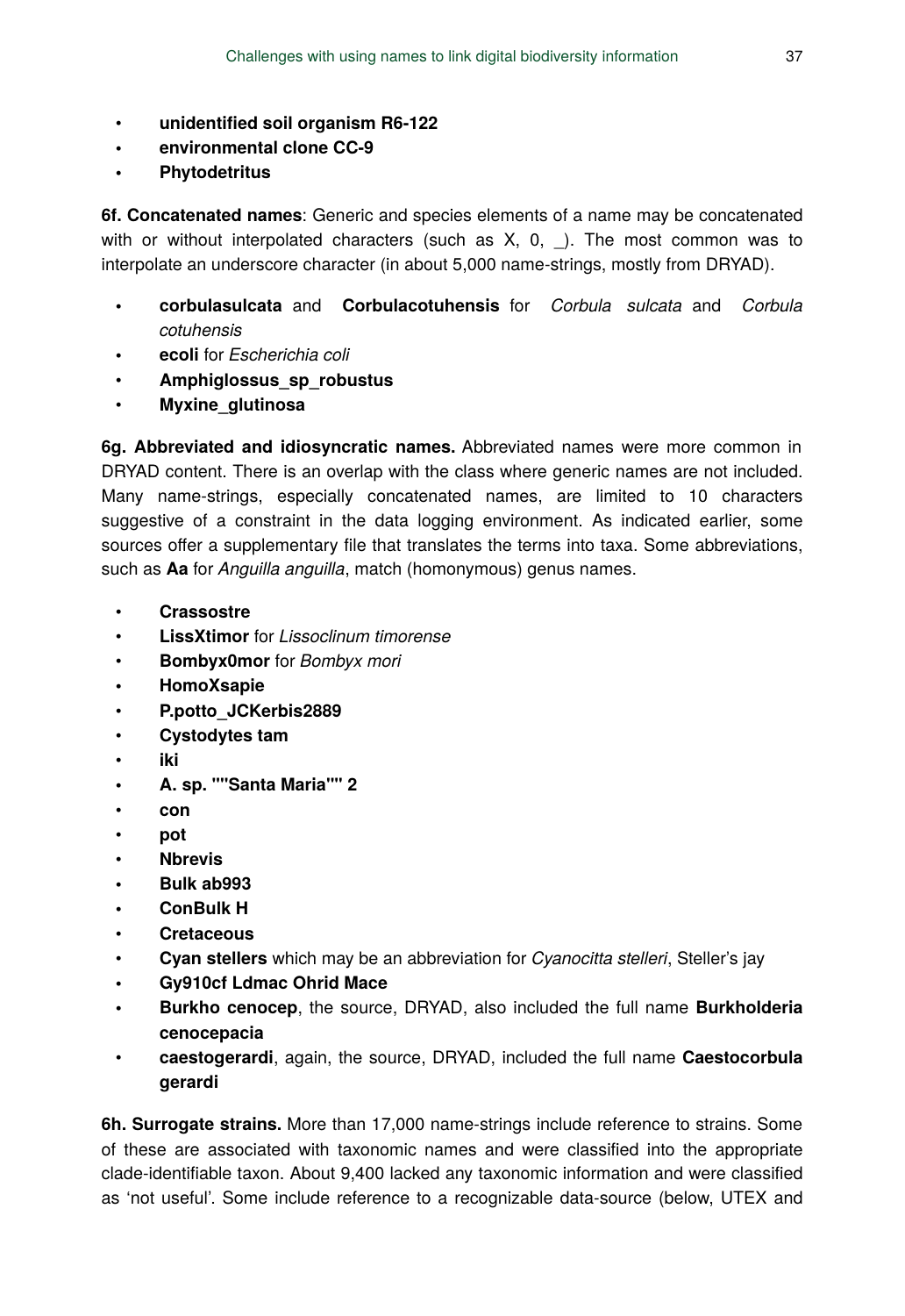ATCC) and we presume they can be linked to additional data through that unique source:strain identifier. Some examples follow.

- **strain serial (Mueller et al.) n 189**
- **strain number 81 Dorey**
- **strain Burgdorfer 3-7-female 6**
- **not strain ID03-0748**
- **strain Royal Perth Hospital 13487**
- **strain Twist-Marseille**
- **type strain 130333**
- **strain=UTEX LB 1032**

**6i. Acronyms** are commonly used as or within name-strings. Some of the acronymcontaining name-strings contain taxonomic information, but over 72,000 unique namestrings from GenBank lack such information. As with name-strings with strain identifiers, some include reference to a recognizable data-source (below, ATCC) and we presume they can be linked to additional data through that unique source:strain identifier. Some 'acronyms' are likely to be abbreviations of a scientific name. Many acronyms ending in V were treated as viruses.

- **acroBioLep01 BioLep01**
- **ATCC 33224**
- **NBRC 14945**
- **309\_Lg\_sofi\_MtRi\_Bulg**
- **CDC Enteric Group 11**
- **C 27 Group Ferguson and Henderson 1947**
- **CTEARO**
- **ArceNPV**
- **TMMMV**
- **unclassified SAR116 cluster**

**6j. Organelle.** A small number of entries relate to components of cells, and the containing organism may or may not be identified.

- **Syrian hamster intracisternal A-particle SHIAP18**
- **Intracisternal A-type particle IAP**
- **nucleomorph Pyrenomonas salina**
- **plastid Porphyridium aerugineum**

**6k. Plasmid.** About 600 name-strings included the term 'plasmid'.

- **Agrobacterium tumefaciens (TI PLASMID PTI15955)**
- **TOL plasmid**
- **yeast plasmid pGKl2**
- **promiscuous plasmids**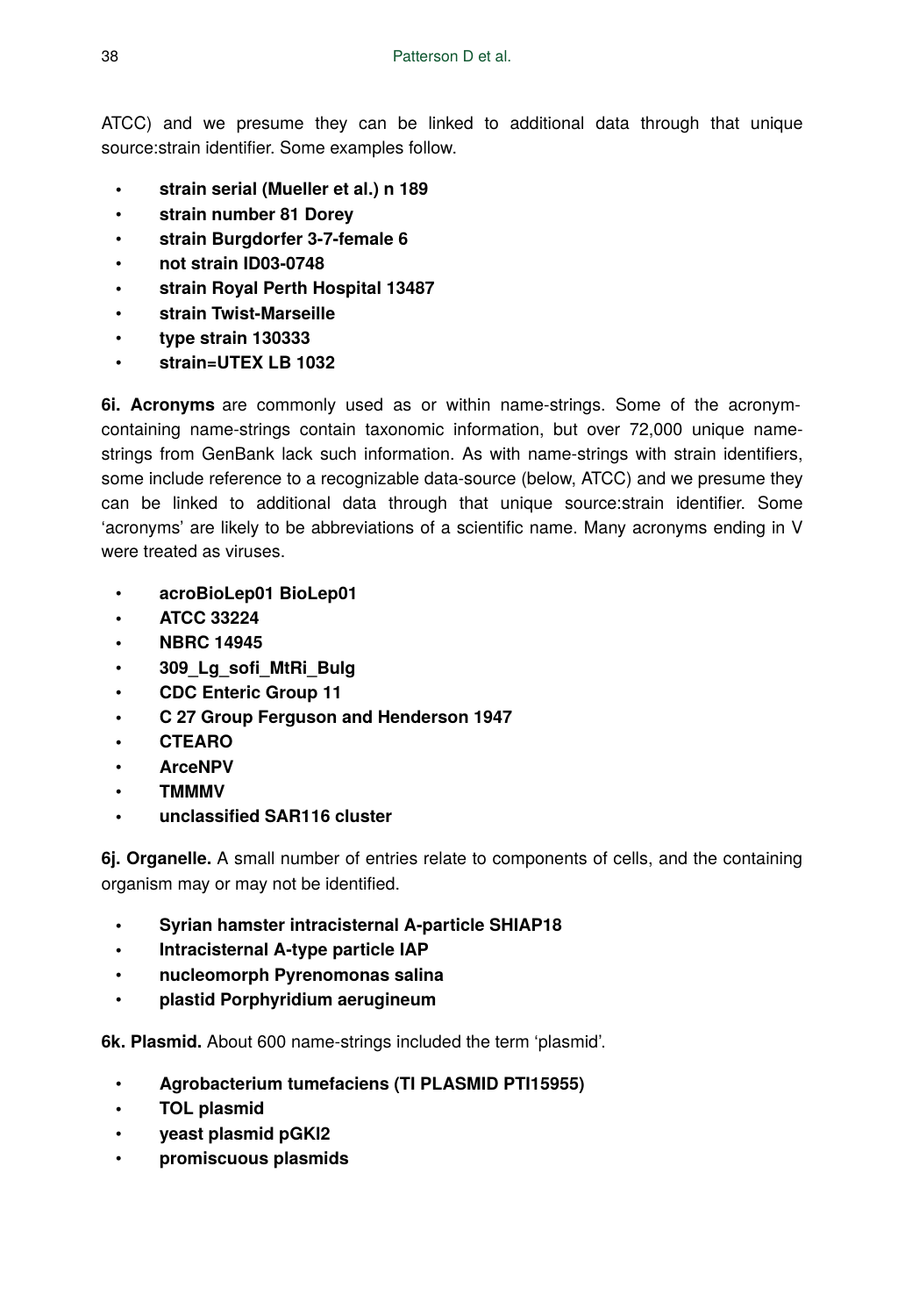**6l. Molecular**: some name-strings from GenBank provide some explanatory molecular context, but without adding a taxonomic identifier.

- **Boolean Integrase Logic XNOR gate**
- **Betasatellites**
- **beta satellites**
- **artificial sequence**
- **Cherry chlorotic rusty spot associated small satellite-like dsRNA A**
- **Plasposon pTnMod-Cm'OTc**
- **Adenoviral expression vector Ad-hiNOS**
- **DGU.US homologous recombination reporter construct T-DNA**
- **unclassified Double-stranded satellite RNAs**

### **Overlaps among sources**

 Our primary goal was to determine the level of overlap among the different compilations of names. Starting with the 'hits' table, we determined the number of matches for terminal taxa (species and infraspecies - based on the revised classification of original namestrings) among data sources. Prior to the comparisons, all duplicated name-strings and duplicate canonicals were removed to eliminate duplications in sources, chresonyms, and supernumerary hits. Only matches for terminal taxa were included. We did this using both the original (verbatim) suite of names extracted from DRYAD, and again after those names had been pre-processed. The results are shown in Table 3.

#### Table 3.

Extent of identifiable overlap among data sources shown as a percentage of all unique canonical terminal taxa in the first named source.

|                                                     | species | infraspecies | unmatched terminal<br>taxa |
|-----------------------------------------------------|---------|--------------|----------------------------|
| <b>GenBank vs Cataloque of Life</b>                 | 75.4 %  | 6.7 $%$      | 17.9%                      |
| DRYAD verbatim vs Catalogue of Life                 | 31.3%   | 2.8%         | 66%                        |
| DRYAD pre-processed vs Catalogue of Life            | 92.1%   | 2.1%         | 5.8%                       |
| <b>DRYAD verbatim vs GenBank</b>                    | 25%     | 14%          | 73.5%                      |
| DRYAD pre-processed vs GenBank                      | 97.8%   | $2.2\%$      | $0\%$                      |
| DRYAD pre-processed vs GenBank vs Catalogue of Life | 91.9%   | 8.1%         | $0\%$                      |

With reclassification, GenBank contained unique canonical name-strings of almost 400,000 (398,740) species and infraspecies of which about 82% could be matched to name-strings in Catalogue of Life. After elimination of known synonyms, 257,702 species name-strings and 20,566 infraspecies matched entries in Catalogue of Life. These represented 13.5% and 1.1%, respectively, of the original name-strings in GenBank and 52.4% and 4.2% of all of the unique canonicalized name-strings.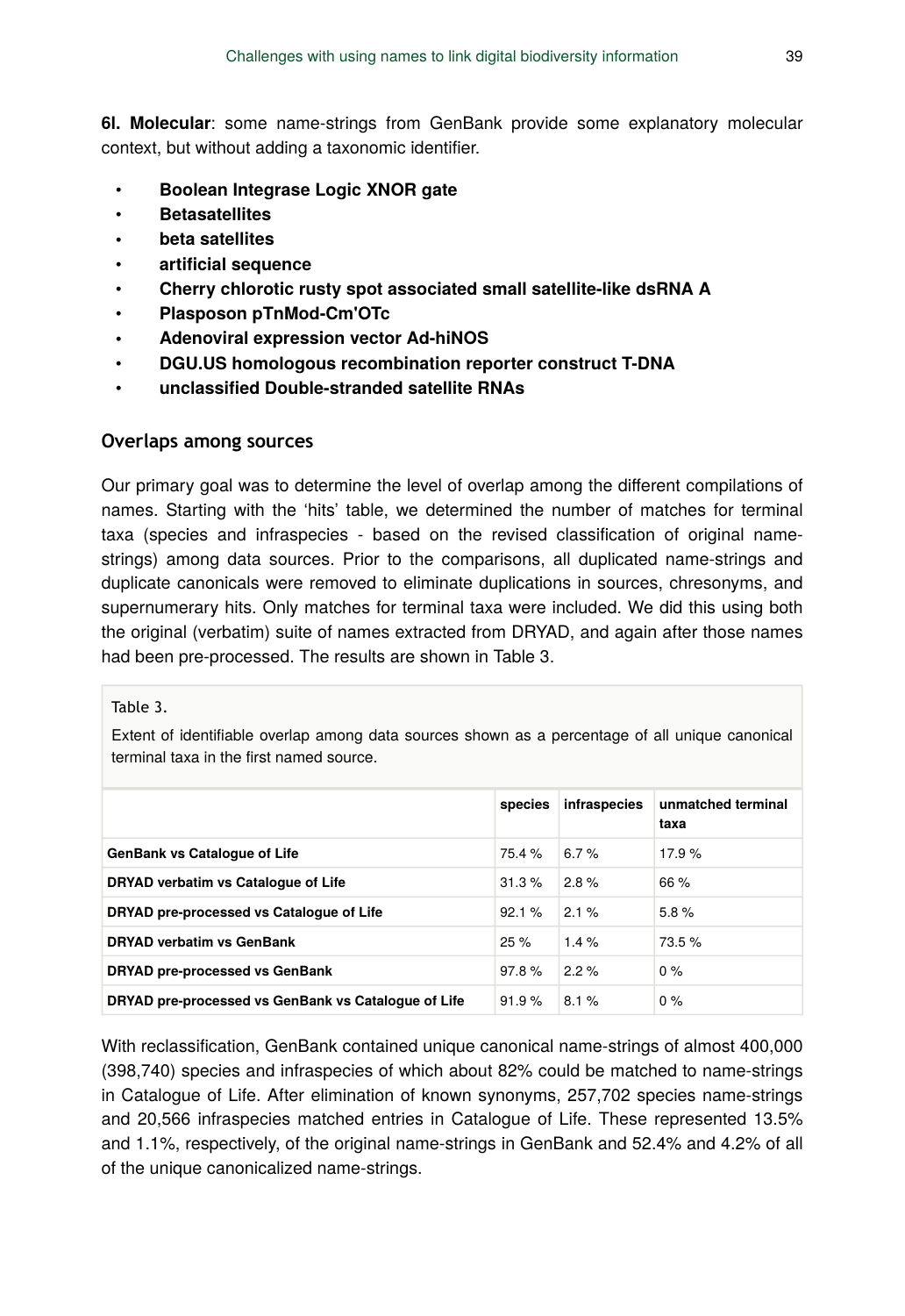Of the 5,597 unique canonical names of terminal taxa from the original download of namestrings from DRYAD, 31% of the name-strings matched to entries in Catalogue of Life were species, and 2.8% were infraspecific name-strings. After pre-processing, 92.1% of terminal taxa identified as species found a match in Catalogue of Life. Only 5.8% were un-matched. This contrasts sharply with the values of 66% and 73.5% of the verbatim terminal namestrings that could not be matched to Catalogue of Life or GenBank. ALL name-strings of terminal taxa in DRYAD found a match in GenBank after they were pre-processed.

Only 1,905 unique canonical name-strings were common to GenBank, Catalogue of Life and the processed DRYAD name-strings.

# **Other challenges with name-strings.**

In addition to the issues identified above, we encountered a number of problems that could be addressed with improved discipline regarding conventions of using names by data sources, and by applying a library of appropriate business rules. The various examples above have been chosen to show typical issues and atypical (more challenging) issues (such as **8**).

**1. Marks**: In addition to the use of characters as linkers between concatenated genus and species elements of names, other additions may be made. The role of annotations is not consistent (Bergstrom 1988). As an example, inverted commas are used in a variety of ways: to depict informal names; to indicate varieties or other infraspecific taxa; to indicate host of a parasite; and with prokaryotes to indicate that the generic vehicle, species epithet, or binomial does not meet the requirements of the appropriate Nomenclatural Code. Knowing which applies is relevant to deciding if the name-string should or should not be used to index the associated content. Some annotations have been added by GenBank to disambiguate otherwise indistinguishable name-strings.

- !**Helicteres baruensis Jacq.**
- '""**Scopulibacillus"" Lee and Lee 2009**
- "**Pseudomonas mangiferaeindicae' Patel et al. 1948**
- ?**Lobivia leptacantha Rausch** This may be a statement about uncertain identification
- '**Pseudophoenix sargentii' yellowing phytoplasma**
- [**Bacillus] thermocloacae** the hard / square brackets parentheses make a taxonomic statement as to the uncertain status of the taxon
- [**Actinomadura] sp. ATCC 39727**
- ]**Haemophilus] felis** (rare example of an incorrect hard bracket combination may have arisen as a typographic error)
- **(Hu/SV/Park/1994/US)**
- **Aptostichus 'schlingeri**' inverted commas indicate non-code-compliance
- '**Geophagus' steindachneri** inverted commas indicate non-code-compliance
- '**Formosa crassostrea**' inverted commas indicate non-code-compliance
- '**Phlomobacter**' inverted commas indicate non-code-compliance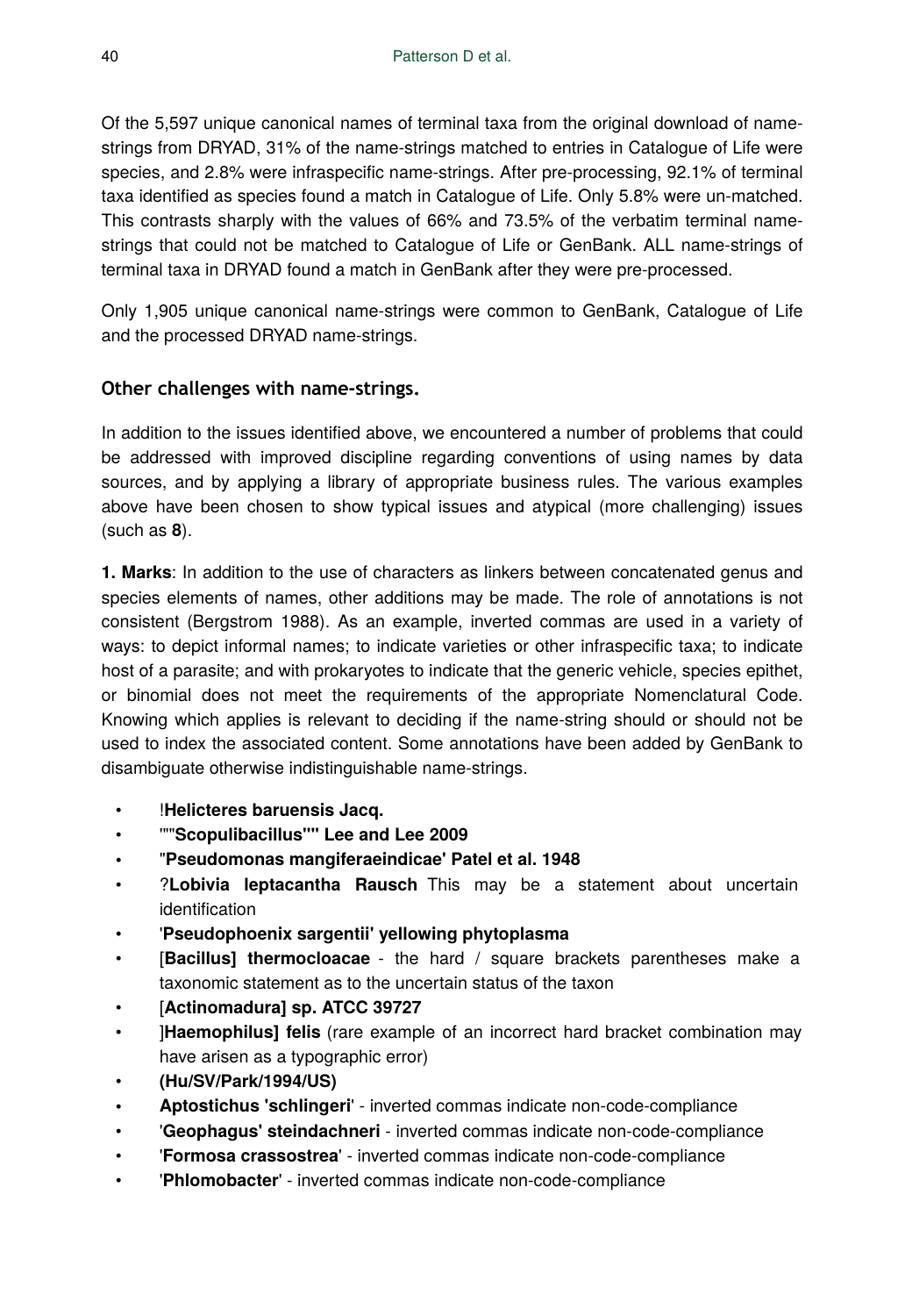- **Pyramimonas sp. 'Greenland**' inverted commas indicate a subtaxon
- **Paramecium sp. 'UK 03'** - inverted commas indicate a subtaxon
- **Hyperolius viridiflavus subsp. 'ngorongoro**' inverted commas indicate a subtaxon
- **Antirrhinum sp. 'Floral Carpet Mix**' inverted commas indicate a variety
- '**Picris echioides' phyllody phytoplasma** inverted commas indicate a host
- '**DiaphantaX' chryseres** *Diaphanta chryseres* (Turner 1898) is a moth, the significance of the X, which is encountered with other generic names is not clear.
- **CBS 101750 [[Eurotium parviverruculosum]]**
- **pigweed**
- **pigweed**
- **red rice**
- **red rice**
- **Platycladus orientalis cv 'Flagelliformis**' (**Platycladus orientalis flagelliformis** is also listed by GenBank)

**2. Strings with characters missing, characters added, mis-spelled, or abbreviated.** Some of these may be addressable by fuzzy matching, but as that can also lead to errors, it would be desirable to be able to annotate these name-strings and link them to the correctly spelled name.

- **chneumon dorsalis Fabricius, 1798**
- **fiPineus pini (Gmelin, 1789)**
- **olanum sendtnerianum Van Heurck & Muell.Arg.**
- **Oxy. cachemiriana**
- **RRorippa hybosperma (O.E.Schulz) Jonsell**
- **sammodictyon panduriforme (W.Gregory) D.G.Mann**
- **Lilium\_regale**
- **Hypericum patulum\_**
- **Anolis\_ernestwilliamsi**
- **Prochlorococcus\_marinus\_subsp\_marinus**
- **Candidatus\_Portiera\_aleyrodidarum**
- **CRYPTOMERIA\_JAPONICA)**
- **Anthaenantia villosa** (two spaces between genus and species elements)

**3. Capitalization issues**: Some of the software relies on the capital at the start of a genus name to identify latin names, and so unusual uses of capitalization may be a source of problems.

- **litoria ewingii and litoria moorei** (Australia's whistling tree and motorbike frogs) lack capitalization and are missed by GN tools
- **concentricavalva** a non-capitalized genus name (it's a fossil clam) could be mistaken for a species or for a concatenated binomial.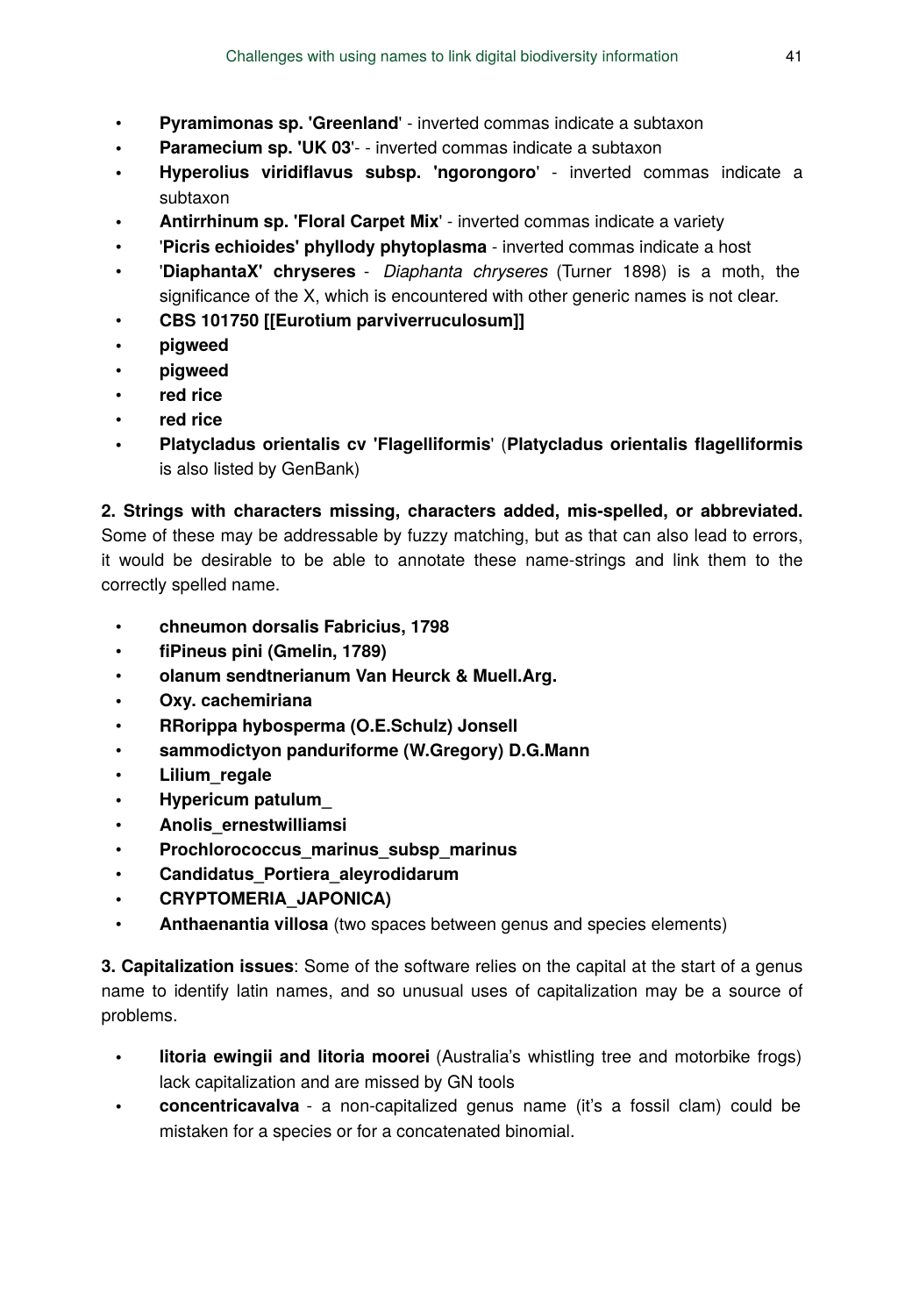- ursirivus it is not clear if this is a species name without a genus, or a genus without a capital; other entries make it clear that it is a genus without a capital ( **Ursirivus pyriformis)**
- **ARABIDOPSIS THALIANA** and **SECALE\_CEREALE** all capital characters
- **TAMARIX** androssowii, an unusual mix of capital and lower case letters
- **Staphlococcus Aureus**, species epithet with a capital, risking its interpretation as a subgenus or an author.

**4. Annotated** in various ways; often with taxonomic notes or with conventions that have meaning within certain clade (such as 'candidatus' to indicate bacterial names that are not yet fully compliant with the code - see below).

- **Bielzia Schur, 1866, nom. rej.**
- **Calothysanis auct. nec Huebner, 1823**
- **Candidatus Allobeggiatoa halophila Hinck et al. 2011**
- '**Chitinophaga terrae' An et al. 2007**
- **elevated to species Nasuella meridensis Helgen et al. 2009**
- **Sphaerisporangium corrig. Ara and Kudo 2007 emend. Mingma et al. 2014**
- **this was Neospora bovis**
- **Marionina communis; Enchytraeidae**
- **Valid as Hydrolagus lusitanicus Moura, Figueiredo, Bordalo-Machado, Almeida & Gordo, 2005**

**5. Candidatus.** The rules of nomenclature for bacteria are challenging and require, among other things, the availability of a culture of the taxon in question. Much of the natural richness has never been cultured (Stewart 2012, Tandogan et al. 2014), and presents an excessive cost in time to achieve. Consequently, conventions have appeared to allow names to be presented even when they are not fully compliant with the relevant code. One solution is to refer to the taxon as 'candidatus' (Murray and Stackebrandt 1995); another is to use inverted commas to indicate the name is not yet code-compliant:

- **Candidatus Phytoplasma spartii Marcone et al. 2004**
- '**Candidatus Phlomobacter**'

**6. Chresonyms** are formed when scientific names are coupled with the names and dates of authors who are not the authors of the basionym nor combination but who referred to the organism (Smith and Smith 1972). That is, the name-string does not deal with a nomenclatural act and is not code-compliant. Rather, these 'name+author' combinations indicate a usage of a name or a concept for a name. Other inappropriate name+author combinations (here referred to as apparent chresonyms) arise if a name element (such as subspecies) are excluded but the author of the element is retained. We refer to these as apparent chresonyms. In some taxonomic areas, chresonyms are incorrectly included within synonymy lists. Of almost 1,400,000 matches between GenBank and Catalogue of Life, 98,000 involved matches to two or more names in Catalogue of Life, involving 43,000 unique name-strings. These result from matches to homonyms, chresonyms or apparent chresonyms. Chresonyms present disambiguation problems and, if not attended to, give an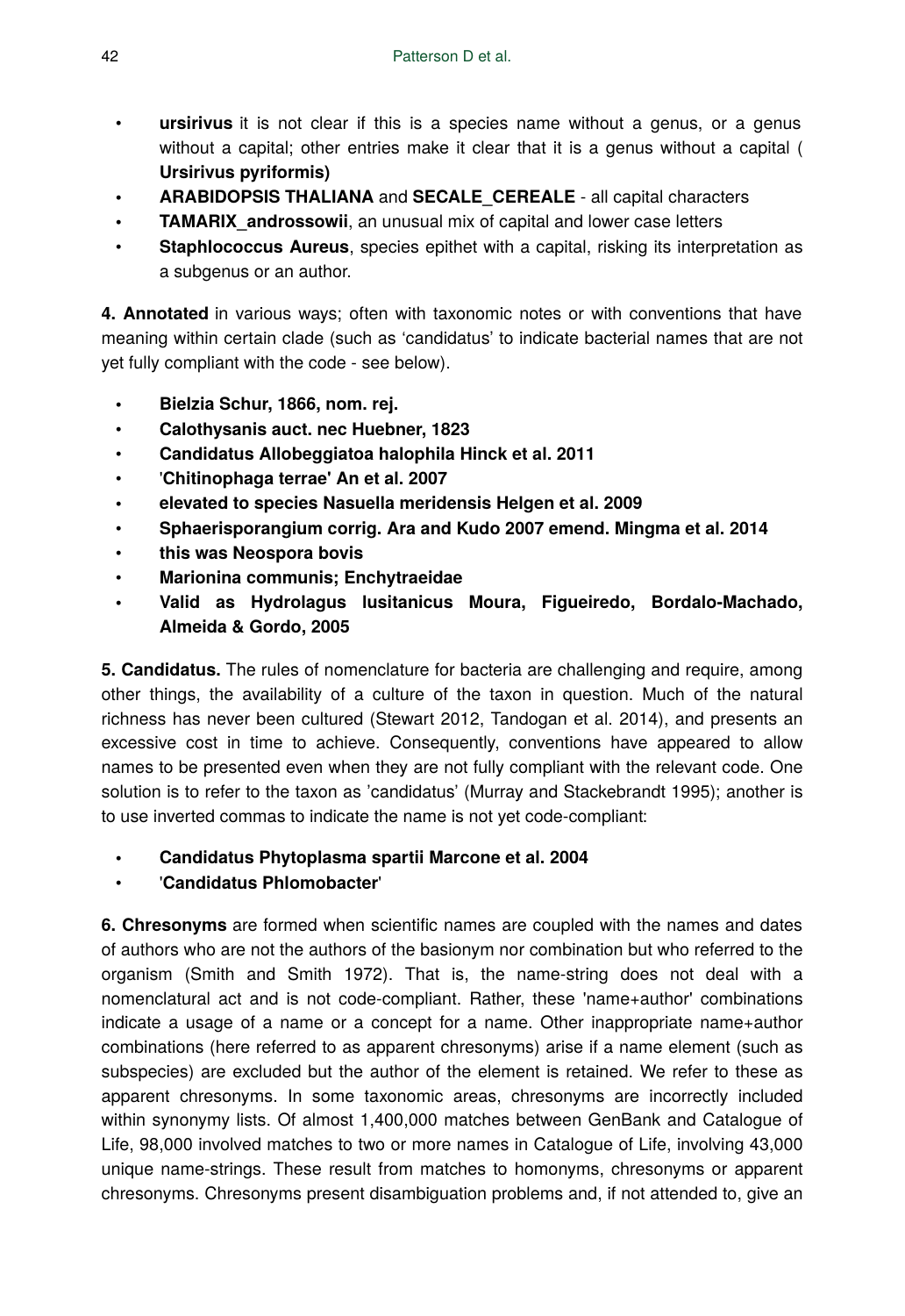inflated impression of the number of species in a list. As an example, the species name *Naja haje*, the Egyptian cobra, described as *Coluber haje* by Linnaeus, matched to:

- **Naja haje Mertens, 1937**
- **Naja haje (Linnaeus, 1758)**
- **Naja haje Boettger, 1887**
- **Naja haje Peters, 1854**
- **Naja haje Fischer, 1885**
- **Naja haje Scortecci, 1932**
- **Naja haje Bogert, 1943**
- **Naja haje Hallowell, 1857**
- **Naja haje Wallach Et Al., 2009**
- **Naja haje Valverde, 1989**
- **Naja haje Broadley & Howell, 1991**
- **Naja haje Peters, 1873**
- **Naja haje Jan, 1863**

The Catalogue of Life refers to these name-strings as synonyms, which they are not. **Naja haje annulifera**, **Naja haje anchietae**, and **Naja haje arabica Scortecci 1932** also match to the same bundle of name-strings because those subspecies, not included in the Catalogue of Life, are matched based on the canonical species versions of the namestrings.

A second example, also a reptile, is **Cnemidophorus sackii stictogrammus Burger 1950** which matches to:

- **Cnemidophorus sackii (fide Maslin & Secoy, 1986)**
- **Cnemidophorus sackii Alvarez Del Toro, 1982**
- **Cnemidophorus sackii Burger, 1950**
- **Cnemidophorus sackii Davis & Smith, 1952**
- **Cnemidophorus sackii Schmidt & Stuart, 1941**
- **Cnemidophorus sackii Smith & Taylor, 1950**
- **Cnemidophorus sackii Smith, 1946**
- **Cnemidophorus sackii Smith, 1949**
- **Cnemidophorus sackii Wiegmann, 1834**
- **Cnemidophorus sackii Zweifel, 1959**

A third example is offered by the plant **Corchorus aestuans L** (jute, foku) which matches to the following items in Catalogue of Life.

- **Corchorus aestuans L.**
- **Corchorus aestuans Herb. Madr. ex Wall.**
- **Corchorus aestuans Blanco**
- **Corchorus aestuans Forssk**.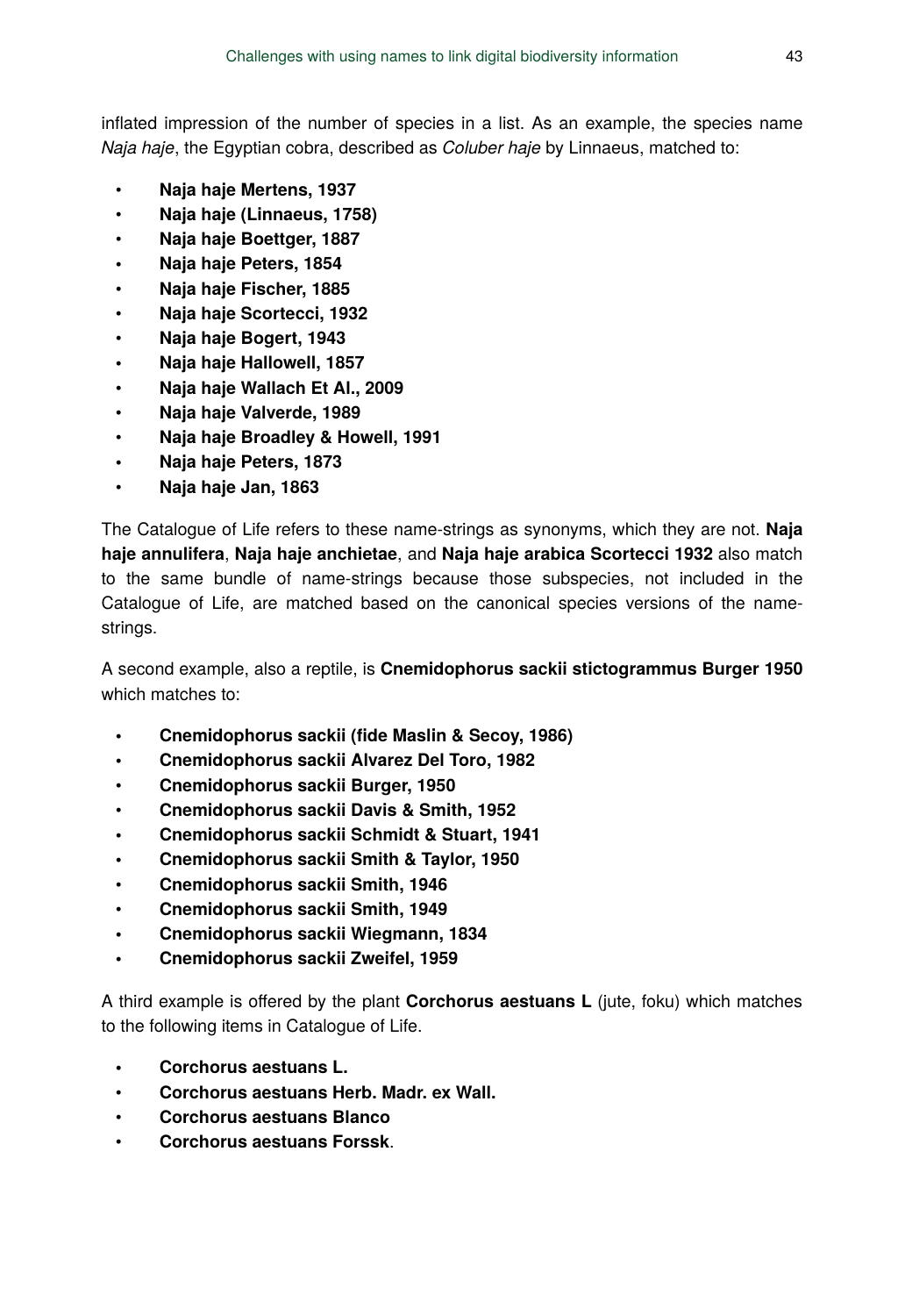Chresonym problems tend to be associated with particular taxonomic areas, suggesting that the problem arises from the conventions used in particular Global Species Databases that contribute to the Catalogue of Life.

**7. Surrogates** are strings that take the place of a name. They may take a variety of forms, such as acronyms, culture or strain numbers, or a stand-in for a clade. In some cases such as the **PS** example below, strings overlap, allowing identification of the taxonomic target. Other surrogates include reference to a source and an acronym that is likely unique in the context of the source, such that the information may be linkable to other data on the same species via the acronym.

- **Acari sp. BOLD:AAH6618**
- **EF (Enevold Falsen) group 42 bacteria**
- **Porcine transmissible gastroenteritis coronavirus strain Miller**
- **strain PS**
- **strain PS [[Dechlorosoma suillum**]]
- **ZSI/WGRC V/A 857**

**8. Parentheses (brackets)** occur in name-strings. In some cases, they codify a particular piece of information. In the first two examples, the author(s) in parentheses were responsible for creating the basionym. The inclusion of the basionym author is useful as the combination of species epithet and basionym author in taxonomically proximate areas may indicate a homotypic synonym - a valuable insight to the processes of reconciliation and resolution.

- **Xanthomonas populi (Ride 1958) Ride and Ride 1978**
- **Najas guadalupensis subsp. floridana (R.R.Haynes & Wentz) R.R.Haynes & Hellq.**

Elsewhere, parentheses are used to indicate a hybrid (in these two examples a hybrid marked by the parentheses is hybridized with another species). It is more common to encounter this format with plant names.

- **(Citrus unshiu x Citrus sinensis) x Citrus reticulata**
- **(Anopheles sinensis x Anopheles kleini) x Anopheles sinensis**

Square parentheses are used with prokaryotes as one of several ways to indicate informal or uncertain classification or identification.

- [**Bacillus] sp. KITNT-3**
- [**Frankia] sp. HSIi8\_AKM4**
- **Myroides [odoratimimus] CIP 103059**
- [**Pasteurella] aerogenes-[Pasteurella] mairii-[Actinobacillus] rossii complex**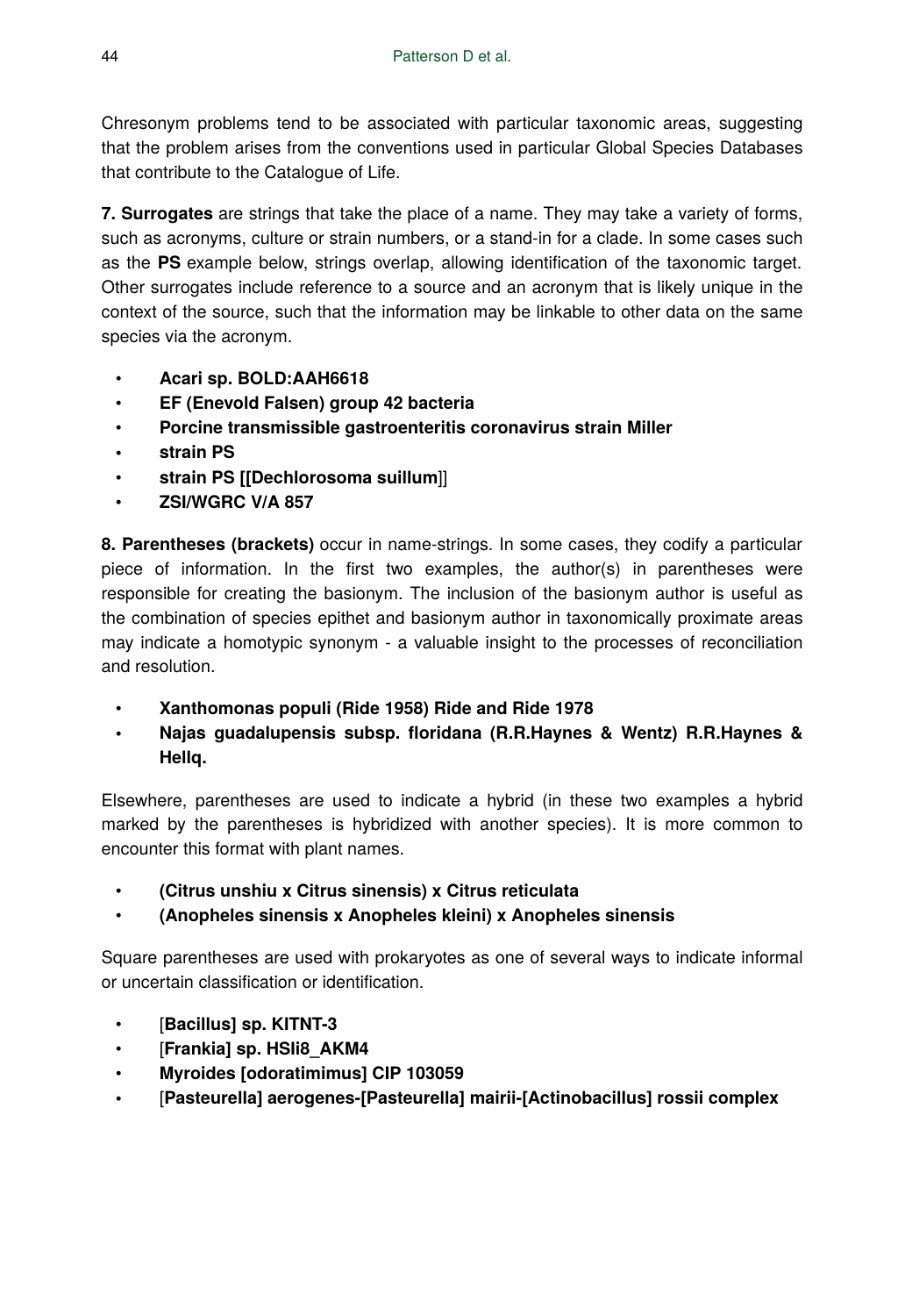Conventional and square parentheses may be used to carry supplementary annotations, such as location or host, or in the context of identifiers of strains.

- **Tomato leaf curl betasatellite-Panipat 1 [India:Panipat:Papaya:2008**]
- **Bean yellow mosaic virus-[Hibiscus rosa-sinensis**]
- **Rotavirus A RVA/pig-wt/JPN/pig9-59d/2003/G11P[27**]
- **Rotavirus A RVA/Human/NCA/125L/2010/G3P[8**]
- **Rotavirus A RVA/Human-wt/ARG/Arg2842/2010/G12P[8**]

In the following examples, double square brackets indicate the taxon referred to using an identifier from some organization (IMI relates to Kew Garden in UK, CBS to the Fungal Biodiversity Centre in Netherlands, ATCC to the American Type Culture Collection). Double parentheses are used to indicate type material in GenBank.

- **IMI 278373 [[Aspergillus glaber**]]
- **CBS 492.91 [[Chrysosporium botryoides**]]
- **CBS 491.91 [[Chrysosporium pyriforme**]]
- [[**Arthrographis alba]] CBS 370.92**
- **ATCC 35419 [[Bacteroides suis**]]

Parentheses are sometimes used to indicate a synonym - in this case, two name-strings are used to refer to the same aphid.

# • **Buchnera aphidicola strain 5A (Acyrthosiphon pisum)**

Other uses of square brackets, for example in the context of authorities for names. are less clear, especially when the latter example of the Himalayan Sergeant was described by Kollar as *Athymna opalina* in 1848 NOT 1844. A further complication in this case is that the generic name is a homonym, and the correct name is *Parathyma opalina* [\(LepIndex record](http://www.nhm.ac.uk/our-science/data/lepindex/search/detail.dsml?TaxonNo=161650.0&UserID=&UserName=&&listPageURL=list%2edsml%3fsort%3dSCIENTIFIC%255fNAME%255fon%255fcard%26SCIENTIFIC_NAME_on_cardqtype%3dcontains%26SCIENTIFIC_NAME_on_card%3dopalina%26recLimit%3d30&searchPageURL=index%2edsml%3fSCIENTIFIC_NAME_on_cardqtype%3dcontains%26sort%3dSCIENTIFIC%255fNAME%255fon%255fcard%26SCIENTIFIC_NAME_on_card%3dopalina%26recLimit%3d30) [for Athyma opalina](http://www.nhm.ac.uk/our-science/data/lepindex/search/detail.dsml?TaxonNo=161650.0&UserID=&UserName=&&listPageURL=list%2edsml%3fsort%3dSCIENTIFIC%255fNAME%255fon%255fcard%26SCIENTIFIC_NAME_on_cardqtype%3dcontains%26SCIENTIFIC_NAME_on_card%3dopalina%26recLimit%3d30&searchPageURL=index%2edsml%3fSCIENTIFIC_NAME_on_cardqtype%3dcontains%26sort%3dSCIENTIFIC%255fNAME%255fon%255fcard%26SCIENTIFIC_NAME_on_card%3dopalina%26recLimit%3d30)).

- **Glaucostegus thouin (Anonymous [Lacepede], 1798)**
- **Athyma opalina (Kollar, [1844])**

**9. Repetitive entries** occur, but are rare.

# • **Boreophyllum birdiae Boreophyllum birdiae (Neefus et A. C. Mathieson) Neefus**

**10. Inconsistent encoding** of characters does present a few problems. Latin1, UTF-8 and UTF-16 are most popular encodings used in biodiversity studies. If the name of the author (usually) or the name-string (rarely) includes characters outside of the 128 bits of ASCII code, names converted from one encoding to another incorrectly will have problems. Some examples are:

- **Bembidion concolor Brull**A<sup>©</sup>, 1839
- **Lacerta vivipara Fejerv**A<sub>i</sub>ryi, 1923
- **Lacerta vivipara Mayer, Böhme, Tiedemann & Bischoff, 2000**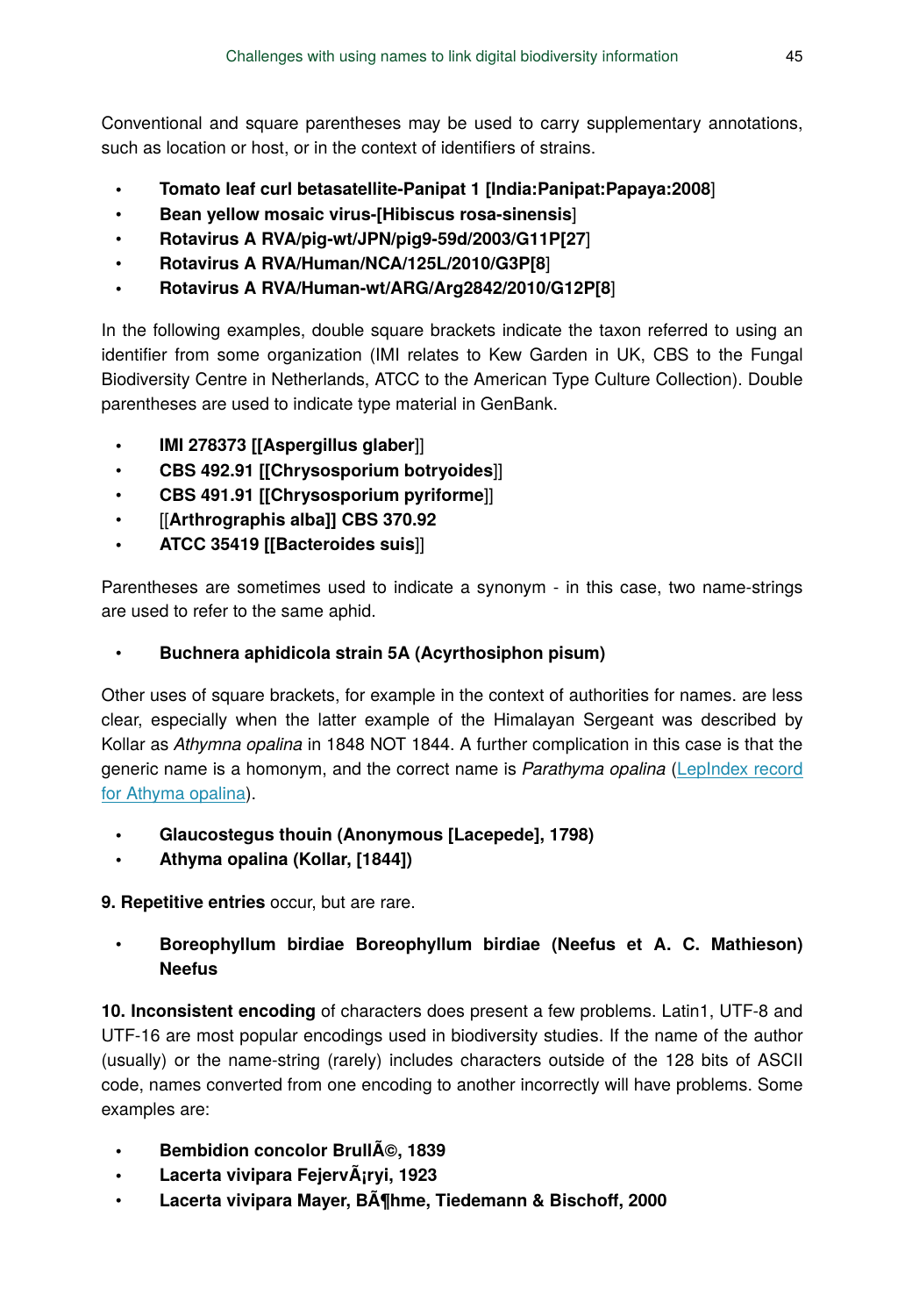**11. Other challenging name-strings.** The following indicate some of the entries as namestrings that cannot be linked to other content:

- ]**commercial sponge**
- **anaerobic hyperthermophile Gorda1**
- **coast**
- **Cretaceous**
- **ctenbiolep01 biolep09**
- **E**
- **E.W.A. Boehm, G.K. Mugambi, S.M. Huhndorf & C.L. Schoch 2009**
- **endosymbiont sp.**
- **HERBS**
- **Host**
- **pot**
- **ID18-like**
- **inconnu**
- **Kluyver and van Niel 1936 emend. Barker 1956 (Approved Lists 1980), nom. cons., emend. Mah and Kuhn 1984**
- **Leochilus x Macradenia x Oncidium x Rodriguezia**
- **long**
- **miscellaneous nucleic acid**
- **no culture available**
- **not strain ID03-0748**
- **Pan** Herm (is this *Pan* the genus or Pan an abbreviation?)
- **Phytodetritus**
- **Ranunculids minus**
- **strain X**
- **test organism**
- **unidentified organism**
- **unclassified Group 1 species**
- **unknown organism**
- **unknwon**

# **Discussion**

some The emergence of an integrated environment for the management of digital biodiversity data requires changes to the political and legal frameworks of research, to sociological practices, an extended funding model that has an emphasis on service rather than discovery, and infrastructural changes (Hardisty and Roberts 2013, Patterson 2014, Thessen and Patterson 2011). This study was conducted in the context of a names-based infrastructure (Patterson et al. 2010) and sought to evaluate how ready we are to interconnect data environments by means of the names, particularly those of terminal taxa (species and infraspecies).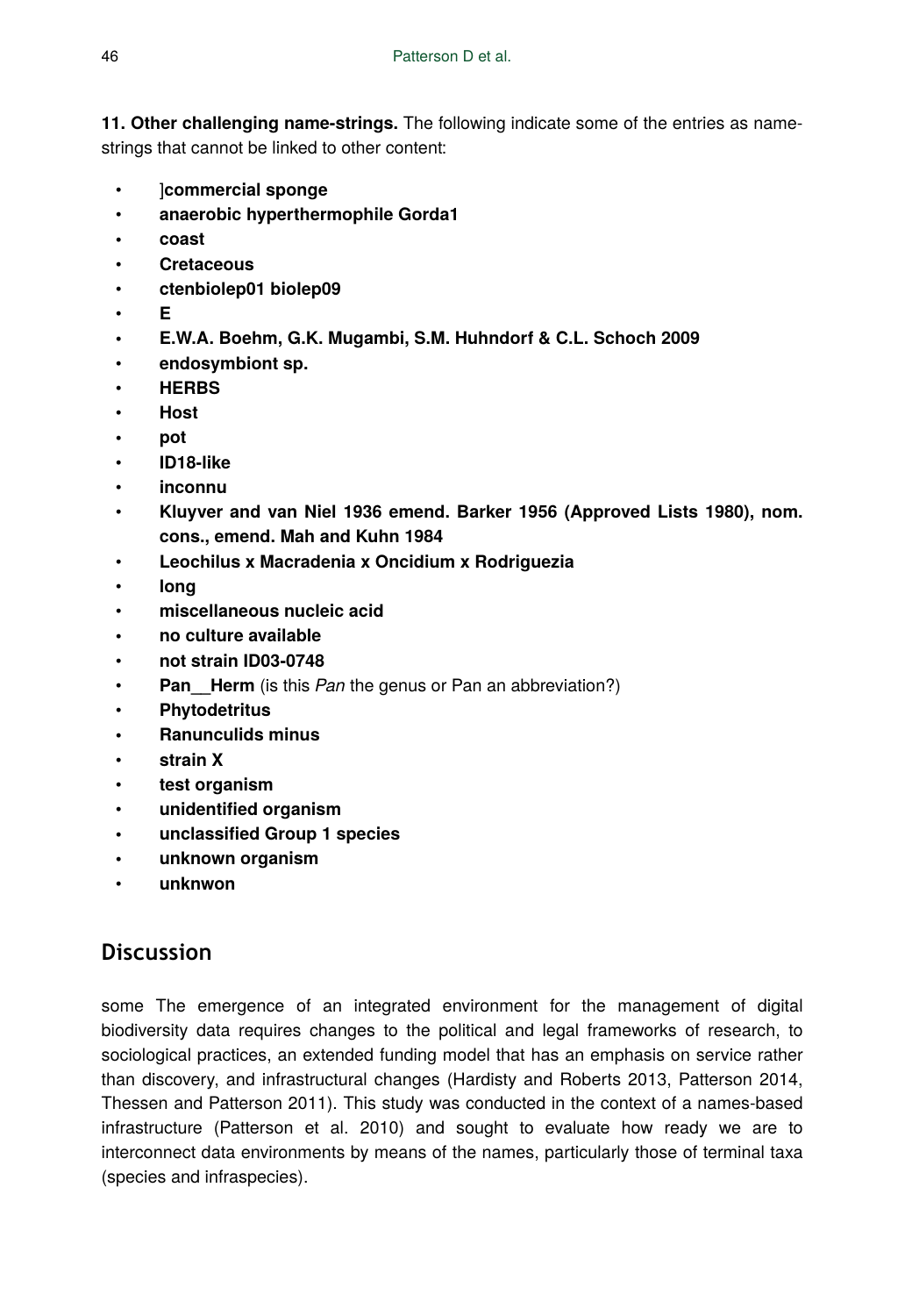Of the 400,000 unique canonicalized name-strings from GenBank that relate to terminal taxa, 82% could be matched to entries in Catalogue of Life, but only after processing. This confirms the potential and practicality of a name-based cyber-infrastructure to interconnect digital data on biodiversity, and the importance of the use of scientific names as metadata. The level of overlap is consistent with the metric that Catalogue of Life has compiled about 85% of all species names. Similarly high match rates were found between pre-processed name-strings from DRYAD and GenBank (100%) or Catalogue of Life (92.1%).

On the negative side, the level of matching without names-processing tools is poor. Only slightly more than 10% of name-strings in sources have an un-aided exact match with elements in the target (Fig. 2). That is, most of the names-as-compiled are not suited for cross-linking. This is particularly evident for the uncurated names in DRYAD, where preprocessing lifted the match of terminal taxa with Catalogue of Life and GenBank from 31% to 94% and from 25% to 100%, respectively. Terminal taxa account for 25% and 45% of the name-strings in GenBank and DRYAD, respectively. In the case of GenBank, over 1 million unique name-strings cannot be associated with terminal taxa in Catalogue of Life. This large body of un-matched name-strings and name-strings that do not relate to terminal taxa are the primary challenges to the effectiveness of a names-based infrastructure.

As illustrated in the Results section, aberrations in name-strings that make them unmatchable arise for many different reasons, and no single solution will address them. Yet, if name-strings are in the form of scientific names, then parsing and canonicalization will likely ensure that most can be cross-mapped, with some caveats. More effort can and should be made to ensure that well-formed scientific names are part of the data records. If the name-strings are not in the form of scientific names, then devices are needed to place them in the same organizational framework as scientific names, such as by reconciling them to scientific names. The following discussion relates to issues arising.

#### **Molecular identifiers**

The value of molecular identifiers (Barcodes) for taxa is immense, allowing cost-effective routine collection of occurrence data and evaluation of ecological associations, cryptic species, assessment of diversity as well as enabling phylogenetic and other studies (Hebert et al. 2003, Waugh 2007). The integration of the identifiers as surrogates within a names-based infrastructure is achieved through algorithmic analysis of similarities to create bundles of identifiers that may correspond with species (BINs, Ratnasingham and Hebert 2013), and with the inferred phylogenetic (=taxonomic) location within a global classification scheme being achieved through analyses of molecular similarities (Hinchliff et al. 2015). Hinchcliff and colleagues provide a very extensive tree (dendrogram) that includes mostly the entities for which we have molecular data. In it, a large number of the 'tips' are not named species, but are entities labelled with molecular identifiers. It is unlikely that many such entities will be resolved to named species. This is most evident with prokaryotes. Given the exacting standards for code-compliance (i.e. availability in culture), a growing number of entities will either not be given any name, or will have interim names identified as such with the term 'candidatus' or other marker. It is urgent that molecular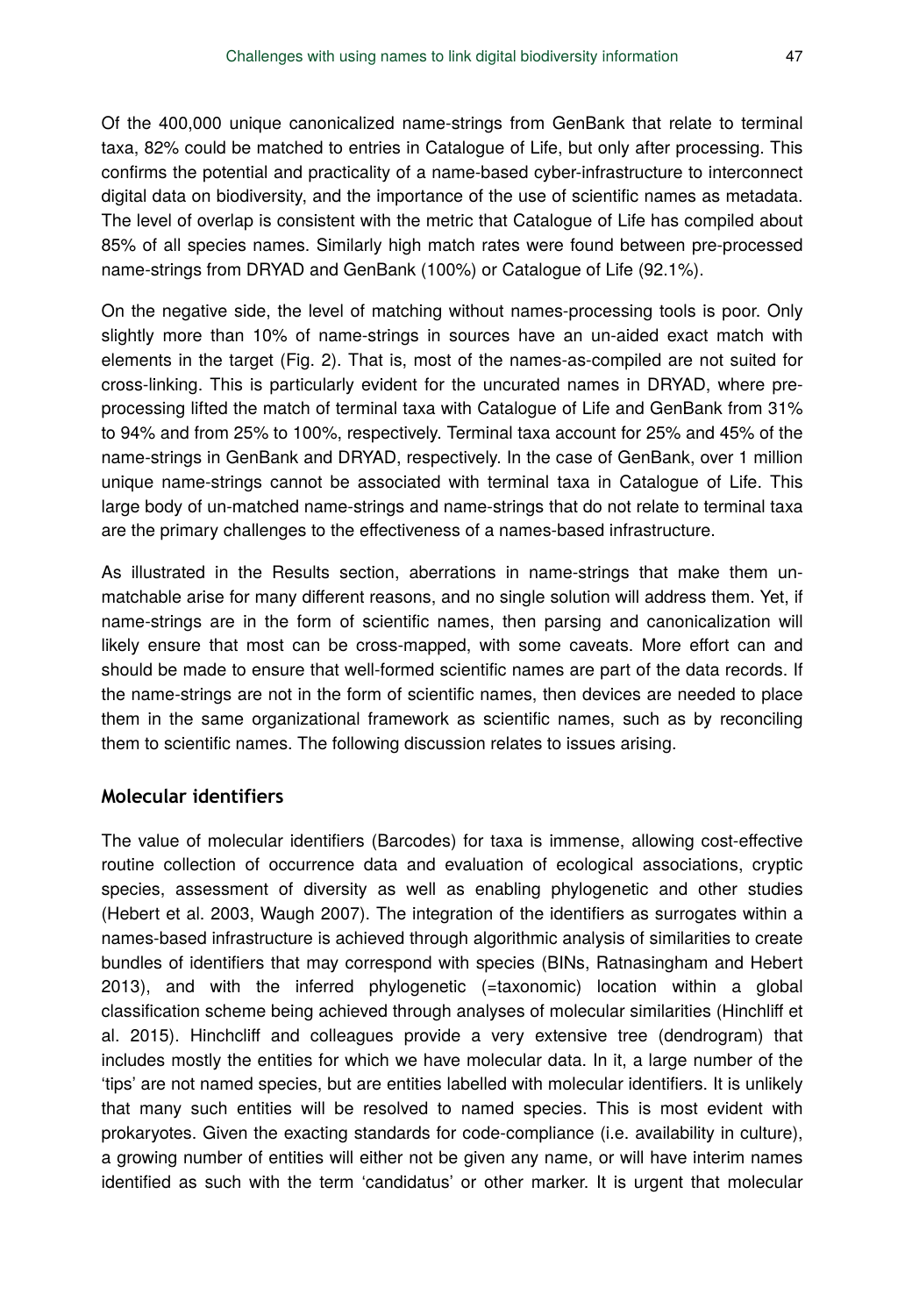identifiers and names are managed together as alternative tokens for taxa, a point addressed for fungi by Schoch et al. (2014) and for bacteria by Federhen and colleagues (Federhen 2014, Federhen et al. 2016). In order to connect content attached to names to content associated with molecular identifiers, the integration process should include the mapping of molecular identifiers to species. This requires a continuing investment in routine sequencing of voucher material (a sample that is also preserved for further analysis if needed).

We recommend that name-strings that identify molecular sequences (including BINs) should be included within a names-based cyber-infrastructure. The name-strings should be dereferenceable to the associated sequence data. An array of services will be required to keep BINs up to date, to place the molecular identifiers within taxonomic schemes, and to resolve to names of terminal taxa where possible.

#### **Common names**

GenBank content, when reclassified in this exercise, included over 38,000 unique common names. Excluded from the GenBank total are names of viruses, or names which combine both scientific and common elements (**Haplochromis sp. 'big blue**'). Catalogue of Life has, at the time of writing, about 330,000 common names. Yet, only 152 of the unique common name-strings from GenBank found a common-name match in Catalogue of Life. About 1,000 common names matched to a scientific name, but many were instances where the scientific name and common name are the same (**Geranium, Vicugna**, and **Boa**), or where the first word in the common-name-string matched (in the case of **Lacerta**, **bacteria** or **Virginia bluebells**) or nearly matched (**Atlantic John dory** matching the curculionid *Atlantis*) a genus name. Common names do not have a useful role in interconnecting distributed data on biodiversity, but have value in their familiarity. Common names need to be identifiable as such so that names-management tools do not confuse common names with scientific names. Reconciliation services should include common names so that content labelled with scientific names can be accessed through common-to-scientific name reconciliation. Resolution services need to take account of language, locational and other differences in what a common name refers to and which names are most widely used. The integration of the achievements of common-names projects such as OpenUp! (Berendsohn and Güntsch 2012) with the reconciliation groups of a names-infrastructure is very desirable.

#### **Scientific names management**

**Suitability for reconciliation.** Existing author, editorial, and curation practices when coupled with basic parsing and canonicalization tools have a high level of performance with names of terminal taxa - such that reconciliation and resolution is a feasible way of building a common index for distributed data. An alternative to reconciliation is the use of standardized names compilations as reference systems (Boyle et al. 2013, Zermoglio et al. 2016). Standardized lists promote consistency and provide gold-standard material for the last step in reconciliation - that of name resolution. While such lists may be useful, they are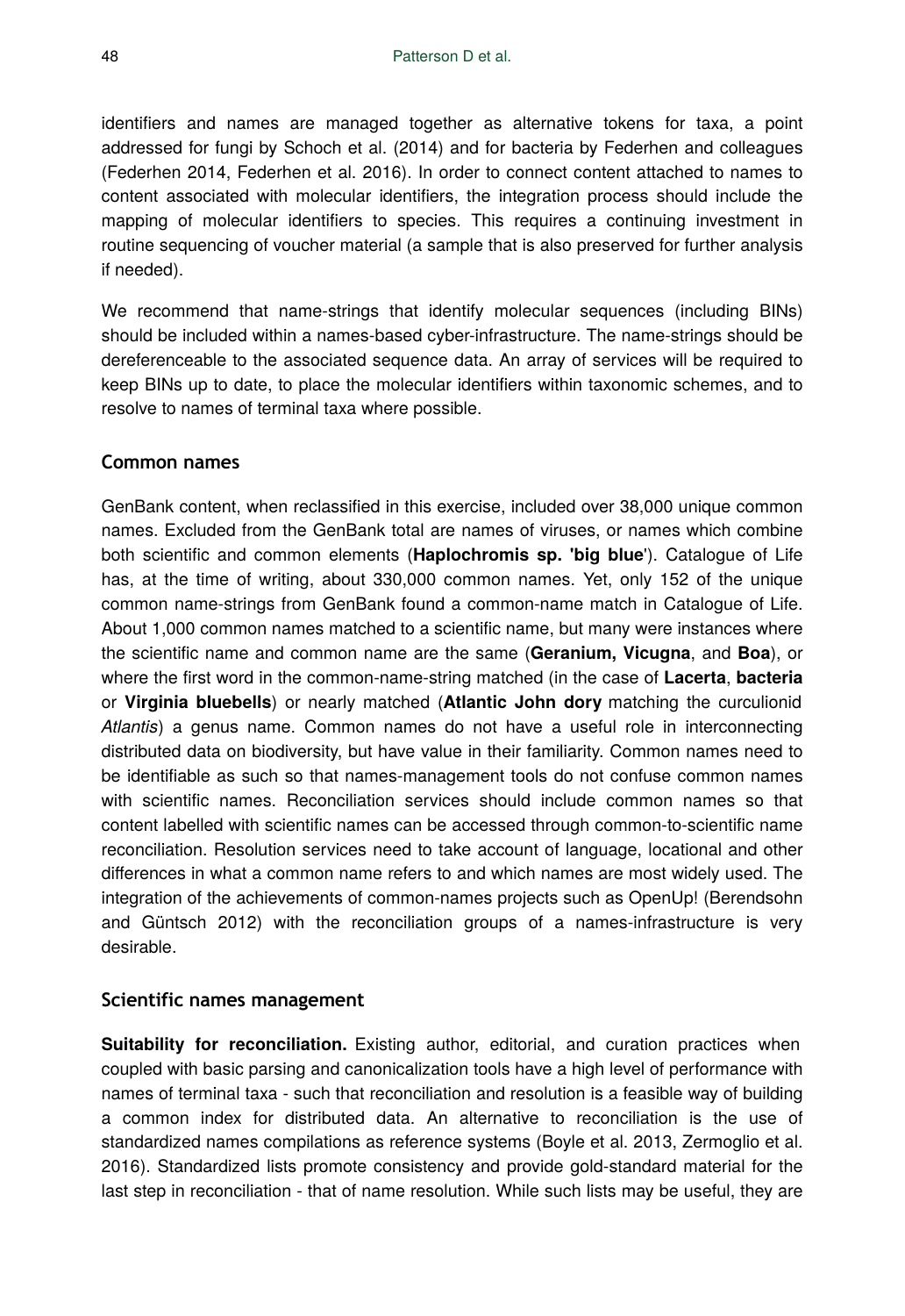are expensive to maintain, do not address the problems associated with multiple points of view, nor address the management of now obsolete names in older documents, nor taxonomic concepts, nor the dynamic nature of taxonomies and phylogenies (Franz and Thau 2011). Standard lists need to be able to call on reconciliation and resolution to keep pace with name changes and name introductions.

**Taxonomic precision**: Of the almost 500,000 unique canonicalized scientific name-strings in GenBank, about 100,000 referred to genera or higher taxa. Some of these will have been introduced by GenBank for managerial or navigational purposes. Names that cannot be related to terminal taxa, such as **Carnivora** are not very useful for content management. Similarly, precise names that are taxonomically inaccurate or agnostic, are not useful. Examples such as **Ascomycete from Sarracenia purpurea rhizosphere, Paramecium sp**; or **Gambierodiscus aff toxicus** are only identifiable to non-terminal clades. In some cases, the name-string contains information that may allow greater accuracy to be achieved through a cross-link to external sites - **Angophora BOLD 7117, Sphingomonadaceae bacterium TPD06**, **ATCC 25593 [[Rhodococcus corallinus**]] and **CCAP 276/37 Holtmann 1977-5903 [[Scenedesmus pectinatus var. distendus**]]. Protocols to acquire information from cross-links need to be implemented. In the interim, we recommend that ecologists improve taxonomic skills and preserve voucher specimens for subsequent confirmation of identification.

**Curation.** GenBank content is curated (Federhen 2012, Federhen 2014), but DRYAD is not. As a result, DRYAD has many idiosyncratic representations of name-strings. The most common being concatenation with or without interpolated characters and with or without abbreviation to 10 characters. The concatenations were addressed by pre-processing with regular expressions - with a dramatic improvement in cross-matching to other sources (Table 3). The library of expressions needs to be continuously improved as each new problem is identified. Other solutions include [translation tables](http://datadryad.org/bitstream/handle/10255/dryad.7874/README.txt?sequence=2) but such tables need to be included within reconciliation services of a names-based infrastructure. In addition to idiosyncrasies, about 400 name-strings relating to scientific names in DRYAD lacked the genus name (**S hangoei** and **virescens**). About one name-string in 20 in both GenBank and DRYAD contained no taxonomically useful information. As for the future, we see no benefits from the continued use of idiosyncratic versions of name-strings. Manual curation is tedious. Both can be addressed using open on-line name validation tools as part of future-proofing practices (see below).

**Taxonomic scope.** Some taxonomic areas are well represented in some sources but not others; GenBank is predictably rich in information about viruses and prokaryotes ('predictably' - because these taxa are mostly discoverable by molecular techniques). Catalogue of Life does not claim comprehensive coverage, and given the reliance on the Global Species Database model, some areas - such as *Melaleuca* (oddly), viruses, algae, other protists, and prokaryotes - are poorly represented. This may account for many of 15% unique canonicalized scientific name-strings from GenBank that do not find a match in Catalogue of Life. Devices are needed to include the missing taxa.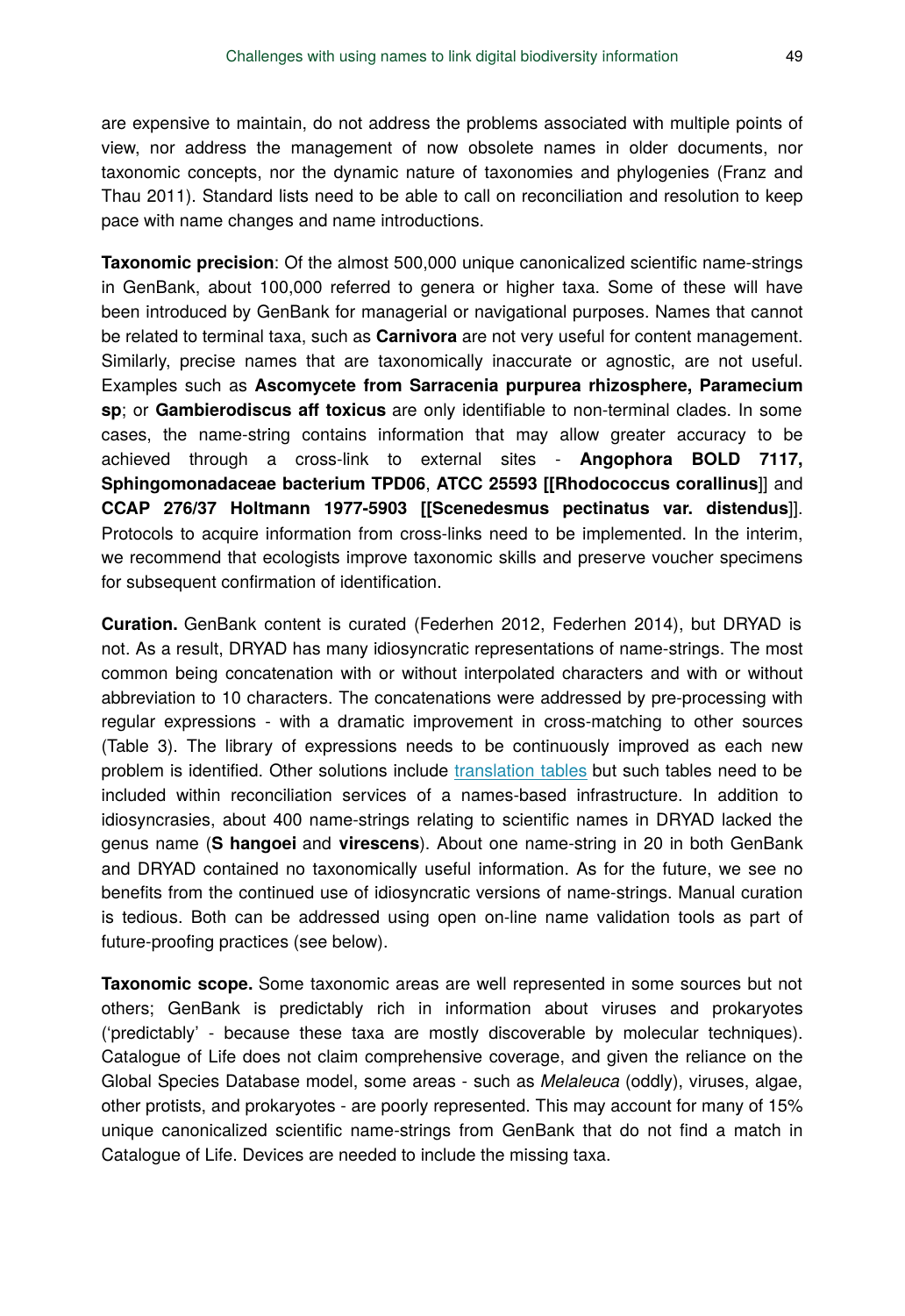Of 150,00 name-strings referring to viruses only 14 found a match in Catalogue of Life, and 4 of these were matched on the host of bacteriophages. The virus Code (International Committee on Taxonomy of Viruses 2011) differs in character to codes for plants, animals, and prokaryotes. The challenge of managing information about viruses can only be achieved with an open compilation of all names and name-strings that point to viruses and their inclusion with comprehensive lists of names. Given the importance of molecular data in discriminating among types of virus, this task may fall to the compilers of sequence data.

In the case of prokaryotes, some of the relevant content is associated with interim and surrogate names, such as candidatus names, or the use of inverted commas and hard brackets. The need for interim name-strings and surrogates is a result of the stringent requirements in the code for nomenclature of prokaryotes (Parker et al. 2015). Modern sequencing of environmental samples continues to reveal very large numbers of previously undescribed prokaryotes, such that the taxonomic community will be unable to comply with the code for anything more than a tiny minority of the revealed diversity. Surrogates and interim names do and will have high value as pointers to information. They need to be integrated within names-compilations, ideally in a standard form. Again, given the importance of sequence information to discriminate among taxa, this task may also fall to the compilers of sequence data.

Various clades of plants and animals are not well represented in major compilations, but the absence of coverage of algae is particularly notable. This may be because of the extreme stance taken by AlgaeBase in limiting re-use of content (Patterson et al. 2014). This matter is addressed under the discussion of copyright. We hold the view that all data should be made freely available, and ideally linked to tools that will monitor usage and reusage so that credit can be given to authors and compilers of this information.

#### **Synonymy / chresonymy / ambiregnal taxa**:

**Synonyms** are needed to develop reconciliation groups that are the essence of a namesbased infrastructure. We do not know how many synonyms (on average) to expect. Catalogue of Life holds about 8 synonyms for every 10 species (but they include chresonyms - see below); [FishBase](http://www.fishbase.org/manual/fishbasethe_synonyms_table.htm) assessed the ratio closer to 30:10, the estimate for fungi is 17 synonymous names for 10 species, a [list of Chinese mosses](http://www.mobot.org/MOBOT/moss/China/chlist.html) about 1 synonym per species, slime moulds (via [eumycetozoa.com](http://eumycetozoa.com)) have 20 synonyms for 10 species. Given that the Global Names Index contains about 20 million name-strings (many of which will be dirty, variant spellings, or canonical versions) for about 2 million named taxa, and has been rendered into 7.3 reconciliation groups, we suspect the FishBase estimate is the more accurate indicator.

Synonyms are either homotypic (the names are based on the same type material and referred to as objective or nomenclatural synonyms), or reflect the view that two nomenclaturally compliant names refer to the same species - that is are heterotypic (=subjective or taxonomic) synonyms) (Remsen 2016). Synonymy lists are rarely complete. Synonym lists vary in quality, containing different spellings, chresonyms, and taxonomic statements such as pro. parte. and sensu auctt. We detected differences of opinion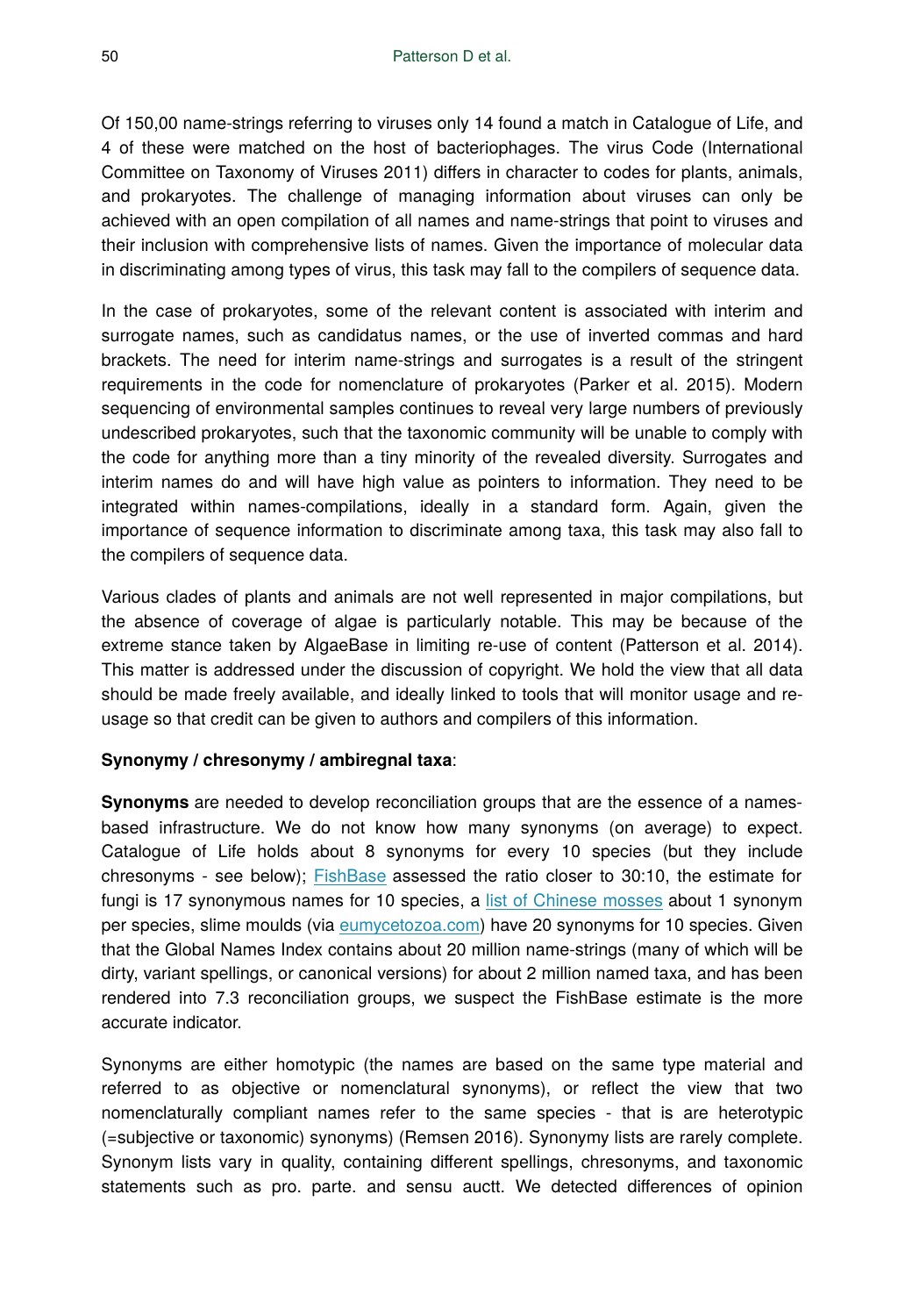between Catalogue of Life and GenBank as to the best name for a taxon, but because the GenBank name was not included as a synonym in Catalogue of Life, the name-strings and associated content could not be matched. Synonymy lists may include contradictory information - as in the case of **Lacerta capensis Smith, 1838** which is given by Catalogue of Life as a synonym of both *Meroles ctenodactylus* (Smith, 1838) and of *Pedioplanis laticeps* (Smith, 1849), or when spelling variants are included as synonyms as in the case of **Bufo flavolineatus Vellard, 1959** and **Bufo flavilineatus Vellard, 1959** - referred to as synonyms of **Rhinella spinulosa (Wiegmann, 1834)**. Further effort in compiling synonymy lists will improve the interconnectability of distributed content.

**Chresonyms** are formed as a combination of the latinized components of the scientific name together with the author of the paper in which the name is used (Smith and Smith 1972). Such uses do not comply with codes of nomenclature, and so should not be included in synonymy lists. With the use of canonical versions of name-strings, chresonyms inflate the perceived matching of lists. Apparent chresonyms are instances of taxon+author combindations that do not refer to nomenclatural acts, and may, for example, because if subspecific taxa are excluded while the authors for those taxa are retained. As noted above, a junior synonym for the snake eyed skink from Mauritius, **Ablepharus boutonii africanus**, matched 15 variants of *Ablepharus boutonii*. 43,000 unique name-strings matched two or more names in Catalogue of Life. Some of these matches will result from canonical matching of species and subspecies, from errors in data entry, and there are a small number of instances of homonyms which match if canonical forms of names are used. Chresonyms have the potential of confusing reconciliation - as in examples where one name in Catalogue of Life is given as a synonym of two different species (**Lacerta caucasica Engelmann Et Al., 1993** is indicated as a synonym of *Darevskia alpina* (Darevsky, 1967) and *Darevskia daghestanica* (Darevsky, 1967)). Chresonyms should be removed from synonymy lists, a task that could be achieved in the long run by filtering Catalogue of Life content through nomenclatural registries such as Index Fungorum, IPNI, and ZooBank.

**Ambiregnal issues.** More than one set of nomenclatural rules may be applied to some groups of microalgae. They are 'ambiregnal'. Cyanobacteria may be subject to botanical or bacterial conventions, while euglenids, dinoflagellates, stramenopiles, collar flagellates, cryptophytes, and others have been subject to both botanical and zoological conventions. The result is that two names may quite legitimately be applied to the same taxon (Patterson and Larsen 1991, Patterson and Larsen 1992). The alternative names need to be included within lists of species.

Given the value of synonymy lists in reconciliation, synonymy lists should be complete, include alternative names of ambiregnal taxa, and exclude chresonyms if they are to underpin production-grade (>95% satisfaction) reconciliation services.

**Concepts.** 315 name-strings contained the term 'sensu'. This indicates that the entry refers to a more precisely defined taxon than is achieved with the name-string alone (Berendsohn, 1995). The same is indicated by the term 'sec.', although this term did not occur in this study. Various efforts are underway to manage concepts (Berendsohn and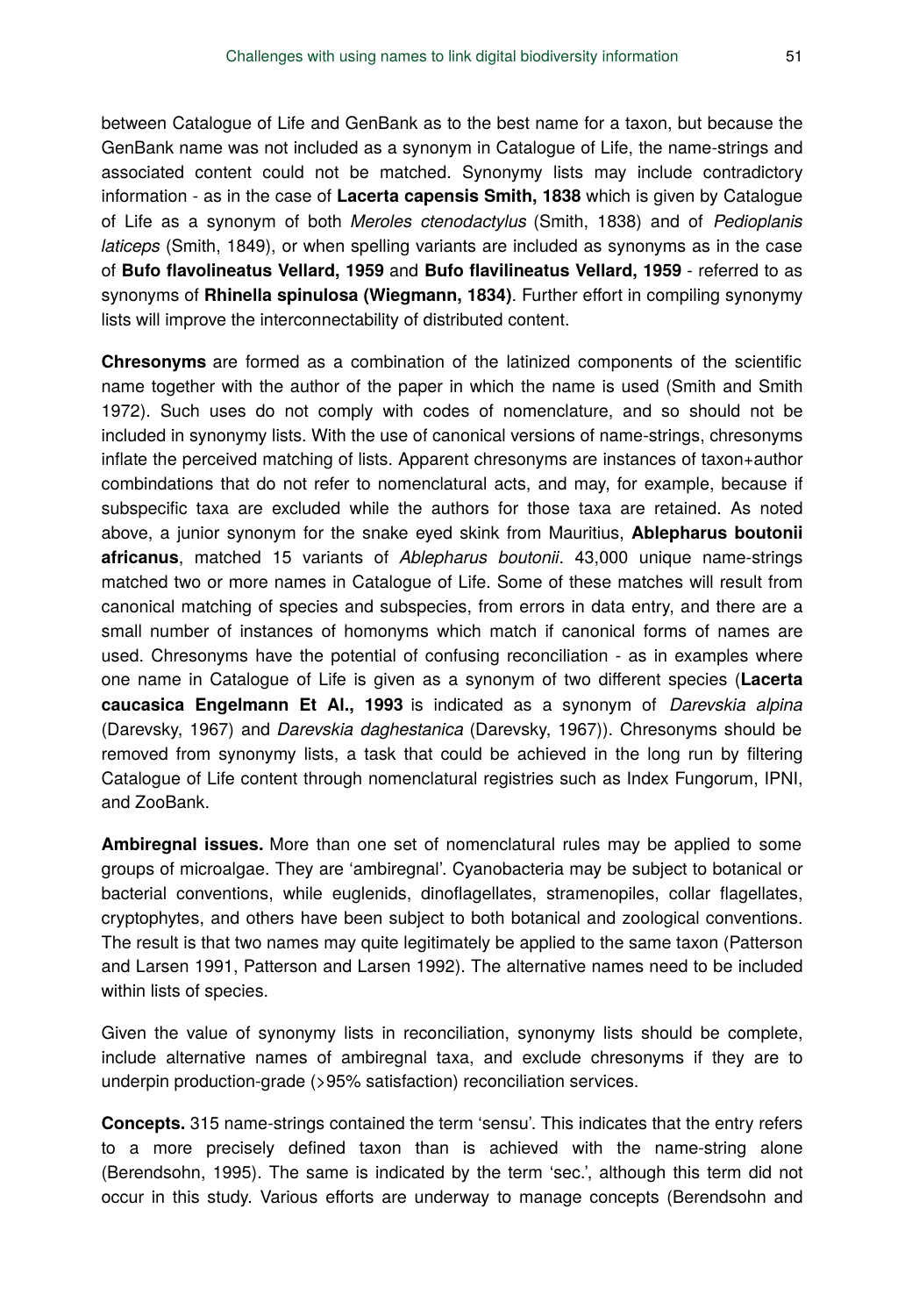Geoffroy 2007, Craig and Kennedy 2008, Franz and Cardona-Duque 2013, Franz and Peet. 2009, Franz et al. 2015, Lepage et al. 2014, Remsen 2016, the [Taxonomic Tree Tool;](http://ttt.biodinfo.org/) [A logical model for linking taxonomic knowledge using linked data](http://rc.lodac.nii.ac.jp/ltk/), and [TaxonConcept.org\).](http://www.taxonconcept.org/) Most tools establish the existence of similar or different concepts on the basis of the taxonomic tree-path (parents), sister taxa, and subordinate taxa. The approach is sensitive to taxonomic completeness and conventions of sources under comparison. The use of concepts draws attention to finer granularity than can be achieved with names on their own. But, as different concepts with the same name overlap, the unambiguous definition of concepts by reference to defining characteristics will be needed if they are to be used in organizing biodiversity information. Yet, the characteristics that allow overlapping concepts to be distinguished are not codified in a standard way, are rarely specified, and, if accessible, can only be established with examination of taxonomic texts. As concepts are little used and cannot be readily identified, we do not regard the practical challenges of managing concepts as currently tractable on a large scale, and so do not regard this area as ready for inclusion in a cyber-infrastructure.

#### **GN TOOLS: Evaluation and Future Work**

**Canonicalization.** Canonicalization, the removal of spurious elements from name-strings to leave the Latinized elements, is dependent on the GN parser. Of the 1.9 million unique name-strings in GenBank, about 1.61 million are scientific names, of which only 219,216 match to Catalogue of Life. When the scientific names are parsed, canonicalized, and deduped, over 80% can be matched. That is, canonicalization will be a key component of a name-based infrastructure.

Canonicalization may result in access to additional information; the canonical match of **Brucella abortus** to **Brucella abortus (Schmidt 1901) Meyer and Shaw 1920 (Approved Lists 1980)** provides access to authority information. Despite the improvement in matching, some caution is required. Canonicalization overcomes problems of variation in authority information but may lead to loss of taxonomic accuracy in matches (**Rattus rattus complex lineage III** matched **Rattus rattus (Linnaeus, 1758)**. Accuracy may be lost through elimination of some name elements (**Paludibacter propionicigenes CCUG 53888** being treated as the same as **Paludibacter propionicigenes**, and **Cucumis melo subsp. melo var. conomon** matching to **Cucumis melo**, and 40,000 or so name-strings that start with **Lepidoptera sp. BOLD** match to **Lepidoptera** in Catalogue of Life). Canonicalization may cause errors with symbionts: (**Melanocetus johnsoni symbiont** matches to **Melanocetus johnsoni (non Günther, 1864)**) and common names (**Cyprus processionary caterpillar** matched to **Cyprus)**. Canonicalization may remove some terms that either negate or clarify the name-string: **Acacia catechu auct. non Willd.**, matching to **Acacia catechu Willd**. The business rules of the underlying parser need to be editable so that solutions to unanticipated problems can be eliminated. The limitations may also be addressed through the match-scoring system, which can take into account differences in authorship, ranking, concept annotations, etc.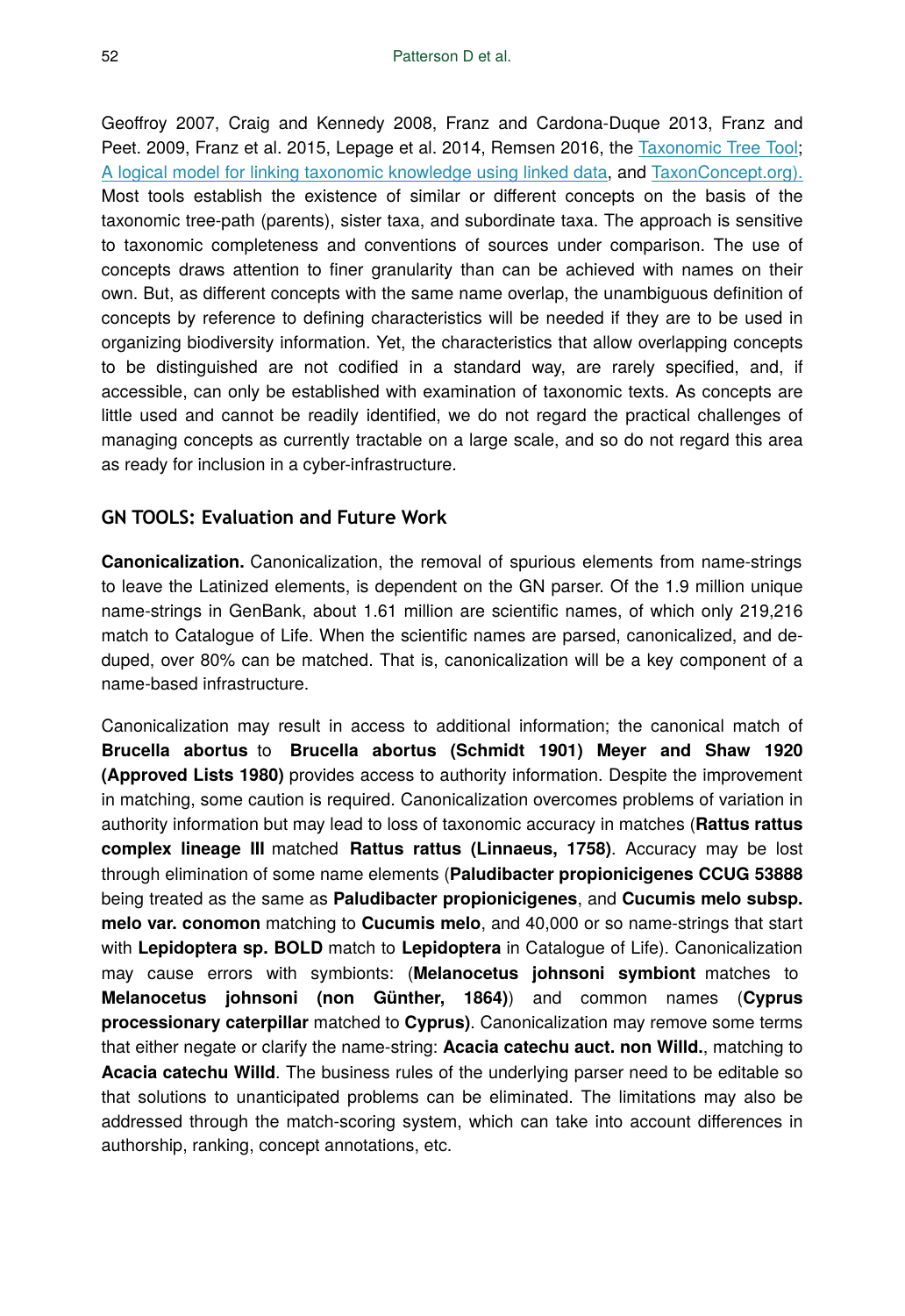**Fuzzy matching.** Fuzzy matching tools were introduced to address variant spellings, misspellings or OCR errors (Rees 2014). Performance is about 80% satisfactory with an edit distance of '1' - meaning that one in five matches is incorrect - **Calonectria microconidialis** matched to **Calonectria macroconidialis (Crous, M.J. Wingf. & Alfenas) Crous 1999**. Performance drops to an unacceptable 50% at greater edit distances (Fig. 5). A parsing step that assumes scientific names begin with a capital letter were the cause of failures to fuzzily match names from which the first letter missing **(olanum sendtnerianum Van Heurck & Muell.Arg.**).

If fuzzy matching is to remain part of the tool kit (arguably it is valuable to help manage OCR errors) then improvements are needed. Firstly, the approach should be limited to canonical elements to eliminate the consequences of noise in author and date information. If edit distances greater than 1 are used, we should associate the more exacting result **(Chiatherina sp. ZSM 34143** matches **Iriatherina** at a distance of 2, and **Chilatherina** at a distance of 1) with the confidence score when fuzzy matching hits more than one target. Under those circumstances, additional semantic elements (perhaps species and subspecific names or authority information) may be called on to evaluate the competing matches. Knowledge of Latin and Greek grammar - such as gender compliance - may be used to discriminate among results: **Aphis citricida** matched to **Aphis citricidus**, **Aphis citricola Del Guercio, 1917**, and **Aphis citricola van der Goot, 1912.** Knowledge that -us and -a are likely to be interchanged as new combinations are formed would help to eliminate uncertainty.

**Cross Mapping.** This is a useful tool that can have far-reaching benefits, especially in resolution services. The level of match between name-strings varies. At one end of the spectrum are instances in which all characters in a source name-string referring to a terminal taxon match a string in a target. Such matches may be the best, but could also be misleading. The increasing redistribution of digital names lists without any critical oversight may lead to matches among sources that have not verified the validity of the names. As an example, some recognize that the Global Names Index is not a source for taxonomically endorsed names, but others (e.g.<http://marine.lifewatch.eu/belgian-lifewatch-e-lab>) do treat it as a taxonomic database. Perfect matches may then be formed with other instances of the same mis-spelled name-strings or with chresonyms. Cross-checks against multiple taxonomically endorsed data sources or annotation (see below) are desirable to eliminate such matches. The next level of performance is a perfect match of the canonical versions of the terminal taxa. There is a small level of risk of homonyms (such as the examples of **Asterina gibbosa** and **Baileya australis** given above). Most homonyms have been listed i[n the IRMNG compilation](http://www.cmar.csiro.au/datacentre/irmng/homonyms.htm) and so can be converted into a reference vocabulary that the cross mapper can call upon to alert users to the possibility of a homonym. Less precise matching, from rank of genus and above is not useful if the agenda is to use names to interconnect data. Given the numbers of homonyms (McNeill 1997) canonical matches of generic names are likely to encounter homonym problems.

The errors that we detected with cross-mapping suggest that some improvement in business rules is required. Not only do we need devices to manage homonyms and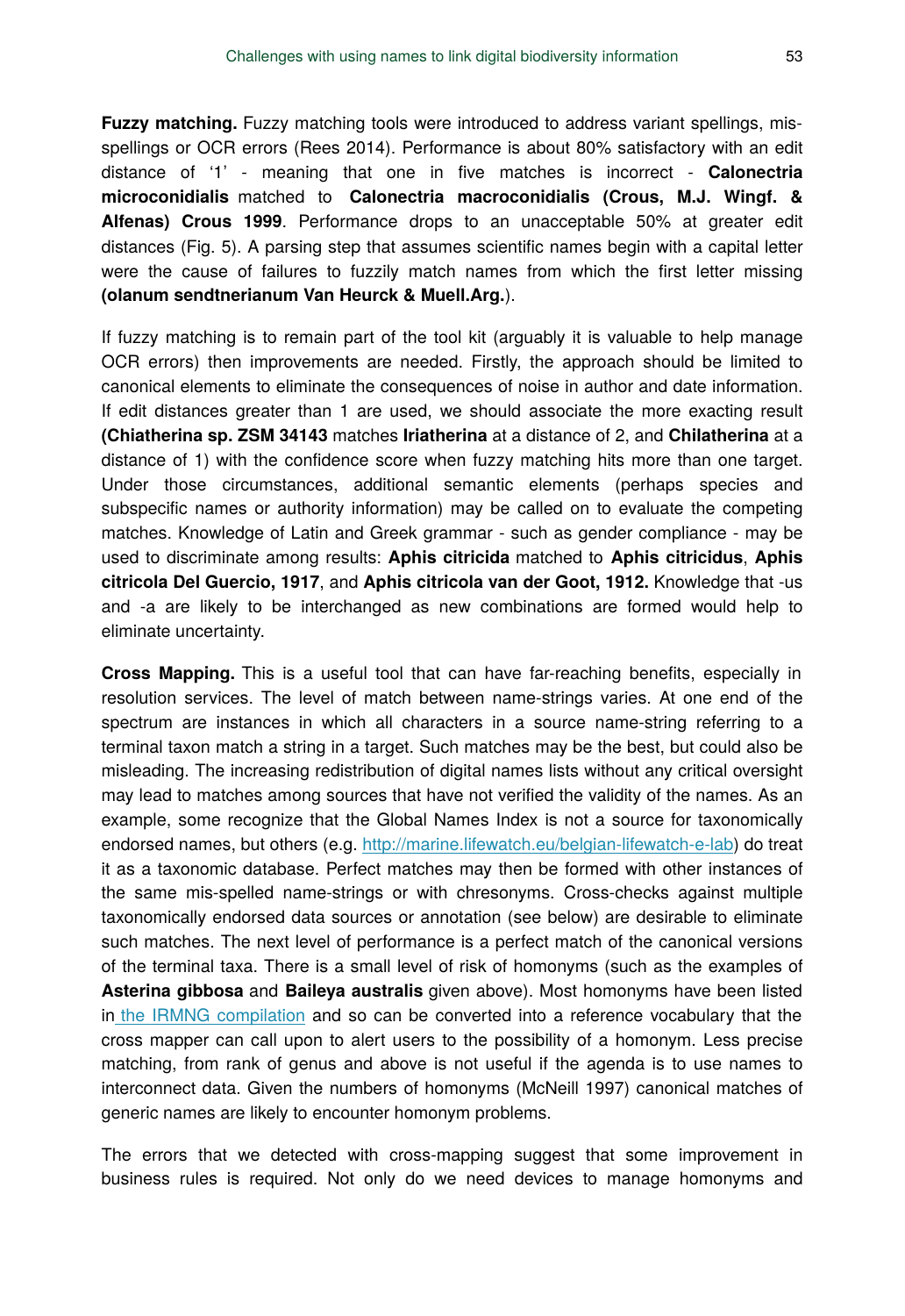chresonyms, but also to address name-strings that contain more than one taxon name. Such instances include hybrids, parasites, inquilines (**Nepenthes narrow-mouthed frog**) and other symbionts. Other problem areas include mapping common names to scientific names (**Crosse's shrew** matched to **Crossea**), and names with negating elements such as cf. and other negatives such as 'non', like, aff, nr. cf or sensu auctt. Following the current exercise, a [new version \(0.1.8\) of the cross-mapping tool](https://github.com/GlobalNamesArchitecture/gn_crossmap/releases/tag/v0.1.8) has been released with additional functionality to address issues with synonyms.

**A need for filters (vocabularies).** Expert sources are an essential source of information that can improve names services. The Global Names Architecture is seen as a system to draw on such sources to provide valuable services to the users of names. Such data can be used to disambiguate ambiguous results, filter or corroborate insights. Useful expert data that would be valuable include:

- Multiple taxonomic sources to capture a diversity of taxonomic views;
- Integration of nomenclatural registries because their focus on code-compliance will identify those names that are eligible as scientific names; and will help to eliminate chresonyms;
- Lists of scientific names that also occur in plain language dictionaries such as *Bison*, *Cafeteria*, or *Torpedo* - so that names are not excluded simply because they occur within a plain language dictionaries;
- Lists of legal, medical, and other terms (such as Anorexia nervosa or Etcetera etcetera) that can be confused with scientific names;
- Common language dictionaries from the romance languages (French, Italian, etc.) that have many words that overlap with Latin terms;
- Compilations of common names that could be used to enhance reconciliation groups;
- Lists of homonymic taxa: these are already available from Interim Register of Marine and Nonmarine Genera (IRMNG), and can be used to annotate species or generic names that lack author information while being processed by GN tools to alert users of the need to be careful; species binomials that include a homonymic genus name that are not in authoritative lists should also be marked;
- Lists of names that are commonly misinterpreted by fuzzy matching such as 'hybrid' being transformed into 'hybrida';
- Terms that negate the name (such as 'non', like, aff, nr. cf or sensu auctt.);
- Known parasites and symbionts to avoid **Phaseoulus vulgaris phytoplasma** being reported as a record of **Phaseoulus vulgaris**, rather than the **phytoplasm**; or terms that indicate an symbiotic association to better manage name-strings that relate to association such as **Vesicomya gigas endosymbiont**. This list would include terms such as 'symbiont', host', 'parasite', or similar term; inclusion of 'of', 'ex' (also used with other meanings in name-strings) or 'from', or the use of inverted commas.
- Improved recognition of hybrids inclusive of the mis-placement of the X sign to appear like an extension of a name.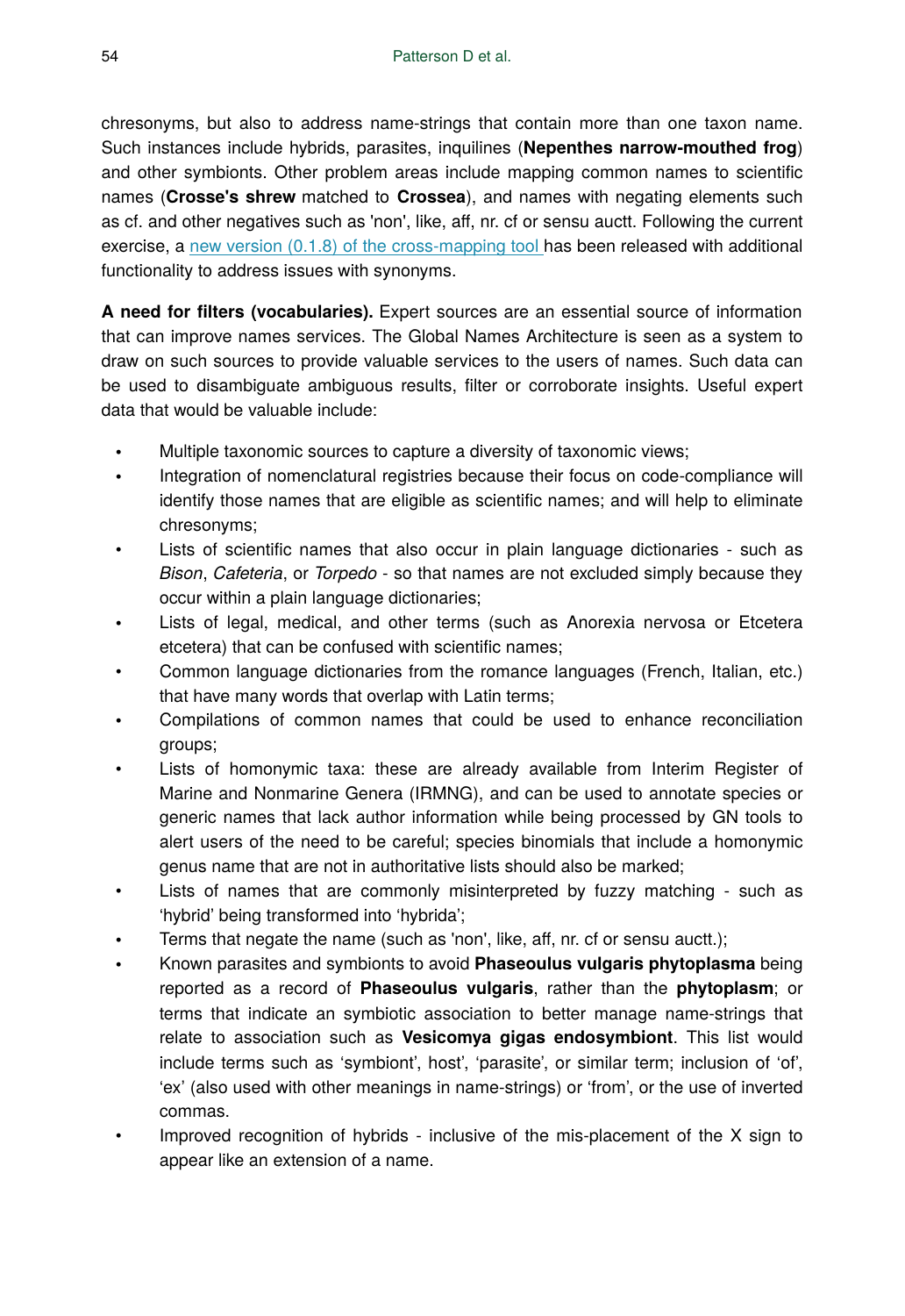#### **Open-ness, rights, and credit**

Some expert sources of name-related information do not make their content openly and freely available, often using an argument based on copyright. [Algaebase](http://www.algaebase.org/) epitomizes the view that taxonomic content can be subject to intellectual property rights. At the time of writing, its website states:

"The images, information and data on this site are not in the public domain and are the property of the copyright owners. The data may not be downloaded or replicated by any means, manually or mechanically, including copying and pasting into theses, papers and other publications, and extraction by any means, manually or electronically. Any copying of the data or images, be it commercial or noncommercial (including non-profit), educational or non-educational, without the written permission of the copyright owner (generally AlgaeBase) and payment, if requested, may result in legal action, including legal action involving the service provider or publisher. [See this site regarding copyright owner's rights.](http://www.copyright.gov/) Fair usage of data in scientific publications is permitted, but not of images. ...All use, including all commercial or educational use and all use in web sites, whether public or private, is subject to copyright law worldwide. "

The site then provides a link to the [US copyright law page](http://www.copyright.gov/).

The application of copyright law is not the same in different countries (Egloff et al. 2014). None the less, the US site states clearly that copyright applies to:

"(a) Copyright protection subsists, in accordance with this title, in original works of authorship fixed in any tangible medium of expression, now known or later developed, from which they can be perceived, reproduced, or otherwise communicated, either directly or with the aid of a machine or device. Works of authorship include the following categories:

- (1) literary works;
- (2) musical works, including any accompanying words;
- (3) dramatic works, including any accompanying music;
- (4) pantomimes and choreographic works;
- (5) pictorial, graphic, and sculptural works;
- (6) motion pictures and other audiovisual works;
- (7) sound recordings; and
- (8) architectural works."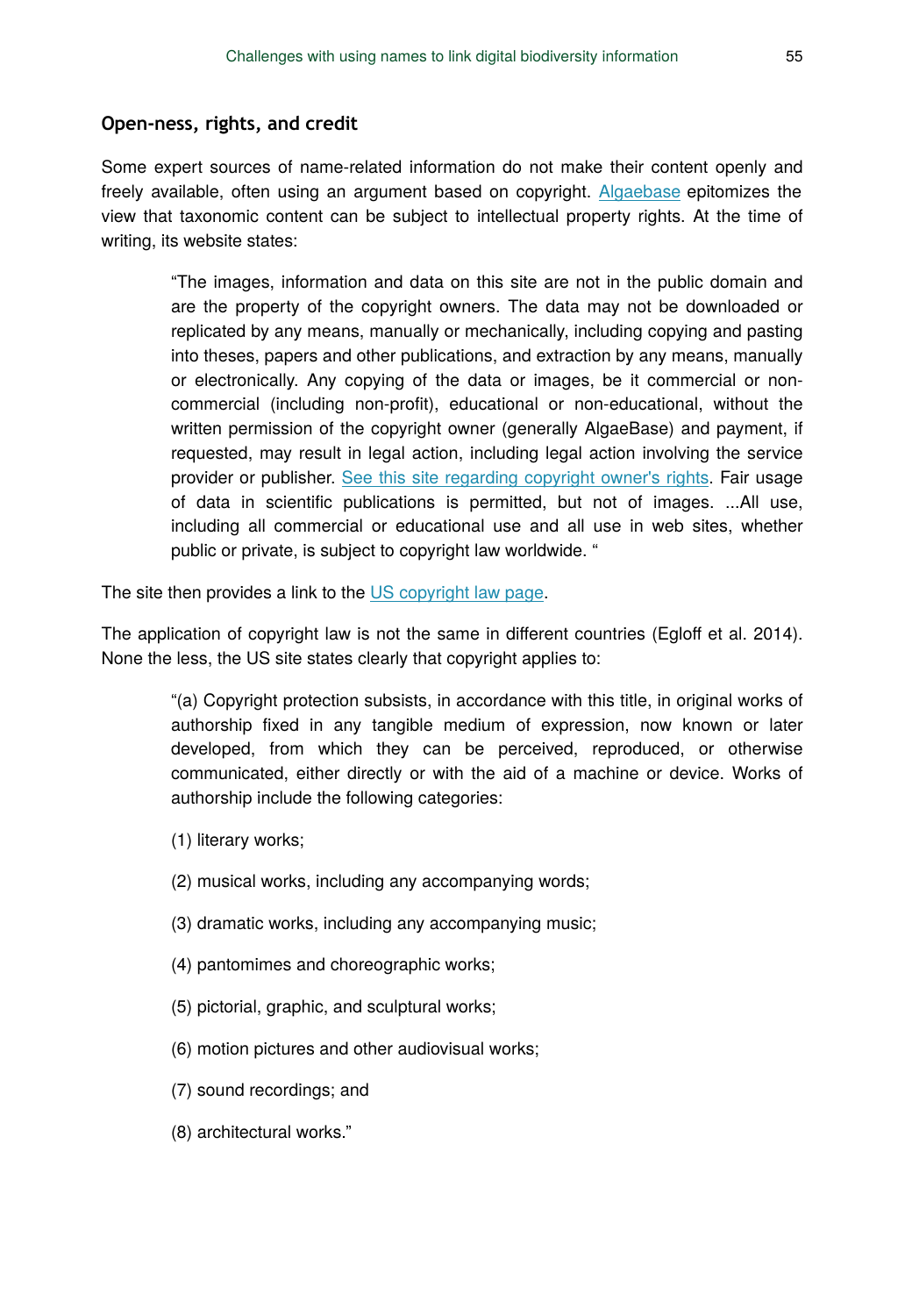Copyright refers only to original works of creative art, not to data - such as the names and authors of taxa. That is, the data claimed to be under copyright by Algaebase is not so covered (Patterson et al. 2014). Rather, compilers of data who wish to restrict use of their content, can do so by applying 'Data Use Agreements'. These can be used to impose limits and conditions upon data re-use.

Our belief is that the motivations behind this misleading copyright statement is a desire for credit and recognition for effort invested, to enable continued sponsorship. Our recommendation (Patterson et al. 2014) is an annotation system to ensure that re-use can be monitored, and the usage metrics be provided to sources and managers of names.

# **Annotation**

Annotation systems allow comments to be added to digital data objects. A generic system is [hypothes.is.](https://hypothes.is/) Two systems are being applied to Biology, Filtered Push and AnnoSys (Morris et al. 2013, Tschöpe et al. 2013). We see the ideal system as one in which each annotatable object is assigned a Universally Unique Identifier, and annotation tools in the form of plug-ins for browsers (see NameSpotter discussion below) allow comments to be added to the identifiers. Reconciliation is likely to be required for items that have more than oner UUID. The annotation tools might be activated by mouse-overs or embedded in specialist editing environments. Annotations, once made, will be then compiled centrally, can accompany the data object, be made visible to the data source or supplier of the digital object, and may or may not automatically update the digital object. Annotation can be used to correct errors or add additional information. It provides a mechanism for quality control. It is an appealing solution because quality control based on users will target content in use. In the case of a names-based infrastructure, annotation could be used to confirm or reject the results of fuzzy and canonical matching, address matters relating to homonyms, correctly identify synonyms and distinguish them from chresonyms, link or remove names in reconciliation groups, better manage common names, and so on. Given the inherently 'dirty' nature of biological data, we, like BiOnym (vanden Berghe et al. 2015), feel that future workflow needs a combination of algorithmic approaches and expert human intervention.

# **Future proofing the usefulness of names as metadata**

A number of developments would improve the usefulness of names in publications or other electronic sources so they are better fitted to a role in indexing and managing distributed data.

The first element would be an open and highly visible tool based on the [Global Names](http://gnrd.globalnames.org/) [Recognition and Discovery algorithm](http://gnrd.globalnames.org/)capable of identifying names in many formats such as text documents, pdf files, spreadsheets, lists, and images. Its role would be to recognize familiar name strings, their variant forms, or discover unfamiliar name-strings. It would then report if the name is known to preferred taxonomic authorities, if it is a senior synonym, if it is spelled correctly, if it has the right authority information, or if it needs to be updated. The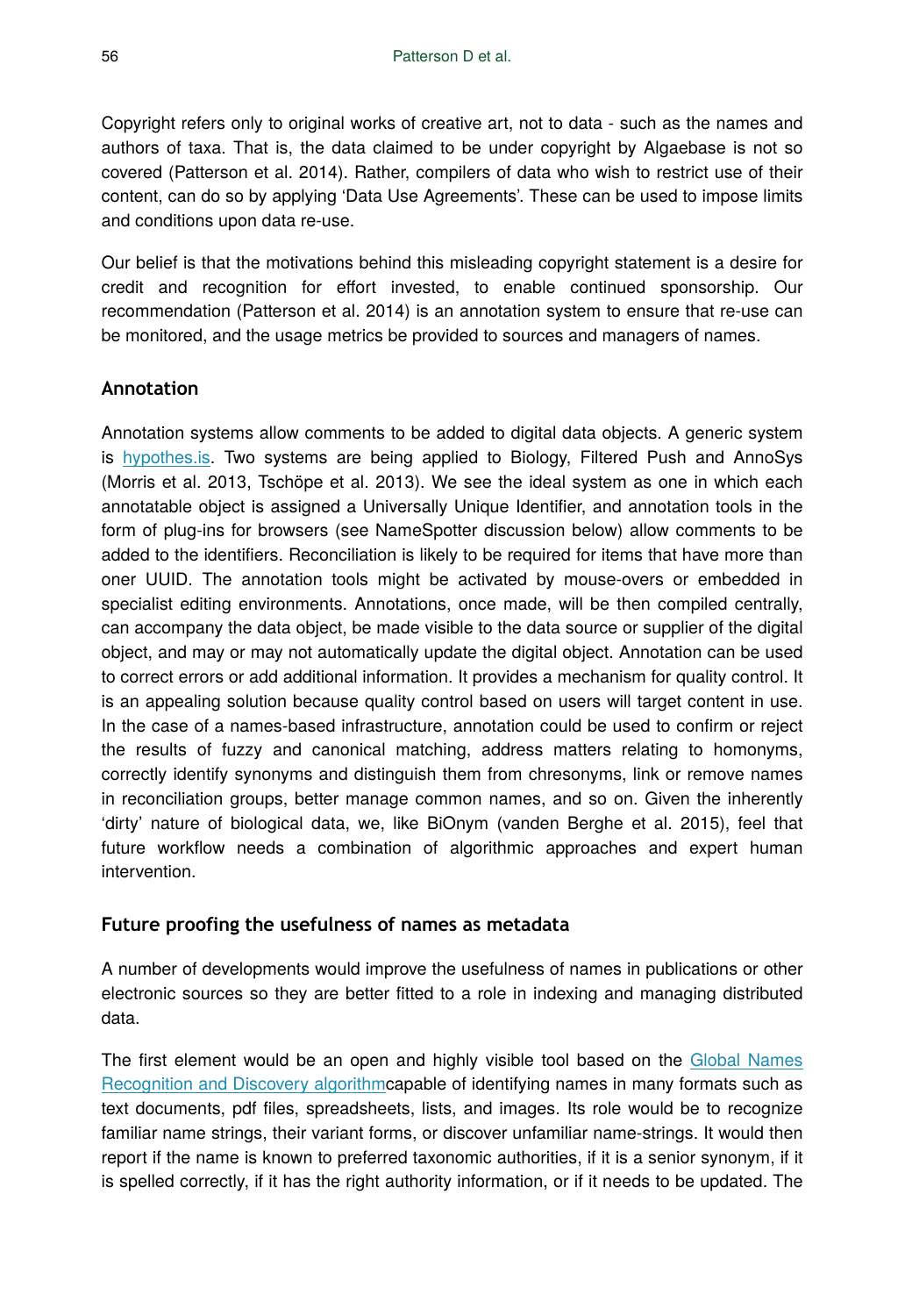[NameSpotter extension of GNRD](https://chrome.google.com/webstore/detail/pogmooobpbggadhlleijfpjgnpkjdnhn) demonstrates that anchors can be added to name-strings in sources, and outbound links added to make the names in documents actionable. Such actions may access data from other sources, confirm if the spelling is correct, that the authority information is correct, or if the name is the senior synonym according to a preferred taxonomic source.

The second component is to add UUIDs to name-strings and/or to register identifiers if they already exist. UUIDs are globally unique, can be dereferenced in perpetuity to access the data that the identifier refers to, and are standardized for the discipline (Guralnick et al. 2015). UUIDs allow differences not immediately evident to become clear. *Homo sapiens* (UUID 16f235a0-e4a3-529c-9b83-bd15fe722110) and *Homo sаpiens* (UUID093dc7f7-5915-56a5-87de-033e20310b14) have different UUIDs because one example uses a Cyrillic 'a' character that looks the same as a latin 'a' character. UUIDs that are derived algorithmically from the string reveal the difference.

A URI (a pointer to a location accessible through the Internet coupled with a UUID, such as urn:lsid:zoobank.org:act:EF59CD8D-2E6A-4B23-B9FB-DA6B3AC0A7F9) is seen as a good though not flawless solution [\(https://plus.google.com/+GregorHagedorn/posts/](https://plus.google.com/+GregorHagedorn/posts/Q3vhs6pZCa) [Q3vhs6pZCa](https://plus.google.com/+GregorHagedorn/posts/Q3vhs6pZCa)). The use of a shared algorithm to generate the same UUID for a name-string enables data providers to locally mint the same identifiers for identical strings and avoid dependence on services [\(https://github.com/GlobalNamesArchitecture/](https://github.com/GlobalNamesArchitecture/GlobalNamesArchitecture.github.io/blob/master/_posts/2015-05-31-gn-uuid-0-5-0.md) [GlobalNamesArchitecture.github.io/blob/master/\\_posts/2015-05-31-gn-uuid-0-5-0.md\)](https://github.com/GlobalNamesArchitecture/GlobalNamesArchitecture.github.io/blob/master/_posts/2015-05-31-gn-uuid-0-5-0.md). However, our preference is for all appropriate GN services to use UUIDs or attach UUIDS to name-strings bereft of them, and be able to report the original names with the correctly spelled senior synonyms, and include a URI link to the name and through it to further information at other expert sites.

The third element is to embed the UUIDs in reconciliation groups. With this in place, namestrings in static documents can be updated at any time in the future to correct for future discovery of errors such as spelling errors or authority information; or if the scientific name is rendered into synonymy. Plugins can replace obsolete names with current ones, and names in documents could be made actionable through links to remote information.

A fourth component is an annotation system that enables users to comment on all namestrings in use, correcting any errors, adding information if absent, and otherwise improve the quality of the names environment.

The use of UUIDs and annotation has the benefit that appropriately designed plugins can be used to track and report the movements of name-strings from sources to users, and their subsequent re-use. This will create usage metrics, and these can be reported to provide credit to the creators and curators of names, indeed anyone who plays a key role in making names available and ensuring the quality of on-line services.

As for future practices, users should adopt scientific names where possible for terminal taxa. Authors should limit themselves to canonical versions of names, given that the data on authors and dates are not reliable. Exceptions may be needed with homonyms.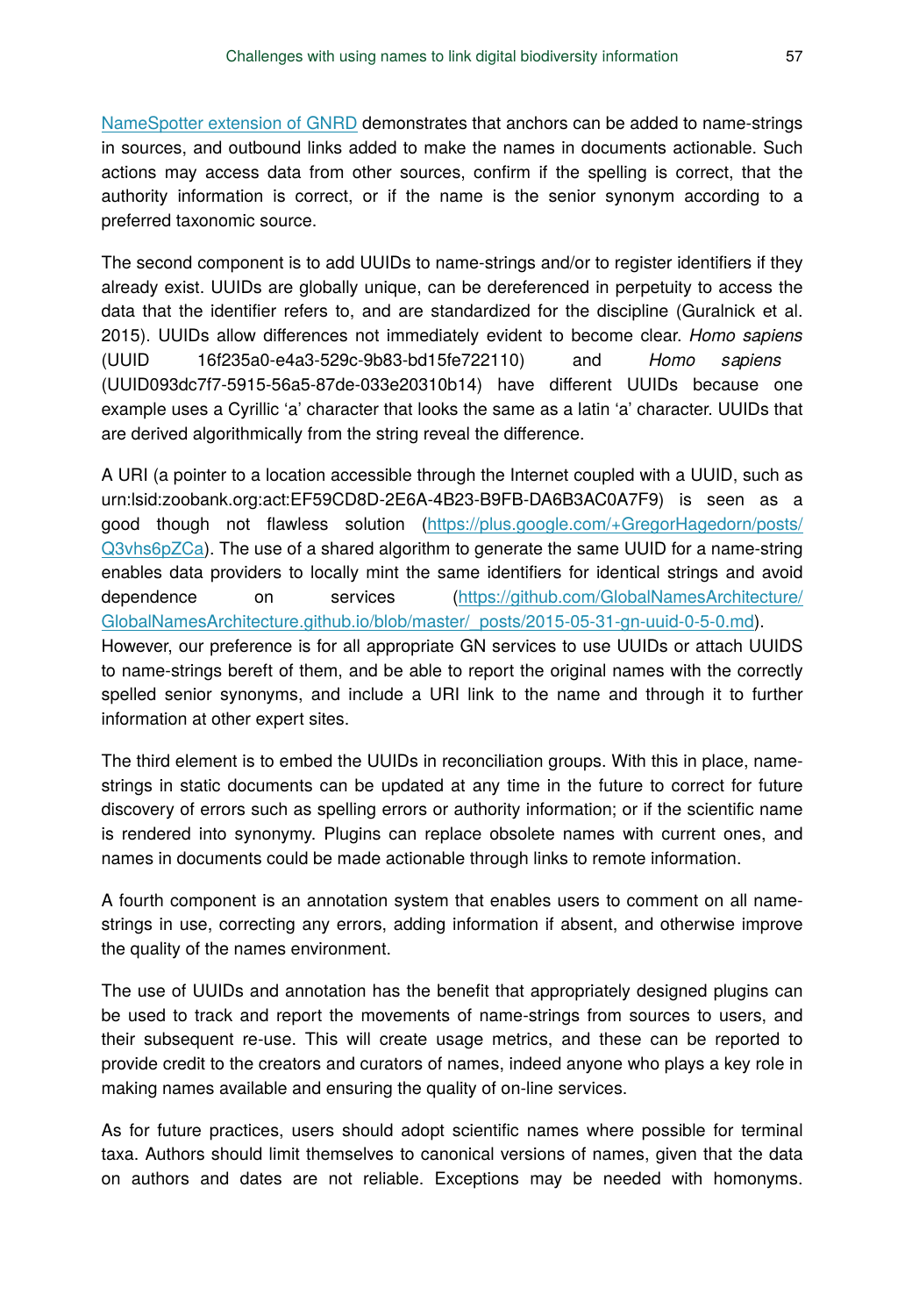Common names and taxonomically imprecise names should not be used. If no name is available, the authors should obtain voucher material and use a name-string that is linkable to other sources of information so that, in the future, they can call on new information about the taxon. Authors should have access to validation tools that confirm spelling, that the name is endorsed by a taxonomic authority (and if it is not, report the senior synonym if known), and finally to alert the user if the name is a homonym. The validation tools should add URIs to the names.

# **Acknowledgements**

We acknowledge the support of the National Science Foundation (USA) (Grant 1356347, ABI Development: Global Names Discovery, Indexing and Reconciliation Services). We thank Tony Rees, Edward vanden Berghe, Karen Cranston, Christina Flann, Nico Franz, and John Wieczorek for their critical and useful feedback. We also thank Aidan C. Parte, Curator, List of Prokaryotic Names with Standing in Nomenclature. We thank reviewers Rich Pyle and Donat Agosti, and editor Vince Smith for their valuable insights and improvements.

# **Author contributions**

All authors contributed to the conceptualization, data acquisition and analysis, and authoring the manuscript.

# **References**

- Bard JB, Rhee SY (2004) Ontologies in biology: design, applications and future challenges. Nat Rev Genet 5: 213‑222. DOI: [10.1038/nrg1295](http://dx.doi.org/10.1038/nrg1295)
- Berendsohn WG (1995) The concept of "potential taxa" in databases. Taxon 44: 207‑212. DOI: [10.2307/1222443](http://dx.doi.org/10.2307/1222443)
- Berendsohn WG, Geoffroy M (2007) Networking taxonomic concepts uniting without "unitary-ism". In: Curry G, Humphries C (Eds) Biodiversity Databases - Techniques, Politics, and Applications. CRC Taylor & Francis, Baton Rouge. DOI: [10.1201/97814398](http://dx.doi.org/10.1201/9781439832547.ch3) [32547.ch3](http://dx.doi.org/10.1201/9781439832547.ch3)
- Berendsohn WG, Güntsch A (2012) OpenUp! Creating a cross-domain pipeline for natural history data. Zookeys 209: 47‑54. DOI: [10.3897/zookeys.209.3179](http://dx.doi.org/10.3897/zookeys.209.3179)
- Bergstrom P (1988) Open Nomenclature. Palaeontology 31: 223‑227.
- Boyle B, Hopkins N, Lu Z, Raygoza Garay JA, Mozzherin D, Rees T, Matasci N, Narro ML, Piel WH, Mckay SJ, Lowry S, Freeland C, Peet RK, Enquist BJ (2013) The taxonomic name resolution service: an online tool for automated standardization of plant names. BMC Bioinformatics 14 (1): 16. DOI: [10.1186/1471-2105-14-16](http://dx.doi.org/10.1186/1471-2105-14-16)
- Bruneau A, Starr JR, Joly S (2007) Phylogenetic relationships in the genus *Rosa*: new evidence from chloroplast DNA sequences and an appraisal of current knowledge. Systematic Botany 32: 366‑378. DOI: [10.1600/036364407781179653](http://dx.doi.org/10.1600/036364407781179653)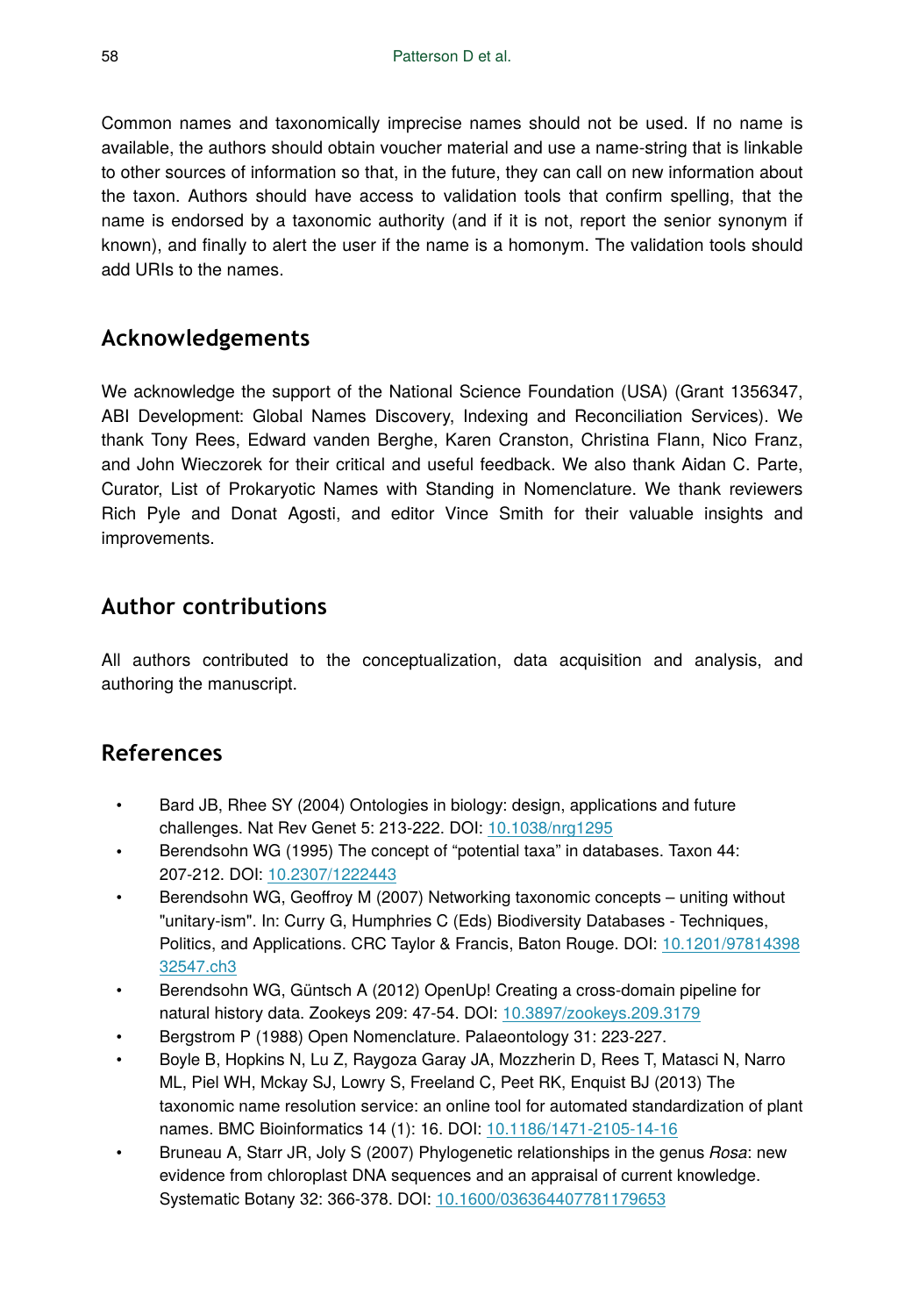- Craig P, Kennedy J (2008) Concept Relationship Editor: A visual interface to support the assertion of synonymy relationships between taxonomic classifications. In: Börner K, Gröhn M, Park J, Roberts C (Eds) Visualization and Data Analysis 2008, Proceedings of the SPIE, 6809: 680906-680912. San Jose, CA, 2008. DOI: [10.1117/12.765540](http://dx.doi.org/10.1117/12.765540)
- Desjardins J (1831) Sur trois espèces de lézard du genre scinque, qui habitent l'île Maurice (Ile-de-France). Ann. Sci. Nat. Paris 22: 292‑299.
- Egloff W, Patterson D, Agosti D, Hagedorn G (2014) Open exchange of scientific knowledge and European copyright: The case of biodiversity information. ZooKeys 414: 109‑135. DOI: [10.3897/zookeys.414.7717](http://dx.doi.org/10.3897/zookeys.414.7717)
- Federhen S (2012) The NCBI Taxonomy database. Nucleic Acids Research 40: D136‑D143. DOI: [10.1093/nar/gkr1178](http://dx.doi.org/10.1093/nar/gkr1178)
- Federhen S (2014) Type material in the NCBI Taxonomy Database. Nucleic Acids Research 43: D1086‑D1098. DOI: [10.1093/nar/gku1127](http://dx.doi.org/10.1093/nar/gku1127)
- Federhen S, Rossello-Mora R, Klenk H-P, Tindall BJ, Konstantinidis KT, Whitman WB, Brown D, Labeda D, Ussery D, Garrity GM, Colwell RR, Hasan N, Graf J, Parte A, Yarza P, Goldberg B, Sichtig H, Karsch-Mizrachi I, Clark K, McVeigh R, Pruitt KD, Tatusov T, Falk B, Turner S, Madden T, Kitts P, Kimchi A, Klimke B, Agarwala R, DiCuccio M (2016) Meeting Report: GenBank Microbial Genomic Taxonomy Workshop (12-13 May, 2015). Standards in Genomic Sciences 11: 15. DOI: [10.1186/](http://dx.doi.org/10.1186/s40793-016-0134-1) [s40793-016-0134-1](http://dx.doi.org/10.1186/s40793-016-0134-1)
- Franz N, Chen M, Yu S, Kianmajd P, Bowers S, Ludäscher B (2015) Reasoning over Taxonomic Change: Exploring Alignments for the Perelleschus Use Case. PLOS ONE 10 (2): e0118247. DOI: [10.1371/journal.pone.0118247](http://dx.doi.org/10.1371/journal.pone.0118247)
- Franz NM, Cardona-Duque J (2013) Description of two new species and phylogenetic reassessment of Perelleschus Wibmer & O'Brien, 1986 (Coleoptera: Curculionidae), with a complete taxonomic concept history of Perelleschus sec Franz & Cardona-Duque. Systematics and Biodiversity 11: 209‑236. DOI: [10.1080/14772000.2013.806371](http://dx.doi.org/10.1080/14772000.2013.806371)
- Franz NM, Peet. RK (2009) Towards a language for mapping relationships among taxonomic concepts. Systematics and Biodiversity 7: 5‑20. DOI: [10.1017/](http://dx.doi.org/10.1017/S147720000800282X) [S147720000800282X](http://dx.doi.org/10.1017/S147720000800282X)
- Franz NM, Thau D (2011) Biological taxonomy and ontology development: scope and limitations . Biodiv. Inf. 7 (1): 45‑66. DOI: [10.17161/bi.v7i1.3927](http://dx.doi.org/10.17161/bi.v7i1.3927)
- Fuentes D, Fiore N (2014) The LifeWatch approach to the exploration of distributed species information. ZooKeys 463: 133‑148. DOI: [10.3897/zookeys.463.8397](http://dx.doi.org/10.3897/zookeys.463.8397)
- Guralnick R, Cellinese N, Deck J, Pyle R, Kunze J, Penev L, Walls R, Hagedorn G, Agosti D, Wieczorek J, Catapano T, Page R (2015) Community Next Steps for Making Globally Unique Identifiers Work for Biocollections Data. ZooKeys 494: [1](http://dx.doi.org/10.3897/zookeys.494.9352)33-154. DOI: 1 [0.3897/zookeys.494.9352](http://dx.doi.org/10.3897/zookeys.494.9352)
- Hardisty A, Roberts D (2013) A decadal view of biodiversity informatics: challenges and priorities. BMC Ecology 13 (1): 16. DOI: [10.1186/1472-6785-13-16](http://dx.doi.org/10.1186/1472-6785-13-16)
- Hebert PDN, Cywinska A, Ball SL, deWaard JR (2003) Biological identifications through DNA barcodes. Proceedings of the Royal Society B: Biological Sciences 270 (1512): 313‑321. DOI: [10.1098/rspb.2002.2218](http://dx.doi.org/10.1098/rspb.2002.2218)
- Hinchliff C, Smith S, Allman J, Burleigh JG, Chaudhary R, Coghill L, Crandall K, Deng J, Drew B, Gazis R, Gude K, Hibbett D, Katz L, Laughinghouse HD, McTavish EJ, Midford P, Owen C, Ree R, Rees J, Soltis D, Williams T, Cranston K (2015) Synthesis of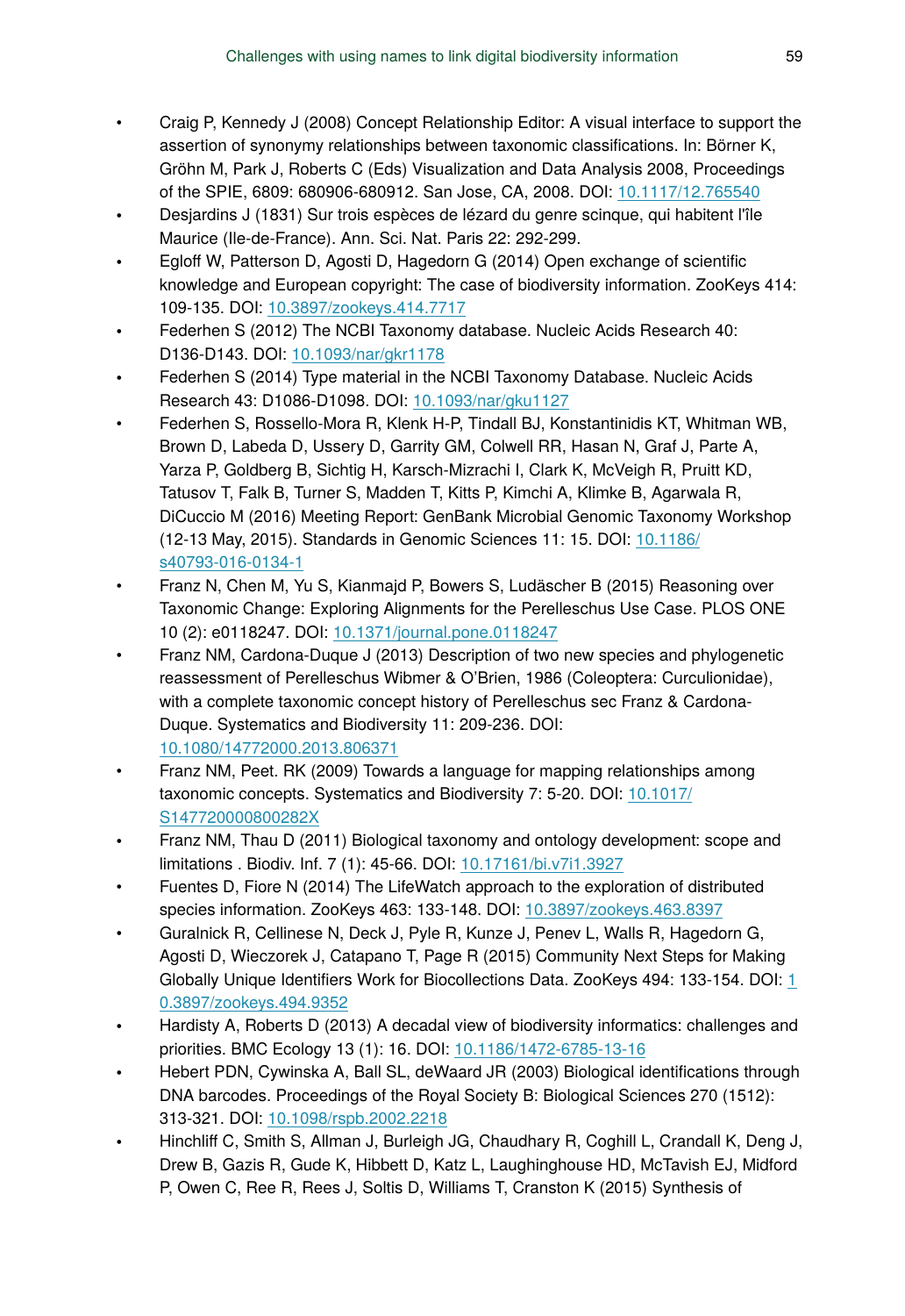phylogeny and taxonomy into a comprehensive tree of life. Proceedings of the National Academy of Sciences 112 (41): 12764‑12769. DOI: [10.1073/pnas.1423041112](http://dx.doi.org/10.1073/pnas.1423041112)

- Hoef-Emden K, Melkonian M (2008) Revision of the genus Cryptomonas (Cryptophyceae): A combination of molecular phylogeny and morphology provides insights into a long-hidden dimorphism. Protist 154: 371‑409. DOI: [10.1078/143446103](http://dx.doi.org/10.1078/143446103322454130) [322454130](http://dx.doi.org/10.1078/143446103322454130)
- International Committee on Taxonomy of Viruses (2011) The International Code of Virus Classification and Nomenclature of ICTV. Pp. 1273–1277. In: King AM, Lefkowitz EJ, Adams MJ, Carstens EB (Eds) Virus taxonomy: ninth report of the International Committee on Taxonomy of Viruses. Elsevier, Amsterdam.
- Kottelat M (2015) Fried spicy Linnaeus—the consequences of indiscriminate citation of authors of scientific names. Zootaxa 3936 (1): 147‑150. DOI: [10.11646/](http://dx.doi.org/10.11646/zootaxa.3936.1.10) [zootaxa.3936.1.10](http://dx.doi.org/10.11646/zootaxa.3936.1.10)
- Lamarck J-B (1801) Système des animaux sans vertèbres, ou tableau general des classes, des orders et des genres de ces animaux. Deterville, Paris, 432 pp. DOI: [http://](http://dx.doi.org/http://dx.doi.org/10.5962/bhl.title.14255) [dx.doi.org/10.5962/bhl.title.14255](http://dx.doi.org/http://dx.doi.org/10.5962/bhl.title.14255)
- Larsen J, Patterson DJ (1990) Some flagellates (Protista) from tropical marine sediments. Journal of Natural History 24: 801‑937. DOI: [10.1080/00222939000770571](http://dx.doi.org/10.1080/00222939000770571)
- Lepage D, Vaidya G, Guralnick R (2014) Avibase a database system for managing and organizing taxonomic concepts. ZooKeys 420: 117‑135. DOI: [10.3897/](http://dx.doi.org/10.3897/zookeys.420.7089) [zookeys.420.7089](http://dx.doi.org/10.3897/zookeys.420.7089)
- McNeill J (1997) Key issues to be addressed pp. 17–40. In: Hawksworth DL (Ed.) The New Bionomenclature: The BioCode Debate. Biology International Special Issue 34. International Union of Biological Sciences, Paris.
- Michener WK, Jones MB (2012) Ecoinformatics: supporting ecology as a data-intensive science. Trends in Ecology & Evolution 27 (2): 85-93. [In en]. DOI: [http://](http://dx.doi.org/http://dx.doi.org/10.1016/j.tree.2011.11.016) [dx.doi.org/10.1016/j.tree.2011.11.016](http://dx.doi.org/http://dx.doi.org/10.1016/j.tree.2011.11.016)
- Morris R, Dou L, Hanken J, Kelly M, Lowery D, Ludäscher B, Macklin J, Morris P (2013) Semantic Annotation of Mutable Data. PLoS ONE 8 (11): e76093. DOI: [10.1371/](http://dx.doi.org/10.1371/journal.pone.0076093) [journal.pone.0076093](http://dx.doi.org/10.1371/journal.pone.0076093)
- Murray RGE, Stackebrandt E (1995) Taxonomic Note: Implementation of the Provisional Status Candidatus for Incompletely Described Procaryotes. International Journal of Systematic Bacteriology 45 (1): 186‑187. DOI: [10.1099/00207713-45-1-186](http://dx.doi.org/10.1099/00207713-45-1-186)
- National Research Council of the National Academies (2009) A new biology for the 21st century. The National Academies Press, Washington, USA., 112 pp. DOI: [10.17226/127](http://dx.doi.org/10.17226/12764) [64](http://dx.doi.org/10.17226/12764)
- Parker CT, Garrity GM, Tindall BJ (2015) International Code of Nomenclature of Prokaryotes. International Journal of Systematic and Evolutionary Microbiology 2015: 1. DOI: [10.1099/ijsem.0.000778](http://dx.doi.org/10.1099/ijsem.0.000778)
- Parr CS, Guralnick R, Cellinese N, Page RD (2012) Evolutionary informatics: unifying knowledge about the diversity of life. Trends in Ecology & Evolution 27: 94-103. Trends in Ecology & Evolution 27: 94‑103. DOI: [10.1016/j.tree.2011.11.001](http://dx.doi.org/10.1016/j.tree.2011.11.001)
- Patterson DJ (2010) Encyclopedia of Life. pp 67-81. In: Maurer L, Tochterman K (Eds) Information and communication technologies for biodiversity conservation and agriculture. Shaker Verlag, Aachen.
- Patterson DJ (2014) Helping protists to find their place in a Big Data world . Acta Protozoologica 53: 115‑128. DOI: [10.4467/16890027AP.14.011.1448](http://dx.doi.org/10.4467/16890027AP.14.011.1448)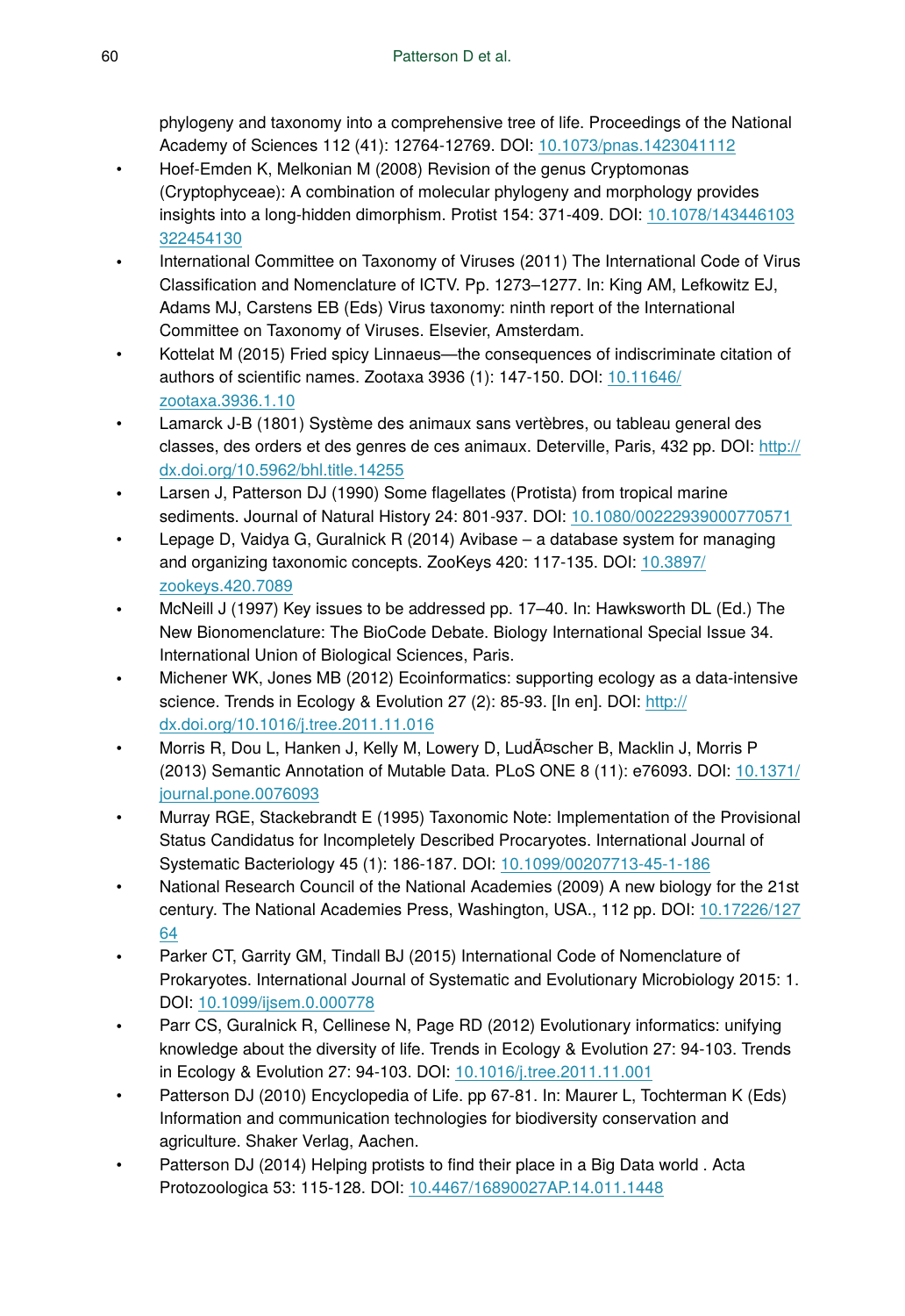- Patterson DJ, Larsen J (1991) Nomenclatural problems with protists. Regnum Vegetabile 123: 197‑208.
- Patterson DJ, Larsen J (1992) A perspective on protistan nomenclature. Journal of Protozoology 39: 125‑131. DOI: [10.1111/j.1550-7408.1992.tb01292.x](http://dx.doi.org/10.1111/j.1550-7408.1992.tb01292.x)
- Patterson DJ, Cooper J, Kirk PM, Pyle RL, Remsen DP (2010) Names are key to the big new biology. Trends in Ecology & Evolution 25 (12): 686‑691. DOI: [10.1016/](http://dx.doi.org/10.1016/j.tree.2010.09.004) [j.tree.2010.09.004](http://dx.doi.org/10.1016/j.tree.2010.09.004)
- Patterson DJ, Egloff W, Agosti D, Eades D, Franz N, Hagedorn G, Rees JA, Remsen DP (2014) Scientific names of organisms: attribution, rights, and licensing. BMC Research Notes 7 (1): 79. DOI: [10.1186/1756-0500-7-79](http://dx.doi.org/10.1186/1756-0500-7-79)
- Peng T, Li L, Kennedy J (2012) A comparison of techniques for name matching. GSTF journal on Computing 2: 55‑61. DOI: [10.5176\\_2010-2283\\_2.1.128](http://dx.doi.org/10.5176_2010-2283_2.1.128)
- Pyle R (2016) Towards a Global Names Architecture: The future of indexing scientific names. ZooKeys 550: 261‑281. DOI: [10.3897/zookeys.550.10009](http://dx.doi.org/10.3897/zookeys.550.10009)
- Ratnasingham S, Hebert PN (2013) A DNA-Based Registry for All Animal Species: The Barcode Index Number (BIN) System. PLoS ONE 8 (7): e66213. DOI: [10.1371/](http://dx.doi.org/10.1371/journal.pone.0066213) [journal.pone.0066213](http://dx.doi.org/10.1371/journal.pone.0066213)
- Rees A (2008) IRMNG The Interim Register of Marine and Nonmarine Genera. Proceedings of TDWG, 2008. TDWG, Fremantle, August 2008, 2008. TDWG and Missouri Botanical Garden, 107 pp. URL: [http://www.tdwg.org/proceedings/article/](http://www.tdwg.org/proceedings/article/viewArticle/389.) [viewArticle/389.](http://www.tdwg.org/proceedings/article/viewArticle/389.)
- Rees T (2014) Taxamatch, an Algorithm for Near ('Fuzzy') Matching of Scientific Names in Taxonomic Databases. PLoS ONE 9 (9): e107510. DOI: [10.1371/](http://dx.doi.org/10.1371/journal.pone.0107510) [journal.pone.0107510](http://dx.doi.org/10.1371/journal.pone.0107510)
- Remsen D (2016) The use and limits of scientific names in biological informatics. ZooKeys 550: 207‑223. DOI: [10.3897/zookeys.550.9546](http://dx.doi.org/10.3897/zookeys.550.9546)
- Roskov Y A (2015) Species 2000 & ITIS Catalogue of Life, 23rd June 2015. [www.catalo](http://www.catalogueoflife.org/col) gueofl[ife.org/col.](http://www.catalogueoflife.org/col) Accession date: 2015 5 01.
- Schoch CL, Robbertse B, Robert V, Vu D, Cardinali G, Irinyi L, Meyer W, Nilsson RH, Hughes K, Miller AN, Kirk PM, Abarenkov K, Aime MC, Ariyawansa HA, Bidartondo M, Boekhout T, Buyck B, Cai Q, Chen J, Crespo A, Crous PW, Damm U, De Beer ZW, Dentinger BTM, Divakar PK, Duenas M, Feau N, Fliegerova K, Garcia MA, Ge Z-W, Griffith GW, Groenewald JZ, Groenewald M, Grube M, Gryzenhout M, Gueidan C, Guo L, Hambleton S, Hamelin R, Hansen K, Hofstetter V, Hong S-B, Houbraken J, Hyde KD, Inderbitzin P, Johnston PR, Karunarathna SC, Koljalg U, Kovacs GM, Kraichak E, Krizsan K, Kurtzman CP, Larsson K-H, Leavitt S, Letcher PM, Liimatainen K, Liu J-K, Lodge DJ, Luangsa-ard JJ, Lumbsch HT, Maharachchikumbura SSN, Manamgoda D, Martin MP, Minnis AM, Moncalvo J-M, Mule G, Nakasone KK, Niskanen T, Olariaga I, Papp T, Petkovits T, Pino-Bodas R, Powell MJ, Raja HA, Redecker D, Sarmiento-Ramirez JM, Seifert KA, Shrestha B, Stenroos S, Stielow B, Suh S-O, Tanaka K, Tedersoo L, Telleria MT, Udayanga D, Untereiner WA, Uribeondo JD, Subbarao KV, Vagvolgyi C, Visagie C, Voigt K, Walker DM, Weir BS, Weiss M, Wijayawardene NN, Wingfield MJ, Xu JP, Yang ZL, Zhang N, Zhuang W-Y, Federhen S (2014) Finding needles in haystacks: linking scientific names, reference specimens and molecular data for Fungi. Database 2014: bau061‑bau061. DOI: [10.1093/database/bau061](http://dx.doi.org/10.1093/database/bau061)
- Smith H, Smith R (1972) Chresonymy ex Synonymy. Systematic Zoology 21 (4): 445. DOI: [10.2307/2412440](http://dx.doi.org/10.2307/2412440)